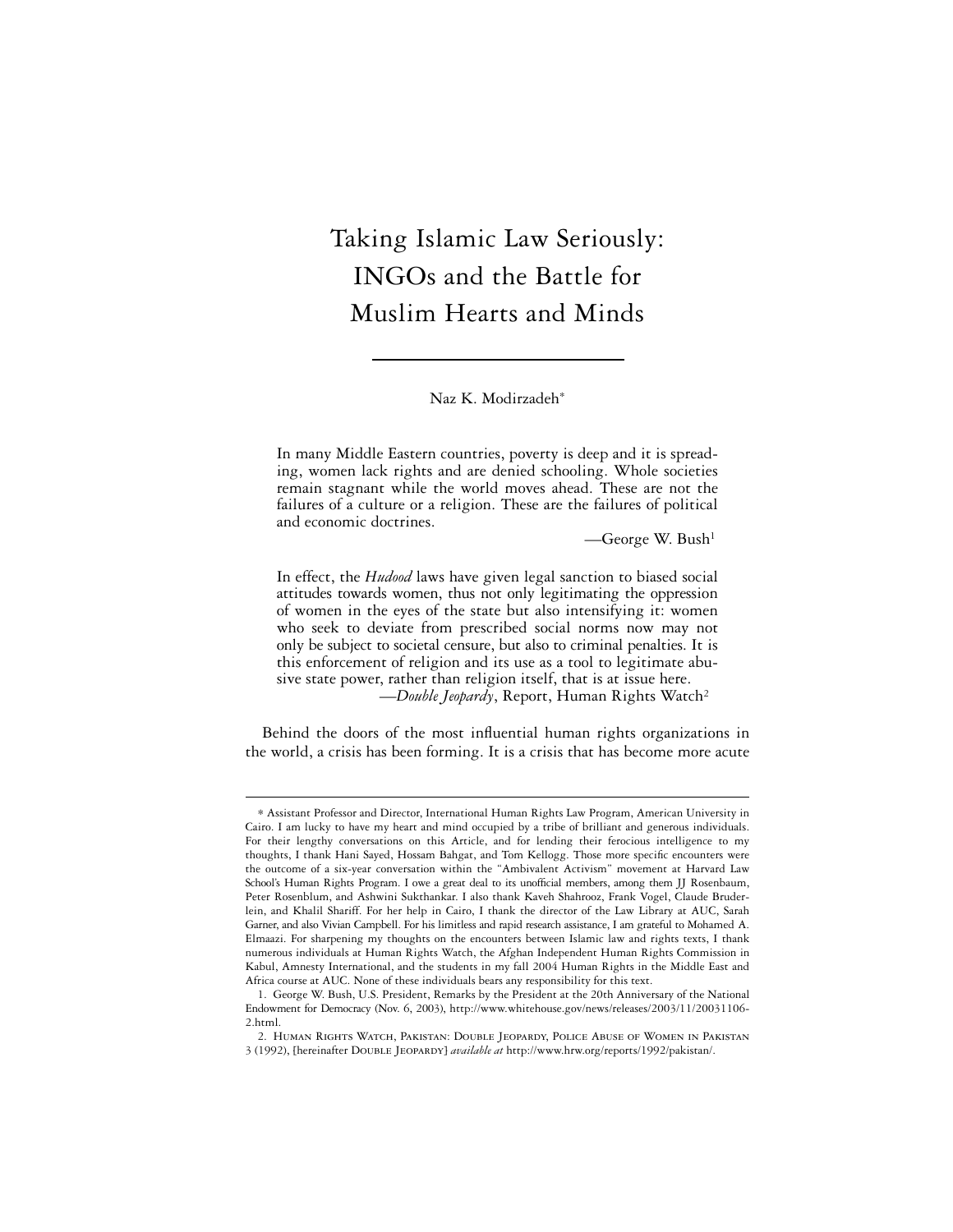with the increased global media, military, and economic focus on the Middle East/Muslim world since the September 11, 2001, attacks.

The Middle East has long been considered a desert of non-compliance within the human rights community, $3$  often depicted as the region of the world least interested in international human rights law.<sup>4</sup> The Middle East is, in fact, seen by some as the most rights-abusing region in the world. The growing sense in the West that *something must be done* about human rights in the Muslim world has pushed the region to the top of the priority list for major human rights organizations. At the same time, there is a sense within many international non-governmental organizations ("INGOs") that the human rights movement's response to recent events in the Middle East has been reactive, responding to an agenda set largely by the Bush administration and subject to the whims of global media attention. For many, it seems that human rights organizations are following the U.S. military into the Muslim world.<sup>5</sup> Many also feel that the human rights movement's rhetoric uncomfortably echoes that of the Bush administration, proclaiming disturbingly similar ends while espousing different means. Aside from making individual human rights professionals uncomfortable, this situation has brought a long-simmering dilemma within the Western-based human rights movement to the surface. This dilemma, yet to be openly addressed, concerns how the human rights movement should deal with Islamic law.

As grandfathers in Iowa and schoolchildren in London become familiar with terms like *hudood*, *jihad*, *fatwa*, and *Shari'a*, there is a dramatically increased demand for human rights groups to comment on issues of Islamic

<sup>3.</sup> One longtime professional in the western human rights movement, who works on Middle East issues and whose comments are representative of the field, frames the crisis this way:

The crisis of implementation is a global phenomenon . . . [h]owever, contiguous blocks of nonimplementation, like the Middle East, present a particular challenge to the ideal of human rights as a universally applicable set of standards. They breed low expectations for human rights progress in the region, which may all too easily fuel negative stereotypes of Muslim societies as being essentially backward and uncivilized.

Neil Hicks, *Does Islamist Human Rights Activism Offer a Remedy to the Crisis of Human Rights Implementation in the Middle East?*, 24 HUM. RTs. Q. 361, 366 (2002). This argument presents the challenge to the universal applicability of international human rights law as purely a problem of implementation. The author later notes, "[flor human rights activists, the Middle East has often been difficult territory." *Id.* at 380. *See also* Michael Ignatieff, Human Rights as Politics and Idolatry 58–63 (2001) (noting the Islamic challenge to human rights).

<sup>4.</sup> The Middle East has no functioning regional mechanism for human rights, and while efforts have been made to craft a regional human rights document, none are currently in force as binding international human rights rules. *See* Bahey El Din Hassan, *Regional Protection of Human Rights in the Arab States In Statu Nascendi*, *in* Human Rights: International Protection, Monitoring, Enforcement 239 (Janusz Symonides ed., 2003). A broad empirical study on international human rights groups concludes that "[t]he Middle East and Eastern Europe remain the least represented regions among international human rights NGOs." Jackie Smith, Ron Pagnucco & George A. Lopez, *Globalizing Human Rights: The*  Work of Transnational Human Rights NGOs in the 1990s, 20 HUM. RTS. Q. 379, 386 (1998).

<sup>5.</sup> The term "Muslim world" is deeply flawed, its use rendered slightly more acceptable only by the absence of a more appropriate alternative term. In this Article, the phrase refers to those countries in the Middle East and North Africa with a majority Muslim population where at least some portion of the law on the books is explicitly derived from *Shari'a* and is understood as such by the population.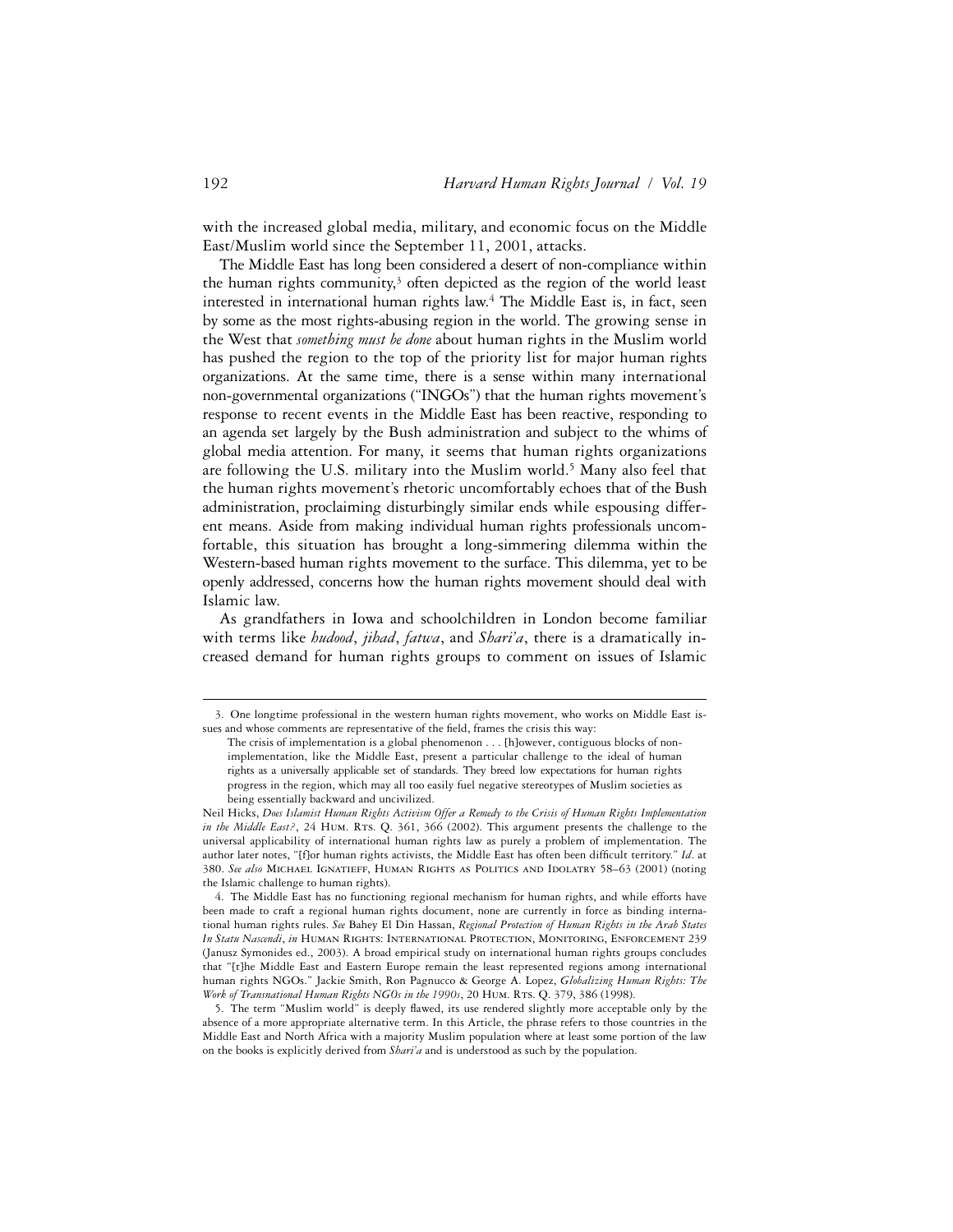1

law. What was once perceived as an internal weakness, discussed only among the staff of Middle East (and to a certain extent Africa and Asia) divisions within the largest INGOs, is now an unaddressed flaw that threatens to undermine the international human rights project in the region.<sup>6</sup>

Despite the movement's increasing sophistication, human rights NGOs remain unsure of how to address questions of Islamic law when it conflicts with international human rights law. Islamic leaders, on the other hand, are often unequivocal in their belief that specific areas of substantive Islamic law conflict with specific aspects of human rights law, and that *Shari'a* law should govern in such instances. Modern proponents of Islamic law regard their prescriptive rules for society as God-created alternatives to human rights law and as a parallel path to justice and emancipation. Human rights advocates, conversely, appear deeply uncomfortable about acknowledging the apparent contradiction between human rights norms and Islamic law. When they do acknowledge the conflict, human rights proponents seem unable to articulate a coherent response. Although they believe that international human rights law *should* prevail, they worry that this view smacks of cultural imperialism, and, as such, leaves them vulnerable to criticism from Muslims. Behind closed doors, many human rights professionals are deeply worried about how they ought to address Islamic law. The constant need to publicly deny any crack in the edifice of the universalism of human rights has adversely affected the work of the movement.

I should note at the outset that this Article assumes the existence of major substantive and procedural conflicts between currently applied *Shari'a<sup>7</sup>* and

<sup>6.</sup> *See, e.g.*, Jean-Paul Marthoz & Joseph Saunders, *Religion and the Human Rights Movement*, *in* Human Rights Watch, World Report (2005). In this recent essay, Human Rights Watch ("HRW") attempts, for the first time, to articulate the position of the organization (and that of the broader movement) on religion and human rights. The essay hints at the confusion, both in substantive terms and in advocacy strategies, caused by world attention on issues of religious law.

<sup>7.</sup> There are many possible ways to define *Shari'a*, and this Article does not provide an analysis of *fiqh* ("Islamic Jurisprudence") theories or of the positions of various jurists. My working definition of *Shari'a* here is limited to laws that are actually applied (or laws that governments seek to draft and apply in the future). Central to my definition is the belief held by the general population of a given country that the laws which govern are based on the Qur'an and *Sunna* ("tradition"), and are thus either the word of God or the practices of the Prophet Muhammad. *Shari'a* is, for my purposes here, whatever people in a particular place at a particular time believe *Shari'a* to be. The general understanding of *Shari'a* that I employ here exists irrespective of the multiple possible alternate readings of *Shari'a*, and myriad possible reform projects. *See, e.g.*, Abdullahi Ahmed An-Nai'm, *Human Rights in the Muslim World: Socio-Political Conditions and Scriptural Imperatives*, 3 Harv. Hum. Rts. J. 13, 40 (1990) (arguing that "we must be clear on what Shari'a is rather than what it can or ought to be"). My definition does not assume that the law is uncontested or that other versions of such a law in an Islamic context are unavailable. My use of *Shari'a* simply implies that the language and vocabulary surrounding the law in a state makes use of Islamic legal tools, jurisprudential methodologies, legal maxims, and interpretive canons. For a background on classical Islamic law, see Noel Coulson, History of Islamic Law (1964); Joseph Schacht, An Introduction to Islamic Law (1964). For a background on *Shi'a* law, see Moojan Momen, Introduction to Shi`i Islam: The History and Doctrines of Twelver Shi`ism (1985); Muahammad HUSAYN TABATABA'I, SHI'ITE ISLAM (Seyyed Hossein Nasr trans., St. U. N.Y. Press 2d ed. 1977) (1975), *Shari'a*, *in* 9 ENCYCLOPEDIA OF ISLAM 321 (E. J. Brill 1996). For key texts discussing reform or reinterpretation of Islamic law, see Fatima Mernissi, The Veil and the Male Elite (Mary Jo Lakeland trans., Addison-Wesley ed., 1991) (1987); ABDOLKARIM SOROUSH, REASON, FREEDOM, AND DEMOC-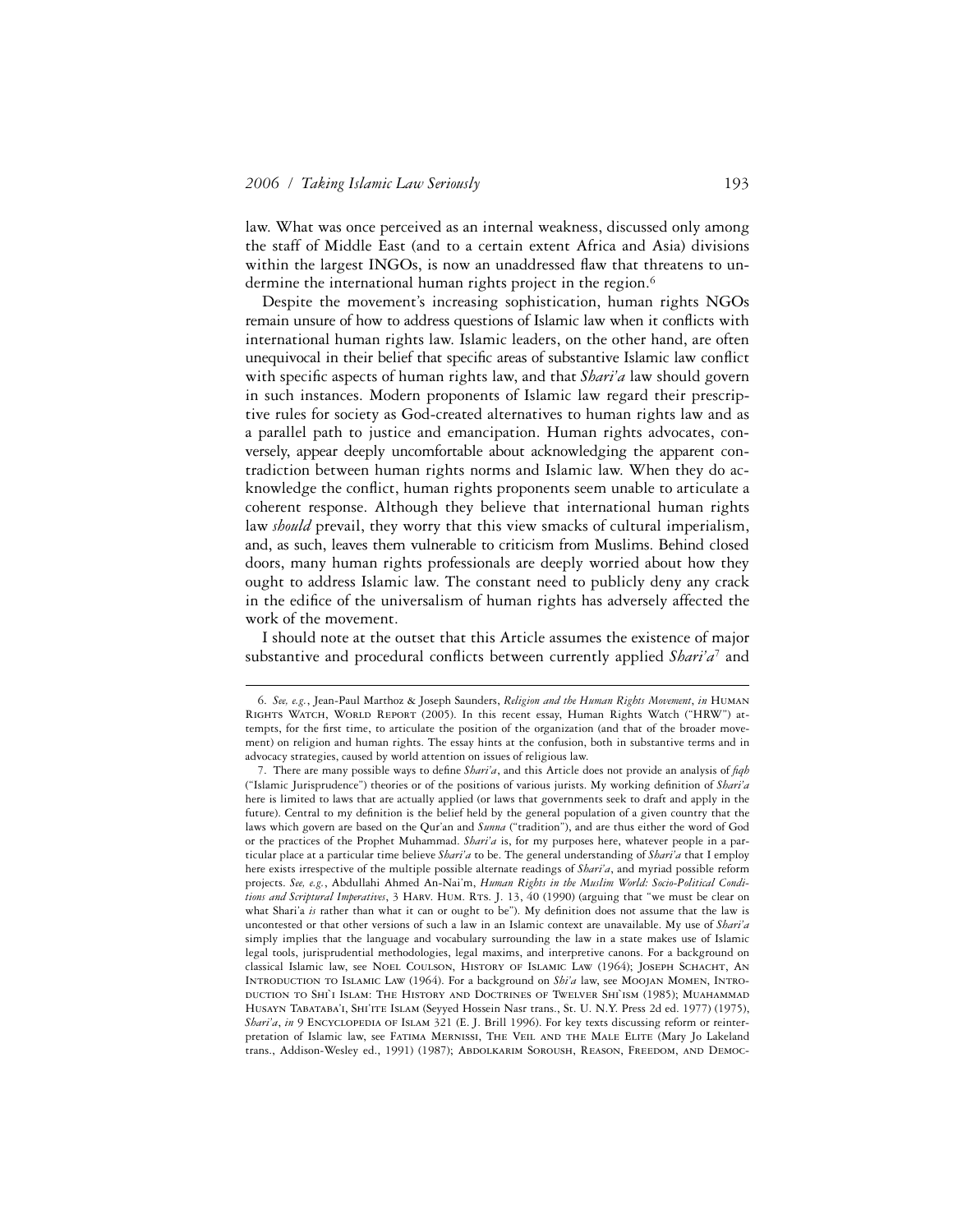international human rights law.<sup>8</sup> I adopt, as a first premise, the position that Islamic law, as currently applied in many countries, violates international human rights law. The second assumption I make is that the existence of this conflict is widely known. The question of "Islam and human rights" is not, in fact, *whether* there is a conflict, but how such a conflict is to be addressed. The central issues concern who wins and who loses, how we understand the stakes, and what professional performances are presented in the process. The hand-wringing by Muslim scholars about *whether* a conflict exists is largely for the benefit of a Western audience. The average Muslim acknowledges that, in application, there are significant differences between the two legal regimes.

The question whether there is a larger philosophical or cultural conflict between Islam (as opposed to Islamic law) and human rights, is distinct from the argument herein. The two areas are often confused, to the detriment of human rights projects in the region. Although this Article does not comment on whether there is a "fundamental" conflict between Islam and human rights, it would seem that any religion committed to divine justice, mercy, charity, and goodwill toward others may be broadly consistent with human rights principles.<sup>9</sup>

Work on human rights violations that arise from the application of *Shari'a* is merely a subset of the areas of the broader work carried out by Western human rights groups in the Muslim world. Human rights groups can investigate violations in Muslim countries without touching on Islamic law at all. For example, reporting on the limits placed on political expression that do not relate to blasphemy, or the torture of political dissidents, or violations of

racy in Islam (Mahmoud Sadri, Ahmad Sadri, trans., Oxford U. Press 2000); Fazlur Rahman, Islam (1979); Amina Wadud-Muhsin, *Qur'an and Woman*, *in* Liberal Islam: A Sourcebook 127 (Charles Kurzman ed., 1998).

<sup>8.</sup> There is a vast, though substantively and methodologically undernourishing, field of literature on this subject generally found under the heading of "Islam and Human Rights." *See, e.g.*, Kateria Dalacoura, Islam, Liberalism and Human Rights (2d ed. 2003); Sami A. Abu-Sahlieh, *Human Rights*  Conflicts Between Islam and the West, 1990 THIRD WORLD LEGAL STUD. 257 (1990); M. A. Baderin, Estab*lishing Areas of Common Ground Between Islamic Law and International Human Rights Law*, 5 Int'l J. Hum. Rts. 72 (2001); Heiner Bielefeldt, *"Western" Versus "Islamic" Human Rights Conceptions?: A Critique of Cultural Essentialism in the Discussion on Human Rights*, 28 Pol. Theory 90 (2000); Joelle Entelis, *International Human Rights: Islam's Friend or Foe—Algeria as an Example of the Compatibility of International Human*  Rights Regarding Women's Equality and Islamic Law, 20 FORDHAM INT'L L.J. 1251 (1997); Marjon E. Ghasemi, *Islam, International Human Rights and Women's Equality: Afghan Women Under Taliban Rule*, 8 S. CAL. REV. L. & WOMEN'S STUD. 445 (1999). The exception is the work of Abdullahi Ahmed An-Nai'm, who has stood out for the past twenty years as a critical voice for reinterpretation and bold honesty in the field of *Shari'a*. I reference his work regularly throughout this Article but key pieces include: ABDULLAHI Ahmed An-Na'im, Toward an Islamic Reformation (1996); Abdullahi A. An-Na'im, *Human Rights in the Arab World: A Regional Perspective*, 23 HUM. RTS. Q. 701 (2001); Abdullahi Ahmed An-Nai'im, *Human Rights in the Muslim World: Socio-Political Conditions and Scriptural Imperatives*; 3 Harv. Hum. Rts. J. 13 (1990); Abdullahi A. An-Na'im, *Islamic Law, International Relations, and Human Rights: Challenge and Response*, 20 Cornell Int'l L.J. 318 (1987).

<sup>9.</sup> For examples of scholarship that flattens the differences between legal and philosophical conflicts, see generally Jack Donnelly, Universal Human Rights: In Theory and Practice 72 (2d ed. 2003); Ann Elizabeth Mayer, Islam and Human Rights (2d ed. 1995).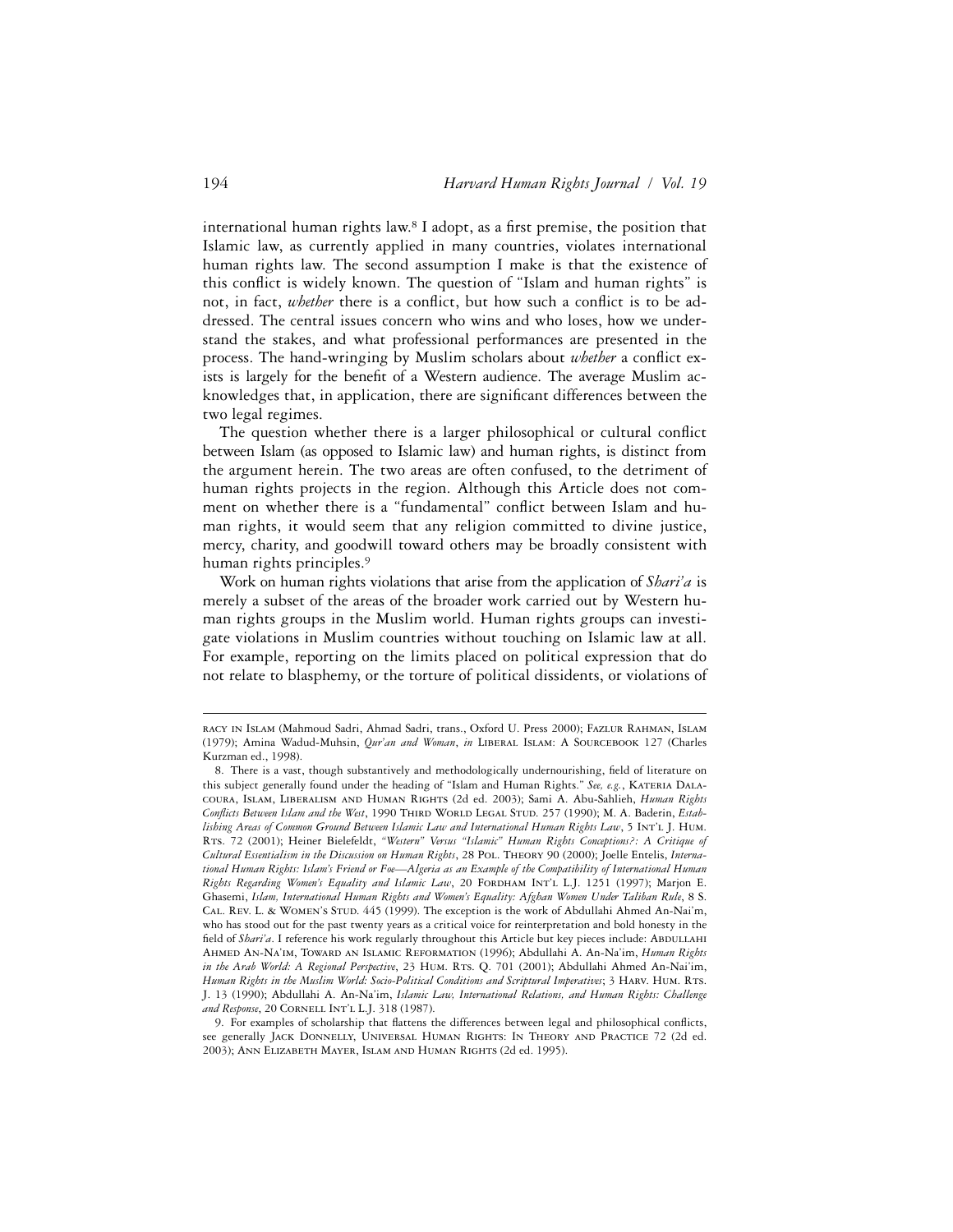international humanitarian law during conflict have little or nothing to do with Islamic law.<sup>10</sup> The conflict between legal regimes discussed in this Article focuses only on those violations of international human rights law that can be directly linked to the application of *Shari'a*.

One response to this conflict may be to stress that certain practices within the Islamic world can be reformed because they are contested, or because the laws giving rise to them are not "real" Islamic laws. There is, indeed, a vigorous debate within many Muslim societies about the validity of these norms. The participants in this discussion range from scholars who argue that modern Muslims should historicize revealed texts,<sup>11</sup> to those who believe that feminist readings of the *Qur'an* and *Sunna* result in markedly different legal outcomes,12 to thinkers who claim that the role of human agency (and thus fallibility) in Quranic exegesis and *Shari'a* interpretation means that many of the laws considered divine can be reformed in light of today's standards. But these approaches currently hold almost no legal or political influence in states that apply *Shari'a*. Therefore, I take Islamic law as it is enforced today.

This Article focuses almost exclusively on Amnesty International ("AI") and Human Rights Watch ("HRW"), the two most influential players in the human rights movement. I argue that, perhaps more than in many other fields of law, it is the professionals who work for such INGOs, and their published output, that frames which issues we think of as most important under the category "human rights," how we think about the law, and how the law is applied.

Part I very briefly discusses why I think we ought to be most interested in the work of these INGOs when appraising the effect and the effectiveness of the international human rights movement. I argue that in planning and executing their interventions, AI and HRW are, today, highly strategic pragmatists.

Part II presents a typology of methods currently used by INGOs when they encounter *Shari'a,* and describes the four moves employed by INGOs to manage their untheorized position on Islamic law. In this Part, I provide a close reading of some reports, press releases, letters to governments, urgent action calls, and op-eds published by AI and HRW over the past fifteen years. I demonstrate that these texts do something very different than what they claim. INGOs almost always make an initial move I call *caveat fidelis*, providing a first line of defense to charges of anti-Muslim bias, neo-imperialism, and insensitivity toward Muslim culture. The *caveat fidelis* statement allows INGOs to

<sup>10.</sup> *See, e.g.*, Press Release, Human Rights Watch, Iran Trial of Political Prisoners Activists Begins (Jan. 8, 2002), http://hrw.org/english/docs/2002/01/08/iran3453.htm; Press Release, Human Rights Watch, Egypt Government Uses National Security to Stifle Dissent (June 22, 2005), http://hrw.org/english/docs/ 2005/06/21/egypt11185.htm.

<sup>11.</sup> *See, e.g.*, Nasr Abu-Zayd, Rethinking the Qur'an (2004); Nasr Abu-Zayd, *The Qur'anic Foundation for Human Rights*, http://www.stichtingisbi.nl/folders/The\_Qur\_anic\_foundation\_for\_Human\_ Rights.pdf (last visited Dec. 4, 2005).

<sup>12.</sup> *See, e.g.*, Mernissi, *supra* note *7*; Wadud-Muhsin, *supra* note 7.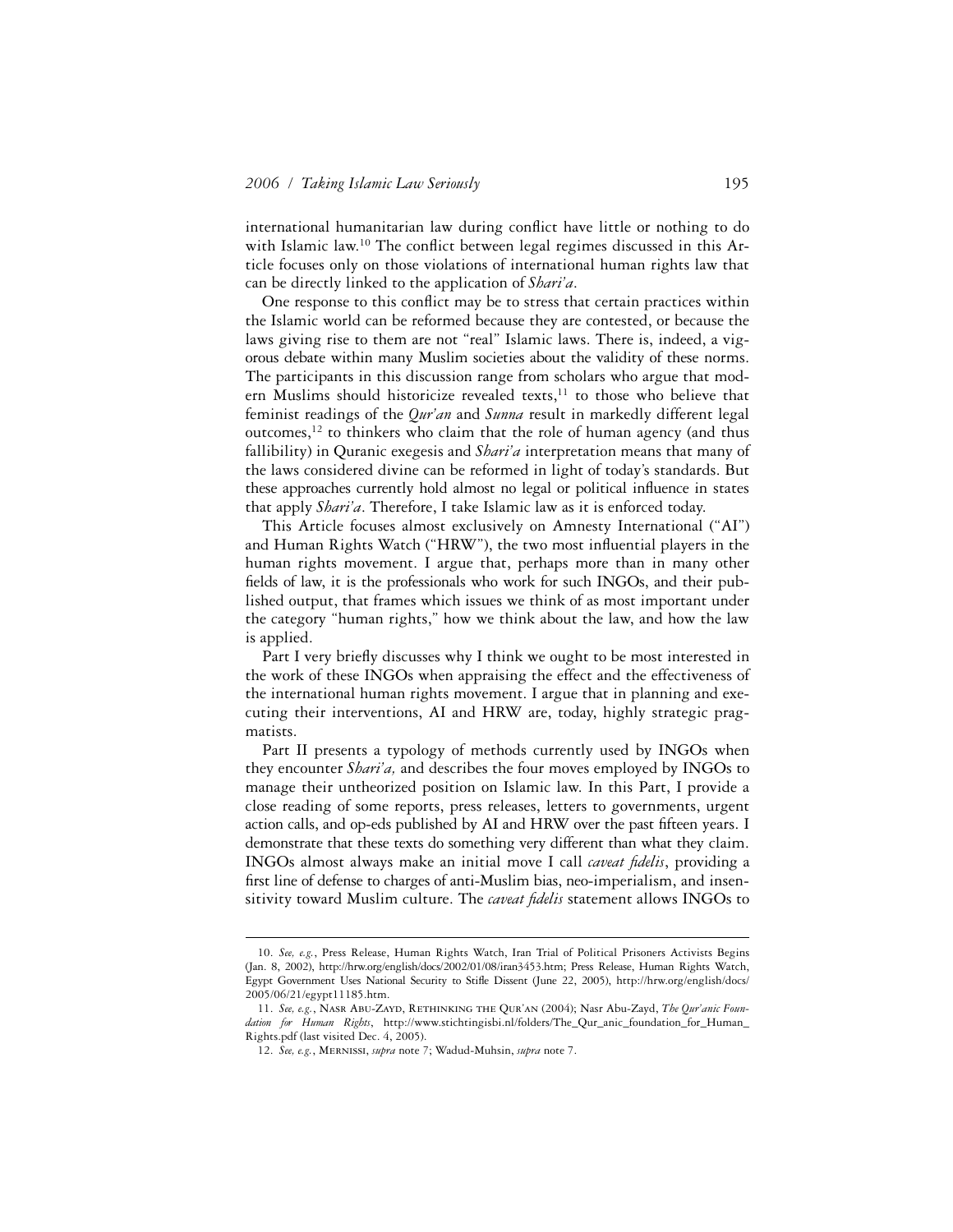argue that they are not engaging Islamic law, not taking a stand in the battles within Islamic legal interpretation, and certainly not taking a position on any conflict between *Shari'a* as applied and international human rights law.

Part III points to the costs of the current approaches and to those who bear them. I argue that the costs of the human rights movement's professional performances in this finite arena can be identified and weighed against the benefits of international intervention as currently practiced. These costs are not imagined. They are the real and ongoing effects of the failure to engage, in some way, with Islamic law. Some costs occur now, some have been paid in the past, and some are future possibilities. Beyond demonstrating a fumbling incoherence on a crucial issue, the current work of the human rights movement is bad for activists, bad for Islamic law, and bad for human rights.

Part IV suggests possible ways out of the current confusion. It calls on INGOs to acknowledge the uncomfortable realities of their current position, and, assuming that INGOs will continue to take a pragmatic line in determining when and how to act, suggests that they consider new ways of engaging with Islamic law. Although I take no position on which strategy has the most potential, I provide three alternative paths forward for the movement, depending on how they choose to evaluate the costs and risks before them.

Human rights discourse and Islamic legal discourse are powerful forces in the Muslim world today. These discourses are fighting for hearts and minds and are both key intellectual sources of the rules and regulations that govern the lives of millions of women and men across the region. Importantly, both discourses are often employed by imperialist and militant forces. In order to act as an agent for human rights in the region, the international human rights movement must develop a new theory of engagement with Islamic law. It must undertake more intellectually responsible professional performances, and, in so doing, begin to heal the rupture between its rhetoric and what it is actually doing in its work on the Islamic World.

## I. The Human Rights Movement and Its Texts<sup>13</sup>

Informed by various critical approaches, my purpose here is to understand where to locate the agenda-setting power and the political force of the human rights movement. From a purely pragmatic position, it is this site that shapes the perspective on Islamic law adopted by the rest of the human rights machinery. We must, therefore, assess the approach and impact of this site. With international law, advocacy documents, and press coverage of human rights issues all falling within the umbrella of the "human rights discourse,"

<sup>13.</sup> The comments in this Part are based largely on my personal experience working as a consultant researcher in the Middle East and North Africa ("MENA") division of Human Rights Watch from September 2003 to August 2004, as well as numerous discussions with human rights professionals who are now, or were in the past, employed by HRW or AI, and local human rights organizations in the Muslim world.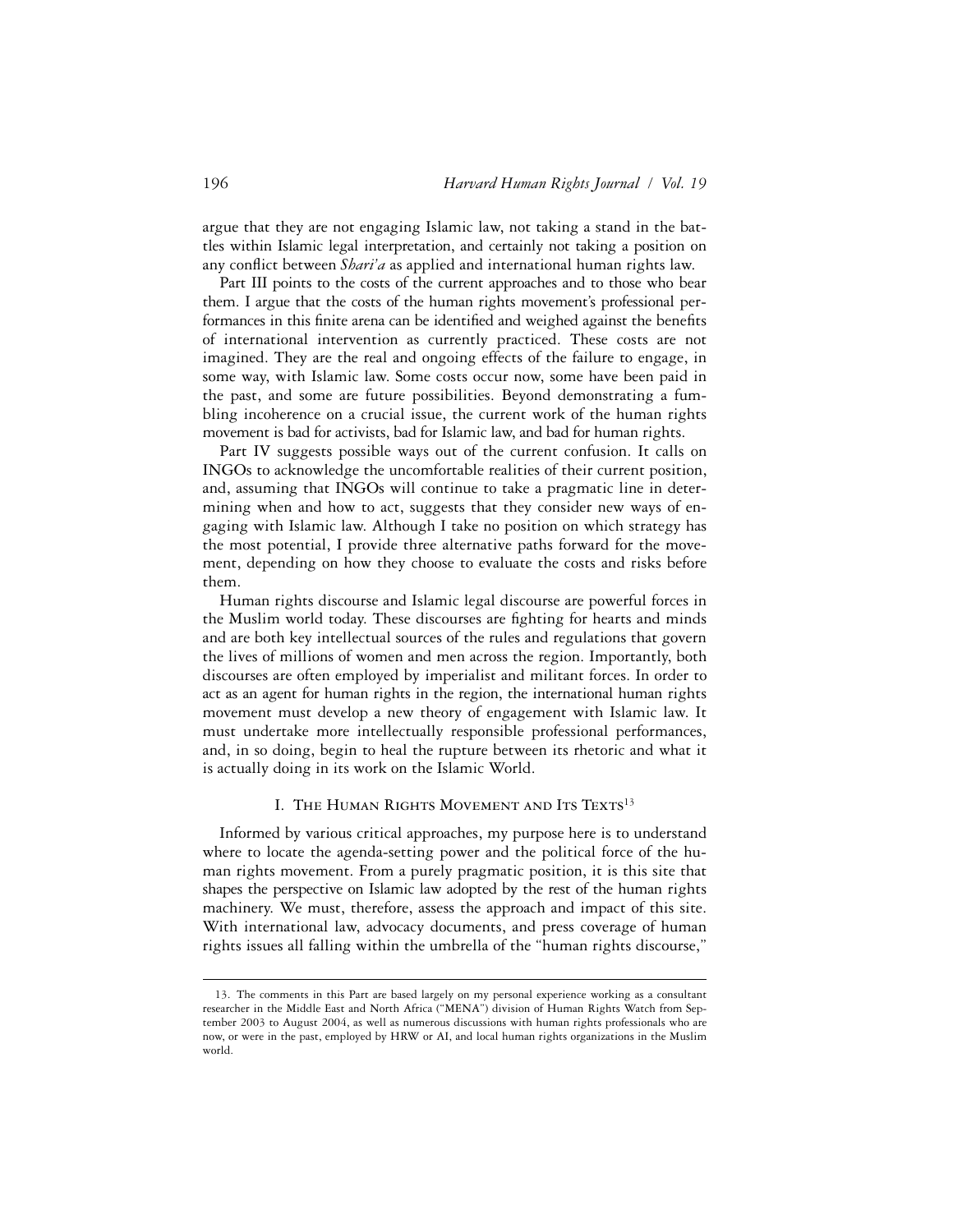it is often difficult to accurately depict the human rights movement. The movement is so large, so diverse, and so complex that a critique of the discourse as a whole is almost impossible. These broad phrases often have little content, obfuscating more than they reveal. As one ambivalent activist cautions, "critics often refer to *the* discourse, or the *corpus*, or human rights *talk*."14 He further notes that critics tend to "represent human rights as a single discourse and a two dimensional movement."15 In order to avoid this pitfall, I will target that aspect of the human rights movement that holds the most power, both in the eyes of the movement itself as well as in the eyes of those for whom the movement advocates. Because of their immense influence on intergovernmental bodies, the media, and the public, I focus on Human Rights Watch and Amnesty International.<sup>16</sup>

INGOs' human rights professionals have, in recent times, joined the ranks of the international elite, shaping governance and giving meaning to a body of law that seeks to define universal standards for human freedom from want and abuse. Thus, if we want to assess the human rights movement, we should begin by understanding it as it presents itself: both through its primary strategy of "naming and shaming," and through the human rights reports and advocacy documents it produces. In analyzing these strategies and texts, I am concerned here with the areas of contact between this movement and Islamic law.

Critiques of the human rights movement too often focus on the devotional and earnest tenor of "speaking truth to power," without recognizing that the modern movement is less about devotion to human rights ideals than about pragmatic strategies devised to accomplish maximum impact. Activists can often readily dismiss these critiques, pointing out that such attacks maintain a dated and caricatured image of the now-cosmopolitan human rights movement. In other words, the published works of international human rights groups in general, and those of Human Rights Watch and Amnesty International in particular, have as their primary goal the resolution of human rights problems rather than the enunciation of emancipatory rhetoric. As such, the INGOs have impact squarely in mind as they select the problems on which to focus their significant resources. While philosophical

<sup>14.</sup> Peter Rosenblum, *Teaching Human Rights: Ambivalent Activism, Multiple Discourses, and Lingering Dilemmas*, 15 Harv. Hum. Rts. J. 301, 305 (2002) (emphasis in original).

<sup>15.</sup> *Id.* at 302.

<sup>16.</sup> Amnesty International, founded by British lawyer Peter Berenson in 1961, and Human Rights Watch (initially Helsinki Watch), founded by Bob Bernstein, Aryeh Neier and Jeri Laber in 1978, are today the most powerful human rights organizations in the world. The operating budget of each organization has mushroomed rapidly to over \$23,000,000. Human Rights Watch Financial Statements, Statement of Activities, http://www.hrw.org/donations/finance.htm (last visited Mar. 8, 2006); Amnesty Int'l, Facts and Figures: The Work of Amnesty International, http://web.amnesty.org/pages/aboutai-factseng (last visited Mar. 6, 2006). With large offices in London and New York, both organizations are often approached by press, politicians, United Nations' officials, and large foundations for their views on a given human rights situation, or on the human rights conditions in a particular country. *See generally* Kerstin Martens, *An Appraisal of Amnesty International's Work at the United Nations: Established Areas of*  Activities and Shifting Priorities Since the 1990s, 26 HUM. RTS. Q. 1050 (2004).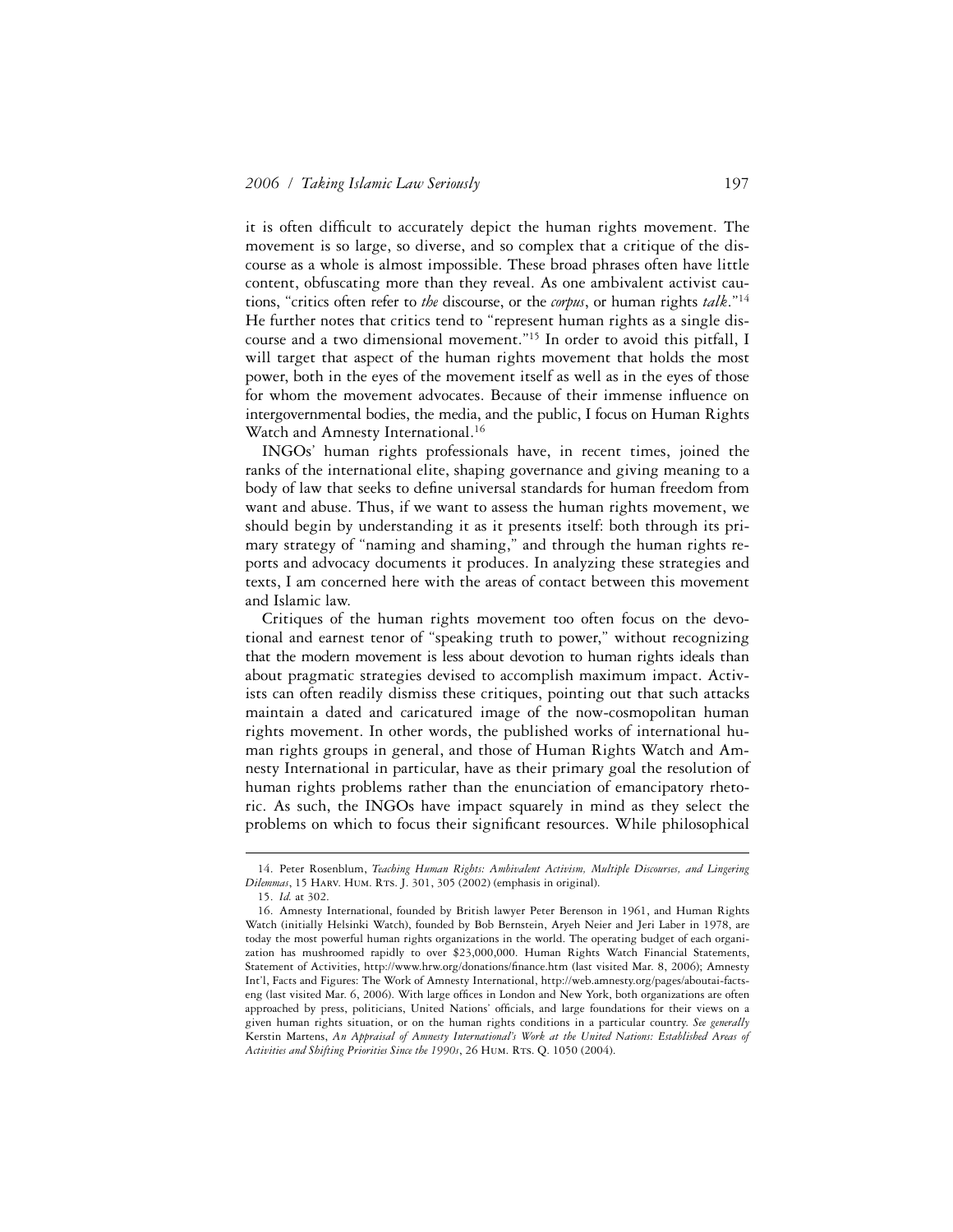adherence to the emancipatory phraseology of the post–World War II international human rights instruments is important, articulation of a consistent philosophy of human rights takes a backseat to the search for pragmatic solutions.

Reading human rights reports is crucial to understanding the new pragmatism of human rights INGOs. Only by understanding the construction and mechanics of the movement's texts, and by identifying the goals that such texts are intended to achieve can we assess the effectiveness of the human rights movement. Nowhere in the work of international human rights organizations is the pragmatic thrust more apparent than in the detailed recommendations that are now included in virtually all reports. These recommendations sections are increasingly lengthy, and are often addressed to all of the relevant parties, including the violator state government, the governments of neighboring countries, the United States, and applicable United Nations treaty bodies and special rapporteurs. It is true that most recommendations sections include a *pro forma* statement that a violator country should immediately sign and ratify a series of major international human rights instruments. However, after several aspirational recommendations, the reports generally switch to highly focused, and sometimes extremely technical, suggestions for ending the abuse.17

The movement today engages in sophisticated calculations when deciding how to choose a topic for research, which country to investigate, and which victims to highlight. The buzzword in many conference rooms today is "impact," with result-driven decision-making influencing how organizations plan their work. Potential for impact might include considerations such as whether there are local groups present that can follow up on a report and advocacy campaign after it is launched by an INGO and whether a Western government has enough leverage over the government of the violator state such that the INGO can engage in effective lobbying. Responding to a critic within the movement who urged HRW to do more work on economic, social, and cultural rights and to drastically alter its methodology in order to better do this, Kenneth Roth, the Executive Director of Human Rights Watch, wrote of the organization's very pragmatic decision-making:

In addition to our investigation, analysis, reporting, and advocacy, Human Rights Watch tries to shape public opinion through the press and the Internet. That is concededly different from direct commu-

<sup>17.</sup> For example, one recent report on abuses against underage detainees in Egypt suggests, *inter alia*, the creation of a new position within the government bureaucracy to monitor the treatment of children in detention; the modification or abolition of several specific provisions of Egyptian law; the annual publication of nationwide statistics on the arrest and detention of children, including tallies of reports of abuse; the improvement of detention centers where children are held so that they conform with international standards; and the provision of school fees, books, uniforms, and government health insurance for children who are at risk of leaving school early. HUMAN RIGHTS WATCH, CHARGED WITH BEING CHILdren: Egyptian Police Abuse of Children in Need of Protection 58–61 (2003), *available at* http://hrw.org/reports/2003/egypt0203/egypt0203.pdf.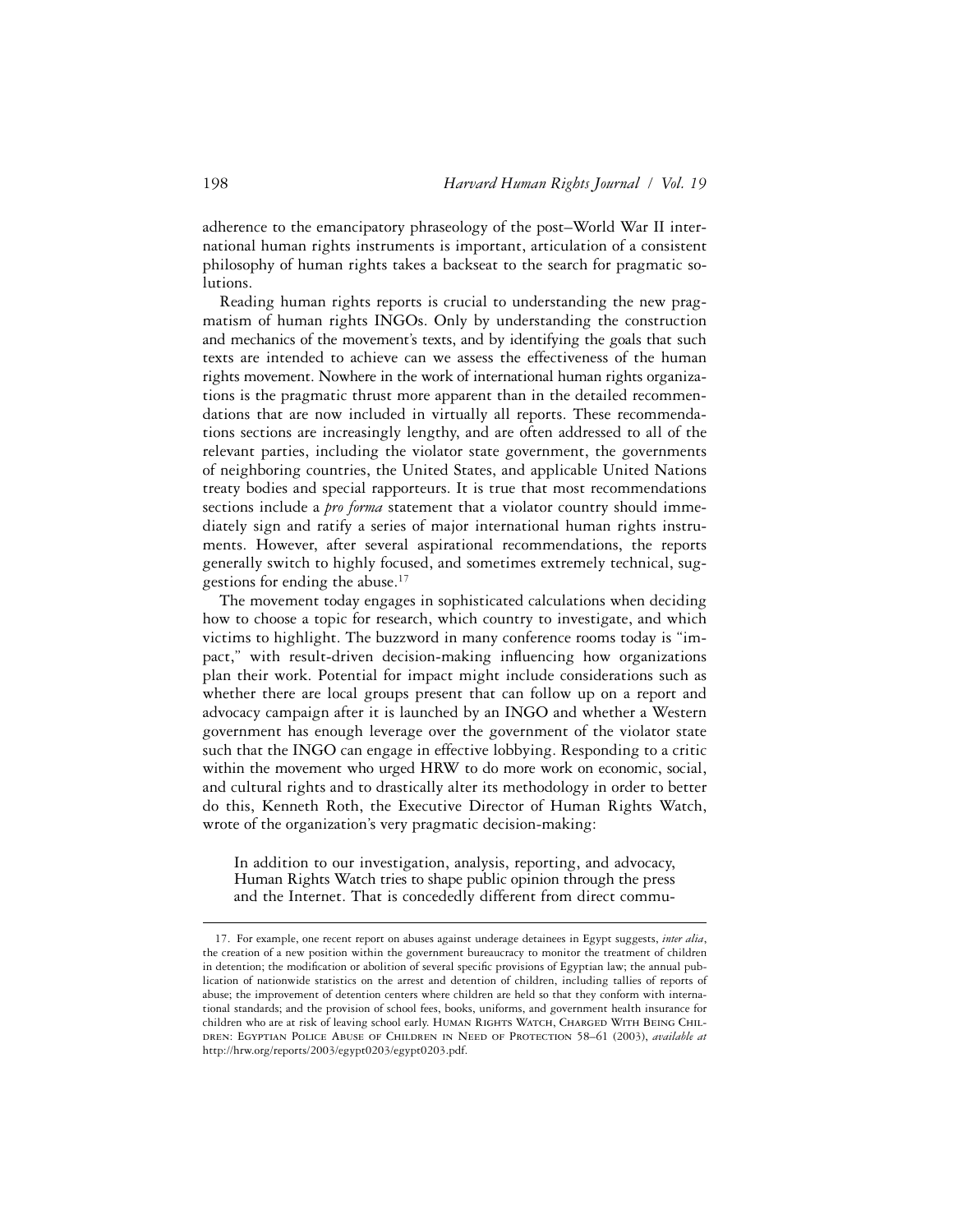nications with the public. But reasons of efficiency and available resources lead us to rely on it. We have found that the combination of press work and direct advocacy with policymakers can be a highly efficient way to secure human rights policy changes. Those who advocate diminishing these efforts in favor of attempts to mobilize large numbers of public constituents more directly must make the case that the tradeoff is worth it in terms of impact.<sup>18</sup>

"Naming and shaming," a methodology developed in the absence of any real enforcement mechanism for international human rights law, involves the accurate documentation of a particular set of human rights violations and, then, leveraging public opinion and media attention in order to embarrass violator states. While there has been much debate and intense internal discussion within INGOs about moving beyond "naming and shaming," or finding alternative methods for human rights work, this practice continues to characterize the tone and practice of international human rights reporting. Roth, once again, provides the clearest articulation of current practices:

[T]he core of our methodology is our ability to investigate, expose, and shame. We are at our most effective when we can hold governmental (or, in some cases, nongovernmental) conduct up to a disapproving public.

. . . .

1

Although there are various forms of public outrage, only certain types are sufficiently targeted to shame officials into action. That is, the public might be outraged about a state of affairs—for example, poverty in a region—but have no idea whom to blame. Or it might feel that blame is dispersed among a wide variety of actors. In such cases of diffuse responsibility, the stigma attached to any person, government or institution is lessened, and with it the power of international human rights organizations to effect change. Similarly, the stigma weakens even in the case of a single violator if the remedy to a violation—what the government should do to correct it—is unclear.19

This approach to research, report-writing, and advocacy is the central contribution of INGOs to the larger human rights movement. To a large extent,

<sup>18.</sup> Kenneth Roth, *Response to Leonard S. Rubenstein*, 26 Hum. Rts. Q. 873, 876 (2004). This essay is part of an extraordinary group of responses to Roth's landmark article in the Human Rights Quarterly addressing the practical difficulties caused by HRW's expanded mandate to address economic, social, and cultural rights. While that issue is well outside the scope of this Article, Roth's piece is one of the more honest and cogent presentations of the work by anyone within the movement, devoid of cultural defensiveness, and brusquely pragmatic in tone. He notes that in selecting which aspects of economic, social and cultural rights to work on, HRW should "select from among them those that are well suited to being addressed by a methodology of public shaming." *Id*. at 877.

<sup>19.</sup> Kenneth Roth, *Defending Economic, Social and Cultural Rights: Practical Issues Faced by an Interna*tional Human Rights Organization, 26 HUM. RTS. Q. 63, 67 (2004).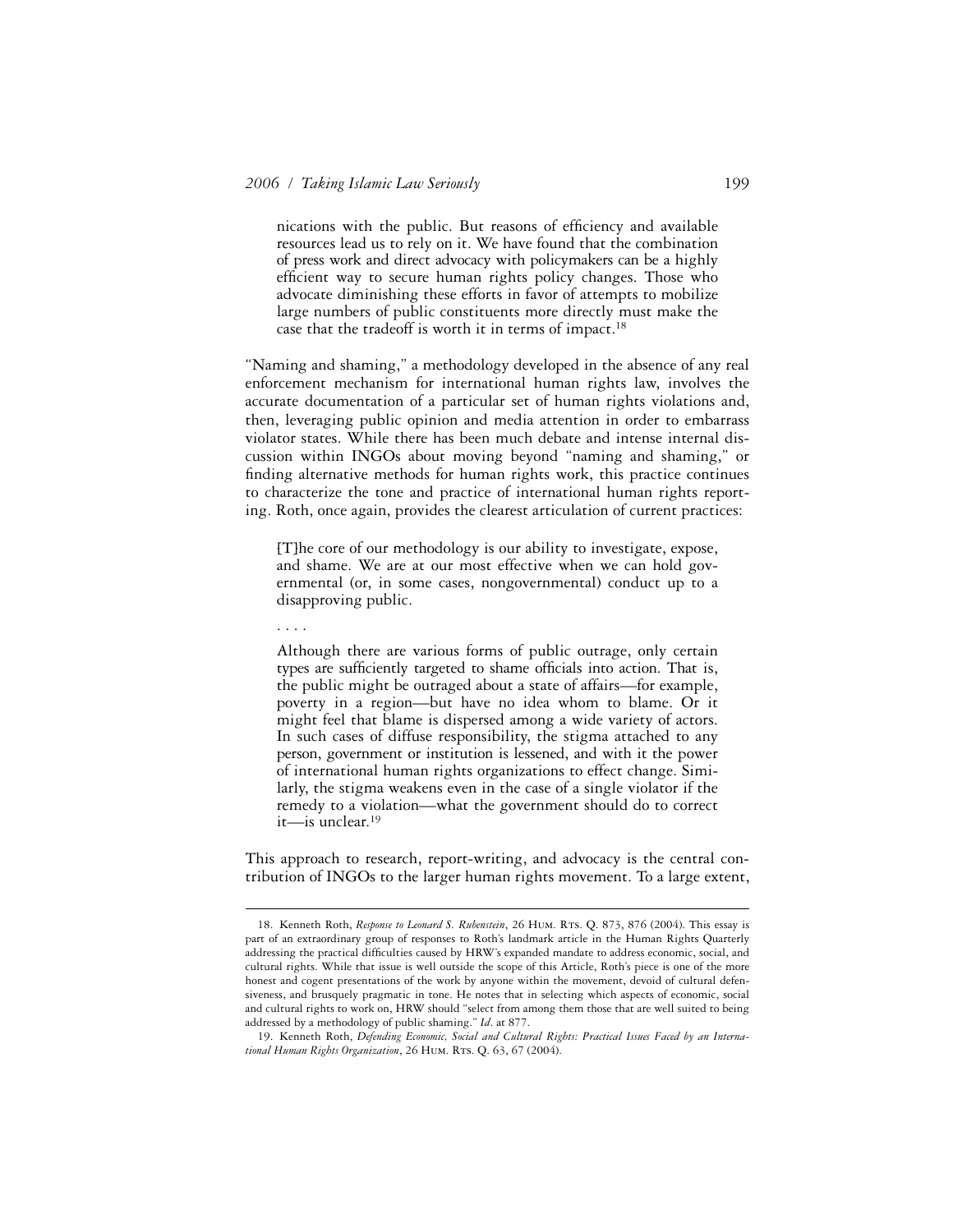the "naming and shaming" approach also dictates the style and content of most of the documents discussed in this Article.

## II. Who's Afraid of Islamic Law?

Kenneth Roth has usefully articulated the criteria for INGO impact and has explained the "naming and shaming" methodology, which is, by far, the most dominant in the work of Western human rights professionals. Roth states: "The principal power of groups like Human Rights Watch is our ability to hold official conduct up to scrutiny and to generate public outrage. The relevant public is best when it is a local one—that is, the public of the country in question."20 Roth notes that INGO professionals can identify clear criteria for determining which violations can be affected by their approach and which violations, while unfortunate, cannot:

In my view, to shame a government effectively—to maximize the power of international human rights organizations like Human Rights Watch—clarity is needed around three issues: violation, violator, and remedy. We must be able to show persuasively that a particular state of affairs amounts to a violation of human rights standards, that a particular violator is principally or significantly responsible, and that a widely accepted remedy for the violation exists. If any of these three elements is missing, our capacity to shame is greatly diminished.<sup>21</sup>

I argue here that complex human rights violations arising from the application of *Shari'a* do not meet the above criteria. The local "outrage" the movement seeks to harness would need to be directed at Islamic law. In many cases, the violator is not the state, and the remedy is not necessarily state-controlled. Most professionals within the human rights movement are increasingly aware of this though they engage in a series of ever-more awkward moves to pretend that they are not.

As noted above, this Article assumes that there is a real and serious conflict between international human rights law and *Shari'a*, and that current human rights methodology can never properly address this conflict in a way that is

<sup>20.</sup> *Id*. It should be noted that representatives of AI have disagreed that "shaming" is the only function of INGOs and their only means of impact. They have expressed concern about "the implications of Roth's approach for relationships between international human rights organizations based in the North and local and national NGOs based in the South," noting that "a substantial portion of our work is documenting abuses and campaigning to stop them, and that [while] public exposure plays an important role in such situations . . . AI is more than that." Daniel A. Bell & Joseph H. Carens, *The Ethical Dilem*mas of International Human Rights and Humanitarian NGOs: Reflections on a Dialogue Between Practitioners and *Theorists*, 26 Hum. Rts. Q. 300, 314 (2004) (quoting from an adaptation of remarks by Curt Goering, Deputy Executive Director, Amnesty International USA). Roth's statements strike me as some of the clearest and most direct from within the movement, pointing to the dominant methodology and its rationale as applied by most human rights professionals.

<sup>21.</sup> Roth, *supra* note 19, at 67–68.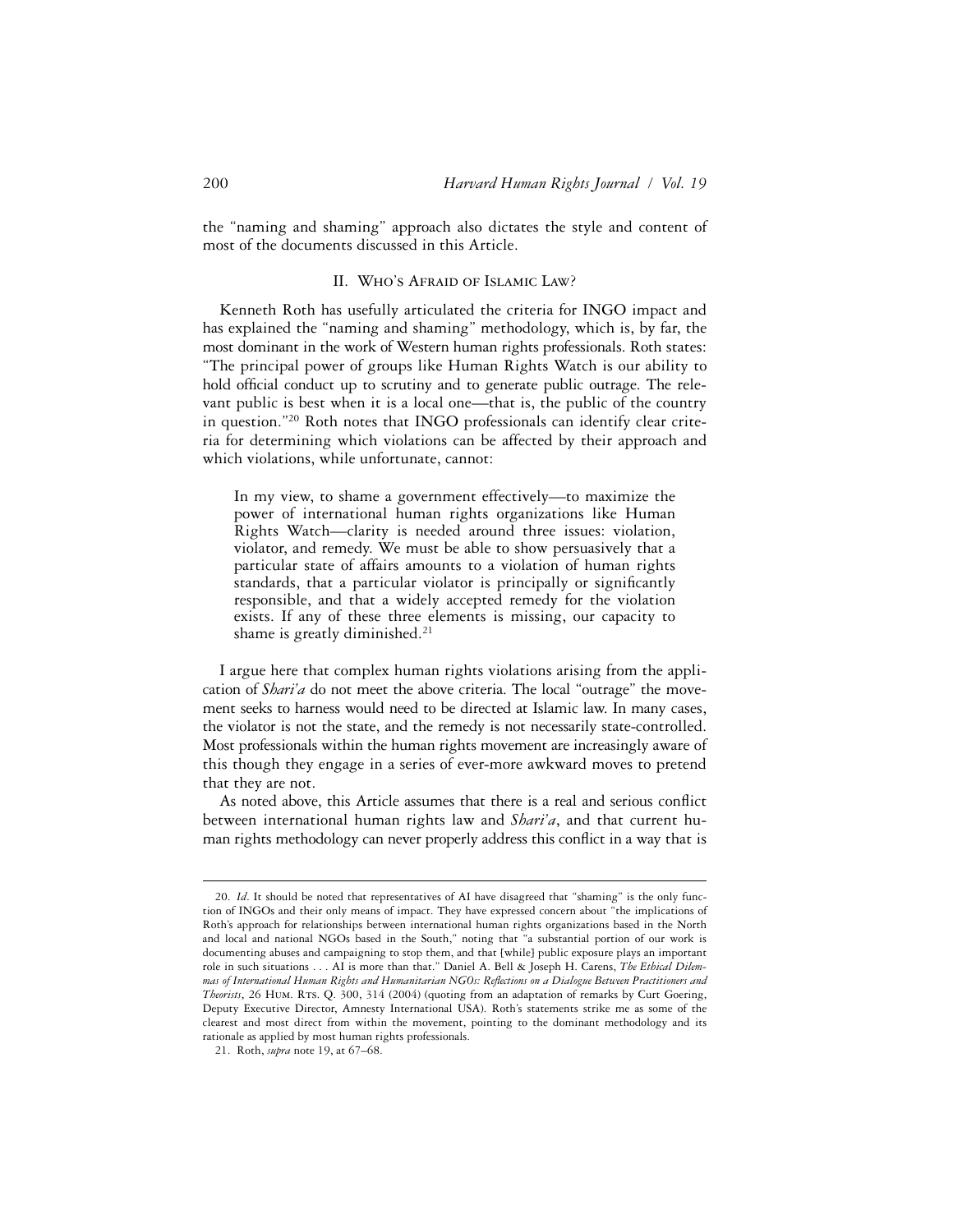1

not damaging to human rights. While *Shari'a* is said to provide for every aspect of Muslim life, for most Muslims, Islamic law, as applied by states, is a set of codified substantive and procedural rules that can be easily identified. It is that *legal content* that concerns me here. In particular, I am interested in aspects of that legal content with which the international human rights movement repeatedly comes into contact.<sup>22</sup>

The conflict between aspects of that legal content, which comes into conflict with international human rights law norms, can be understood as a substantive conflict between formal legal rules generated by competing legal regimes. Much of substantive Islamic law is either consonant with human rights (rules relating to economic, social, and cultural rights, for example), or have no obvious bearing on human rights (rules governing religious rituals, among others). The human rights movement has a problem only with a small bundle of Islamic legal rules, specifically those relating to women's legal status, criminal/penal laws and procedures relating to a select number of crimes, and legal rules related to freedom of religion and religious minorities.

In and of itself, this conflict is not a major problem. After all, many states' laws and practices conflict with human rights law. Here, though, the conflict is with a parallel and alternative legal order, whose legitimacy is founded on the word of God as revealed to the Prophet Muhammad. The rules that God set out for Muslims, from personal hygiene and private relations in the home, to business transactions, criminal sanctions, and the laws of armed conflict, are taken very seriously by many Muslims.

Herein lies the central dilemma faced by international human rights organizations. Many of the egregious violations of international human rights law they document and advocate against in the Muslim world stem from the application of these very rules. Violations arising from Islamic law, as opposed to those related to emergency laws or secret prisons, cannot be attributed merely to a violator state. Indeed, many of the very people suffering from the violations so impressively documented by Western INGOs may believe that it is their duty as Muslims to live, marry, divorce, go to court, and even go to prison according to the rules of *Shari'a*. In some cases, individual Muslims even pressure their governments to adopt *more* rules based on Islamic law.23

<sup>22.</sup> This can be distinguished from human rights work that focuses on abuses unrelated to Islamic law, occurring in states that incidentally apply such law. See, e.g., HUMAN RIGHTS WATCH, IN A TIME OF Torture: Assault on Justice in Egypt's Crackdown on Homosexual Conduct (2004), *available at* http://hrw.org/reports/2004/egypt0304/egypt0304.pdf.

<sup>23.</sup> *See, e.g.*, Abdullahi Ahmed An-Na'im, *Human Rights in the Muslim World: Socio-Political Conditions*  and Scriptural Imperatives, 3 HARV. HUM. RTS. J. 13, 20 (1990) [hereinafter *Human Rights in the Muslim World*] (noting that in 1990, before the most recent wave of Islamization efforts, "many Muslims . . . challenged the gradual weakening of Shari'a as the basis for their formal legal systems . . . [making] mounting demands for the immediate application of Shari'a as the sole, or at least primary, legal system of the land"); *see also* GENEVIEVE ABDO, NO GOD BUT GOD (2000) (analyzing the "bottom-up" revival of Islam in Egypt). Most recently, the officially banned Muslim Brotherhood party of Egypt (whose campaign slogan is "Islam is the Solution") has made dramatic gains in the country's parliamentary elections. *See* Neil MacFarquhar, *Will Politics and Success at the Polls Tame Egypt's Muslim Brotherhood?*, N.Y. Times, Dec. 8, 2005 at A1 (quoting one Egyptian as stating, "If Islam were applied, Iraq could not have been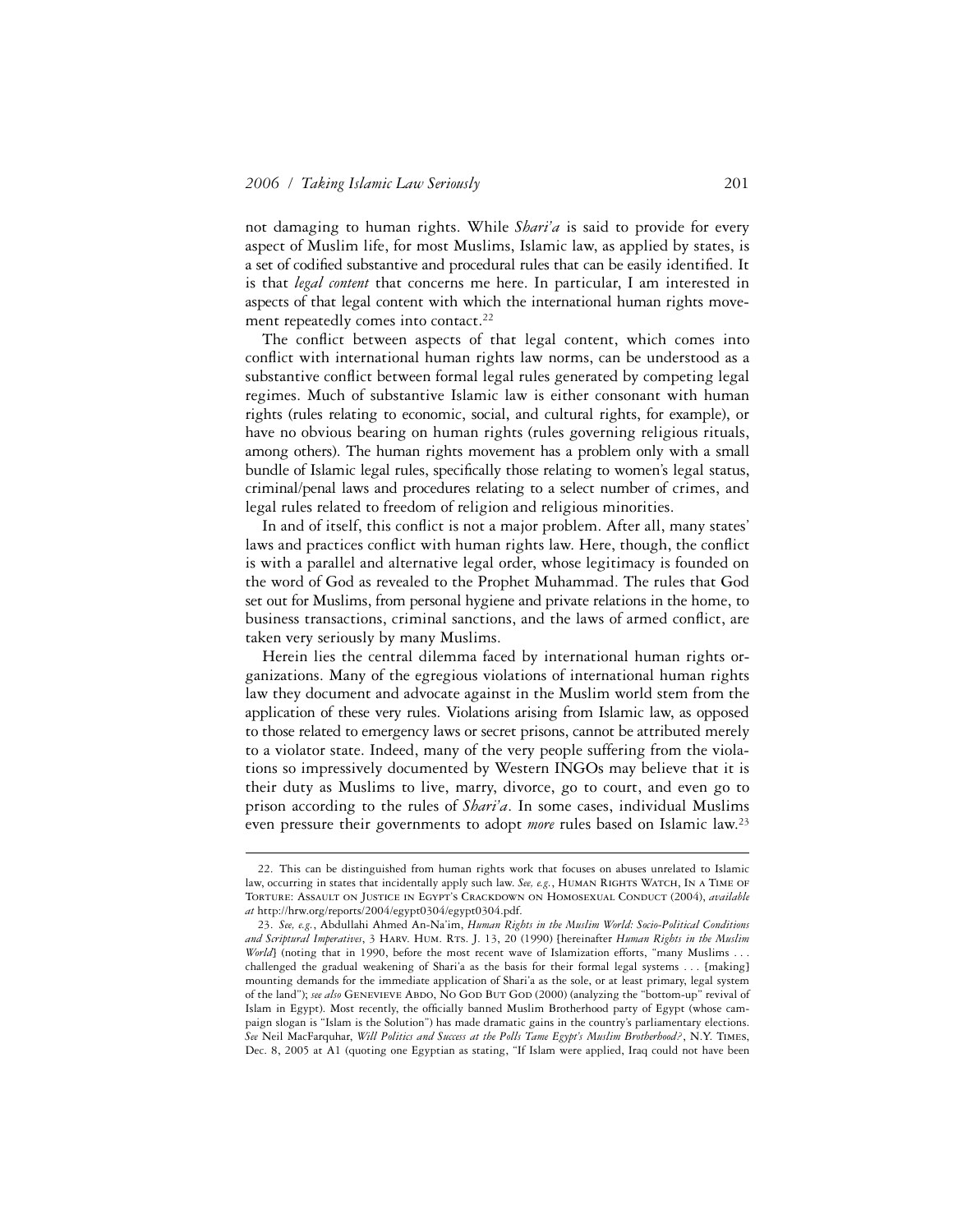Even if a state wants nothing more than to liberalize its laws, it may be constrained by a population that is prepared to engage in violence in order to keep certain laws authentically "Islamic."24

State action is further complicated in the interpretation of Islamic law. While the modern state technically promulgates laws based in Islam, a transnational and trans-temporal structure of legal authority underpins the application and interpretation of that law. Although his job is to apply the laws of Pakistan, a Pakistani judge may have attended seminary in Cairo, and he may rely on jurisprudential texts written in 765 C.E. in what is now Iraq. In many ways, Islamic law blurs the lines between victim and violator, between state and subject.

When they talk about victims and violations that relate to Islamic law, INGOs are, I believe, painfully aware of this uncomfortable political reality. They know that the state is often *not* the primary source of the violation, that violations may actually increase in the absence of an authoritarian secular state, and that many of the same people who are normally considered ideal victims for the purpose of human rights advocacy (the poor, the uneducated, the repressed, those imprisoned or tortured by the state) are often the most fervent supporters of a system of rules that substantively contradicts key tenets of international human rights law. Internally, INGO professionals know that most Muslims think of Islamic law as God's law and not simply the law of a state. Yet these INGOs are afraid to acknowledge the difficulties created by this fact. They are afraid of admitting that victims' desires about law might be ambiguous and complicated. They are also afraid to admit the difficulty in convincingly documenting a conflict between God's law and international law. In fact, they go to great lengths to avoid giving the impression that they are engaged in just that task. They must find victims, convey their stories, and engage in the fiction that the violations are simply a problem of states' failure to abide by their obligations under international human rights law. Moreover, they must pretend that their work has nothing to do with the substance of *Shari'a*.

The awareness of this fiction among INGO professionals, together with the determination to continue with the use of traditional tools of human rights advocacy, creates a deep dissonance between what INGO texts claim to do and what they do in fact. Because the current limited calculus of human rights advocacy techniques requires INGO texts to identify abuses, give voice to the victims through recorded testimony, and blame the state for the

invaded, Israel could not occupy Jerusalem, and aggression could not have been used to humiliate Muslims everywhere").

<sup>24.</sup> *See Human Rights in the Muslim World*, *supra* note 23, at 21 (stating that "to the overwhelming majority of Muslims today, Shari'a is the sole valid interpretation of Islam, and as such *ought* to prevail over any human law or policy"). Of course, we have no idea what Muslims really want. The region has few reliable empirical indicators (very few elections, no reliable polling data or independent polling mechanisms) of individual political opinions.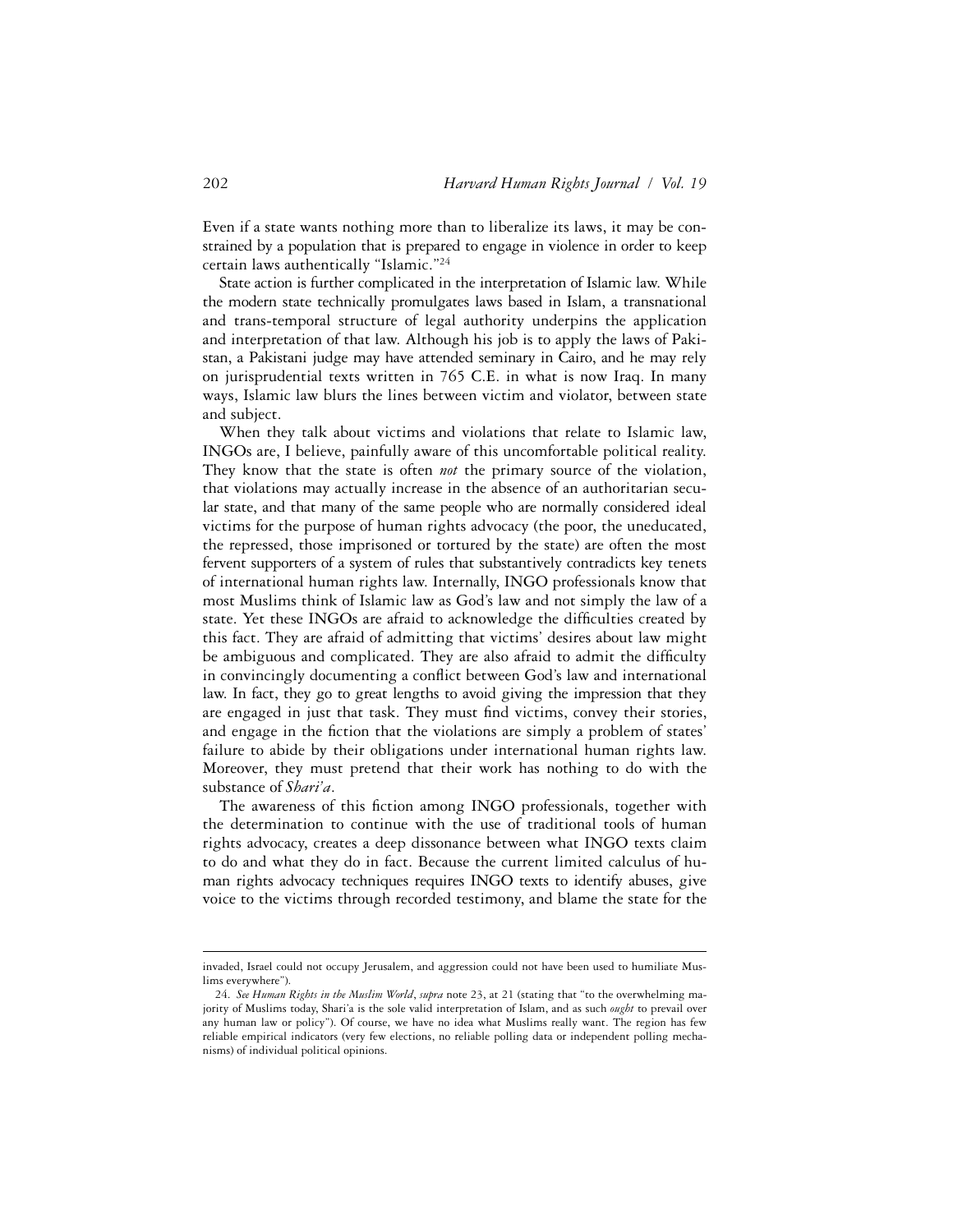violation,<sup>25</sup> the only possible position is to offer international law as the solution to every violation. But it is not difficult to see the error of this logic. If, as I have asserted here, the state law is based on Islamic law, and state law is blamed for giving rise to a violation (such that it requires remedy by compliance with international instruments), the necessary conclusion is that Islamic law is at the root of the human rights violation. Denying the obvious conclusion of this simple syllogism necessitates a series of awkward intellectual moves to cover up the discomfort with, and lack of an adequate response to, an increasingly complex state of affairs.

Western INGOs do not feel as though they can avoid reporting on abuses related to Islamic law, especially given the growing appetite of Western audiences for stories about the suffering of Muslims under "medieval" Islamic law, and the explosion of media attention on the region. Yet their current posture leaves these INGOs consistently on the defensive. They appear unclear about whom they are addressing and who the real victims are, unsure of how to talk about the violators without sounding offensive, culturally imperialistic,26 and under-informed about the rules, procedure, and jurisprudence of Islamic law. In the Parts that follow, I locate the points where the discomfort is most acute, and the ways in which INGOs reveal their anxiety about their position vis-à-vis Muslim "victims" through their texts.27

#### *A.* Caveat Fidelis*<sup>28</sup>*

In every INGO report that engages Islamic law that I have been able to find, a statement appears in the early sections of the report that claims to articulate the posture of the organization toward *Shari'a.* This statement, what I call *caveat fidelis*, is meant to convey to the reader that the organization is

<sup>25.</sup> For a leading critique of the dominant human rights methodology, see Makau Mutua, *Savages, Victims, and Saviors: The Metaphor of Human Rights*, 42 Harv. Int'l L.J. 201 (2001); Makau Mutua, Human Rights: A Political & Cultural Critique (2002). *See also* David Kennedy, *The International*  Human Rights Movement: Part of the Problem?, 15 HARV. HUM RTS. J. 101 (2002).

<sup>26.</sup> *See* Edward W. Said, Covering Islam 29–30 (1997).

<sup>27.</sup> A note on methodology: Where relevant, I have read and included every publicly available document published by Amnesty International and Human Rights Watch on countries that apply, or have considered applying, any aspect of substantive Islamic law. Using the excellent online databases of both organizations, it is possible to search the entire work of HRW's (formerly Middle East Watch) MENA division. Early efforts by AI in the Muslim world are also available. Search methods included both country-specific searches, as well as searching for terms such as *Shari'a*, *hudood*, and *zina*. I have excluded texts that address broad ranges of human rights violations in a context where there was no possibility for internal debate, dialogue, reform, or change and thus where it seems unfair to criticize the position of the organization on law (such as the civil war in Afghanistan, the military government of Sudan during the Sudanese civil war, the application of international humanitarian law in the Occupied Palestinian Territories, and violations that occur during active armed conflict). My focus is on those areas where the human rights movement encounters Islamic law *as* (state-enforced) *law*, which I consider to be separate from, for example, Muslim social mores, or the personal application of *Shari'a* by Muslims in their private lives. I exclude texts that address violations that are justified by states on the basis of "Islam," or "Muslim culture" but with no actual basis in Islamic law. See, e.g., MIDDLE EAST WATCH, COURT UPHOLDS CLOSURE of Women's Organization (1992), *available at* http://www.hrw.org/reports/1992/egypt/.

<sup>28. &</sup>quot;Believer Beware." My thanks to David Winickoff and David Ratzan for assistance with Latin.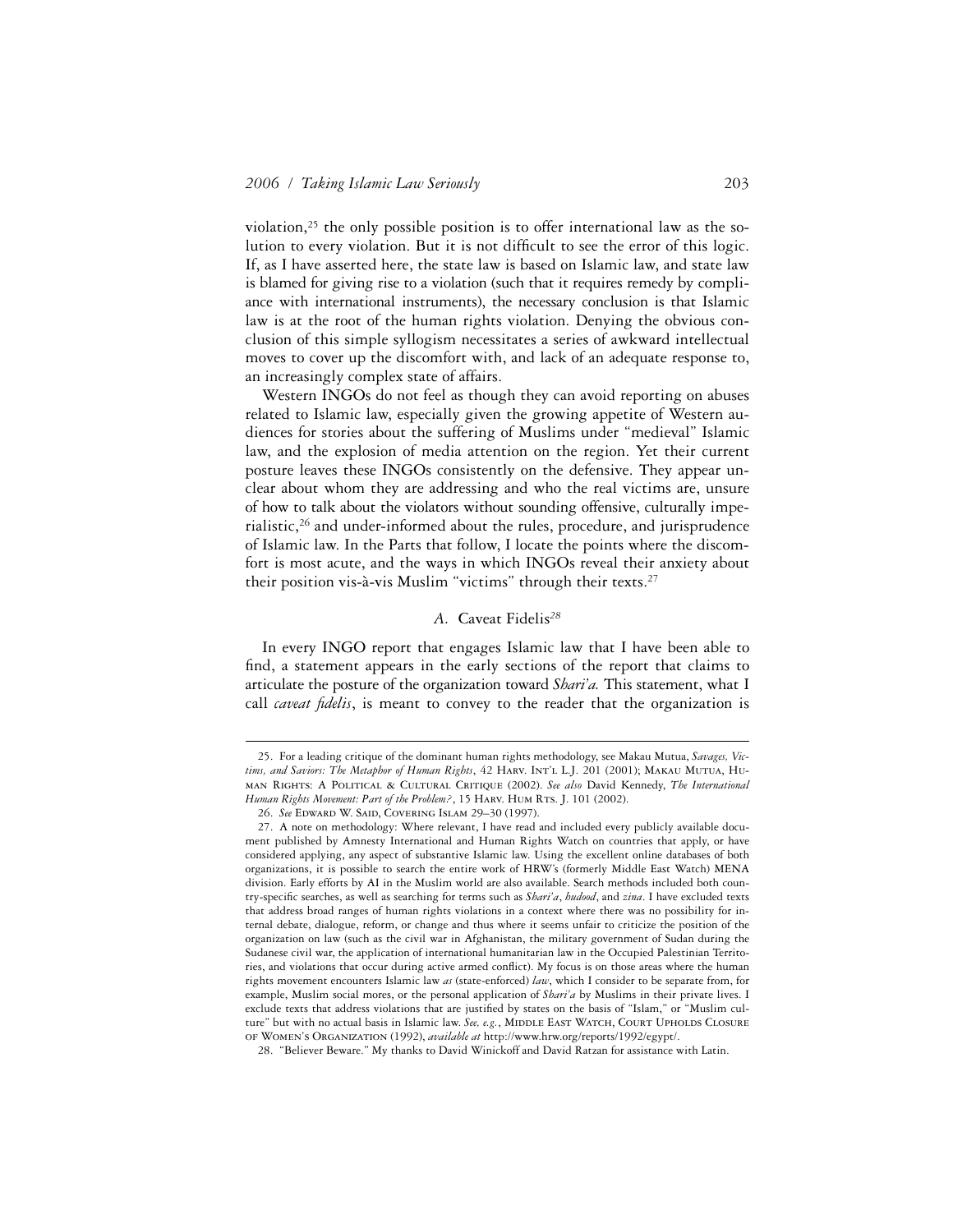claiming a non-choice or a non-intervention. The organizations repeat that they *do not* take a position on *Shari'a*. I argue that the statement is an unsuccessful attempt to hide or occlude actual positions and interventions on Islamic law. The *caveat fidelis* statement, and the methodology and language it brings, are, in fact, an intervention into Islamic legal discourse at particular sites of application, and INGOs must be responsible for the costs (and benefits) of this intervention. Most importantly, they must recognize the intervention, and see it as a choice, among a variety of options, about how best to engage with Islamic law. One can identify a pattern in the use of the *caveat fidelis* statement in the map of the reports. The cautionary phrase tends to appear once in the introduction to the report (usually within the first five pages), and then again every time the language of the report approaches commentary on Islamic law. *Caveat fidelis* often appears at the very suggestion that Islamic law might be involved.

Two typical *caveat fidelis* statements merit close reading. The first is found in an older HRW report, and typical of the longer version of the statement that appears in the introduction section of most reports that touch on Islamic law: "Human Rights Watch has no opposition to Islamic law *per se* and does not object to laws founded on religion, provided that human rights are respected and the principle of equality before the law is upheld."29

Let us tease out the powerful phrases in this first statement. "Per se" seems to suggest that while HRW does not oppose the application and enforcement of Islamic law as such, the organization may oppose it in other circumstances if the law does not, for example, respect the principle of equality. So, we might take from this statement that HRW would not oppose the creation of a state founded entirely or even partially on Islamic law at the outset; it would only be concerned with the fair application of the laws (assuming that they guarantee *prima facie* equality before the law). This has not been HRW's actual position.

The second statement ostensibly indicates a more sophisticated and pragmatic human rights movement. It has a more legalistic tone, giving the impression of humble objectivity that may lead the reader to believe that HRW advocates *for Shari'a*. This second statement, from a more recent report, reads as follows:

Human Rights Watch does not advocate for or against Shari'a per se, or any other system of religious belief or ideology; nor do we seek to judge or interpret the principles of any religion or faith. We are simply concerned about human rights violations resulting from the implementation of any legal system, in any country.<sup>30</sup>

<sup>29.</sup> Double Jeopardy, *supra* note 2.

<sup>30.</sup> Human Rights Watch, Divorced from Justice: Women's Unequal Access to Divorce in Egypt (2004), *available at* http://hrw.org/reports/2004/egypt1204/egypt1204.pdf [hereinafter Divorced from Justice]. AI's statements serve an almost identical function, and tend to utilize the *caveat*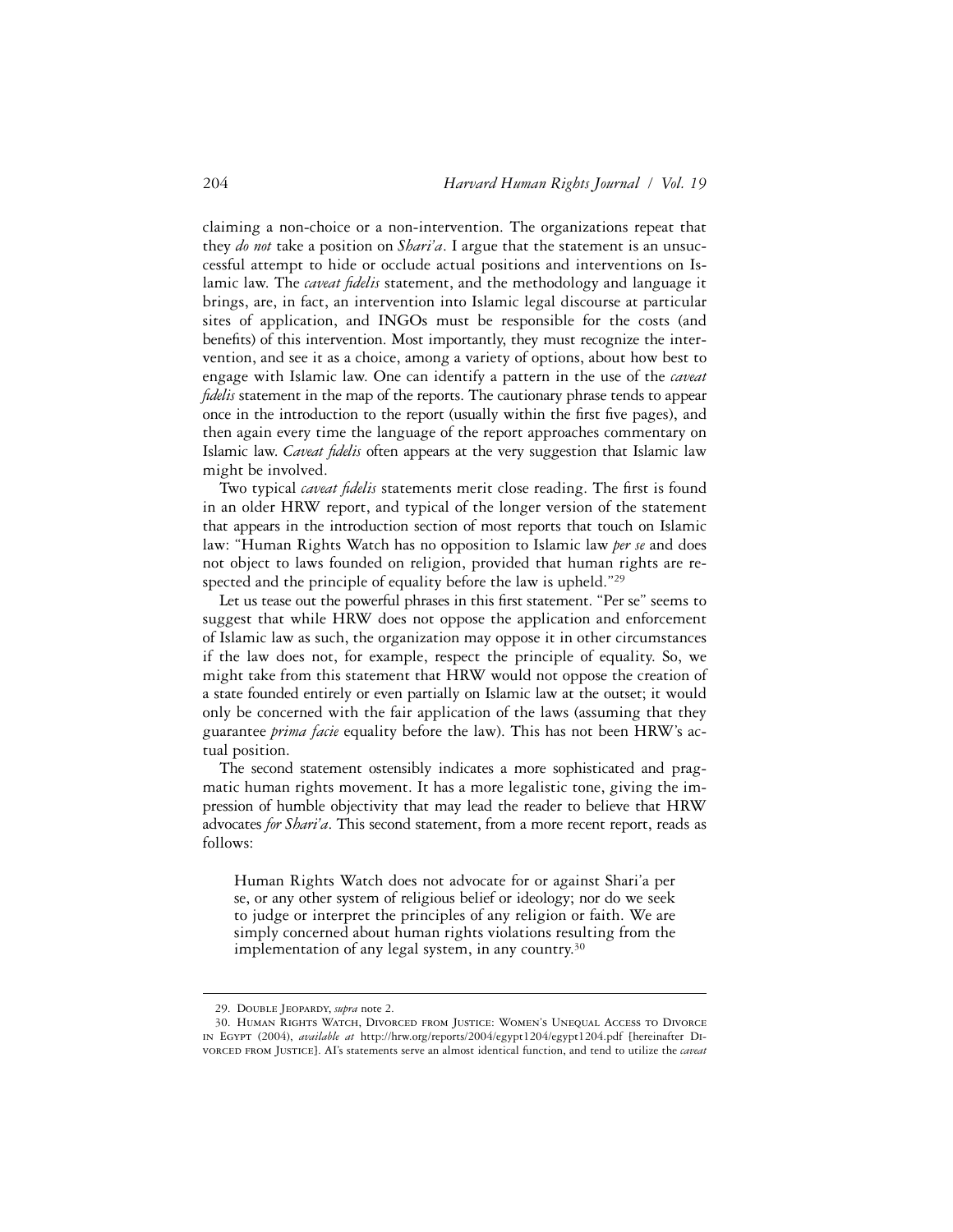The statement, emphasizing that HRW will not sit in judgment of the principles of any religion, appears to be an articulation of HRW's official position. If this was, in fact, the case, we would expect no statement judging the principles of Islam to appear in the body of the report. The next sentence in the above-quoted passage, claiming to describe the motivations behind the report, takes the rare step of speaking in the first person.<sup>31</sup> Note also the curious addition of an adverb: "We are *simply* concerned about human rights violations."32 This is intended to announce to the reader that violations of human rights can be clearly and simply identified without any evaluation of, or opinion on, Islamic law. The report seemingly does not court conflict, nor does it pit Western ideas of justice against competing Muslim conceptions. Instead, it purports to be an evaluation of violations of international human rights law without taking a position on Islamic law.

Amnesty Int'l, Nigeria: The Death Penalty and Women Under the Nigeria Penal Systems 3 (2004), *available at* http://web.amnesty.org/library/Index/ENGAFR440012004?open&of=ENG-NGA. A more culturally sensitive version reads,

Amnesty International takes no position on religions, customs or specific legal regimes; it welcomes the rich variety of cultures and believes that the universality of all human rights, far from denying diversity, can only benefit from it. The organization recognizes that the contribution of different cultures, at the local and the global level, enrich the understanding of human rights giving them their local form and language.

. . . .

1

While recognizing the importance of cultural diversity, Amnesty International stands resolutely in defence of the universality of human rights, particularly the most fundamental rights to life and freedom from torture and ill-treatment.

Amnesty Int'l, Pakistan: Violence Against Women in the Name of Honour 4 (1999), *available at* http://web.amnesty.org/library/index/engasa330171999; *see also* Amnesty Int'l, Afghanistan: New Forms of Cruel, Inhuman or Degrading Punishment 6 (1992), *available at* http://web.amnesty.org/library/pdf/ ASA330171999ENGLISH/\$File/ASA3301799.pdf.

31. Human Rights Watch almost universally uses the third person when referencing the individuals involved in researching reports, carrying out interviews, writing the text, as well as the organizational entity making recommendations in its reports. Its typical phrases include "researchers found," "Human Rights Watch said," or "[i]nterviewees told Human Rights Watch." While the present Article is not a comparative analysis of INGO reports on other areas of the world, it is worth noting that a recent, highly anticipated, and groundbreaking HRW report on access to abortion in Argentina, although acknowledging the power of the Catholic Church and its teachings in influencing both law and societal norms, includes no *caveat ªdelis* statement about the organization's position regarding religion, despite the fact that the many Catholics believe that their religion requires that they take a position against abortion. *See generally* Human Rights Watch, Decisions Denied: Women's Access to Contraceptives and Abortion in Argentina (2005) *available at* http://hrw.org/reports/2005/argentina0605/argentina0605. pdf [hereinafter DECISIONS DENIED].

32. Emphasis added.

*ªdelis* at similar moments of possible contact with Islamic law, using slightly different language. One AI report states,

The fact that penal legislation is associated with a religion has no relevance for Amnesty International,[sic] instead, our analysis focuses solely on how it affects human rights in Nigeria. Amnesty International is an independent and impartial human rights organization, which neither supports nor opposes any religion or belief. Amnesty International bases its research analysis on international human rights law and standards, and neither supports nor opposes *Sharia* law nor any other system of law *per se*.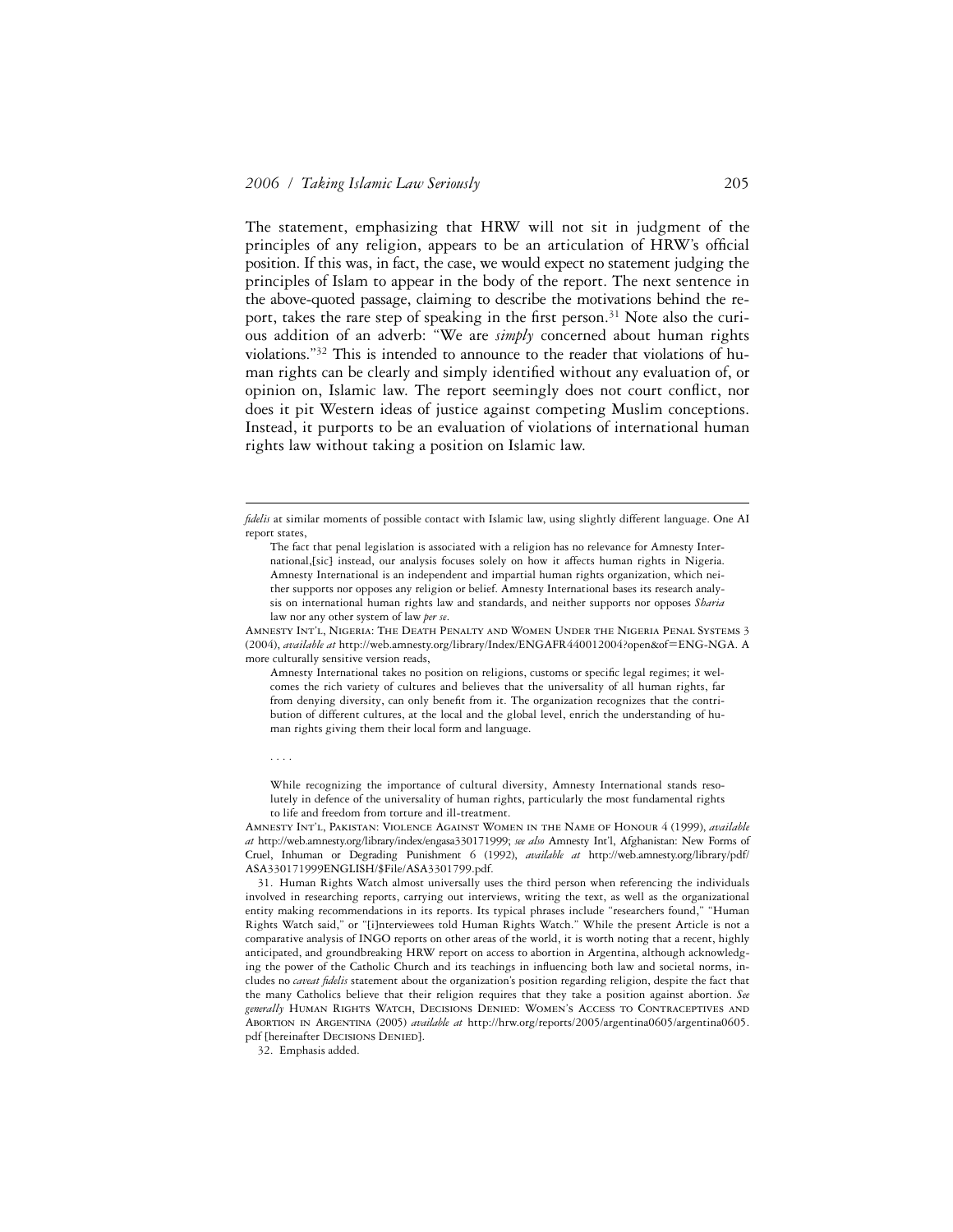But can this really be all that the report does? It seems impossible to be "concerned" about, and take a strong prescriptive position against, unequal divorce laws in a Muslim country that applies *Shari'a*-based personal status law and not "judge" Islamic law itself. The human rights violation is *inseparable* from the divorce law. The divorce law is Islamic law. This is not a case of disparate impact from a facially neutral law, but rather of a law that is discriminatory on its face. The root of the discriminatory law is revealed text. The human rights violation in the earlier report *is* the *hudood* criminal punishment. The *hudood* criminal punishment is Islamic law.33 The language of human rights reports, almost by necessity of the genre, is strongly judgmental. One report, for example, excoriates "Egypt's profoundly discriminatory divorce system."34

This statement of neutrality creates an impossible task for the rest of the report and for the human rights professional who will conduct press advocacy for the report in the Muslim world. The statement claims that the report will only discuss human rights violations without making any judgments about, or articulating any opinions regarding, Islamic law. This approach gives the impression that the INGO considers the law's basis in *Shari'a* to be as irrelevant as, say, the language in which a law was drafted. (The INGO may as well say: "We take no position on whether this law was originally written in German.") This strained neutrality gives the reader the false sense that Islamic law actually has very little to do with the human rights violations documented in the report itself.

## *B. Islamic Law? What Islamic Law?*

After the *caveat fidelis* move, the statements in the text diverge even more significantly from what the text does. As the reports present their case by providing testimony from interviewees, describing the relevant laws, and analyzing how such laws and their application violate international human rights law, the conflict between Islamic law *per se* and international human rights law

<sup>33.</sup> The extended version of the above quoted *caveat fidelis* statement reads,

The *Hudood* Ordinances criminalize, among other things, adultery, fornication and rape, and prescribe punishments for these offenses that include stoning to death, public flogging and amputation. Human Rights Watch has no opposition to Islamic law *per se* and does not object to laws founded on religion, provided that human rights are respected and the principle of equality before the law is upheld. However, the *Hudood* laws, as written and applied, clearly conflict with these rights principles. Not only do they prescribe punishments that are cruel and inhuman under international law, but they clearly discriminate on the basis of gender.

DOUBLE JEOPARDY, *supra* note 2. The flawed reasoning in the passage undermines HRW's supposed neutrality. It is *religious law itself* that is at issue here, and *religious law itself* is in direct conflict with HRW's conception of international human rights standards. Stating the opposite does not make that uncomfortable fact go away, nor does it sound very convincing to a Muslim audience. The *Hudood* Ordinance punishments may well serve to legitimize abusive state power as a matter of fact, but they are not the invention of a state seeking to justify cruel and inhuman punishments. The punishments have a much more complex and firmly rooted history in a fourteen hundred year criminal legal tradition.

<sup>34.</sup> Divorced from Justice, *supra* note 30, at 34.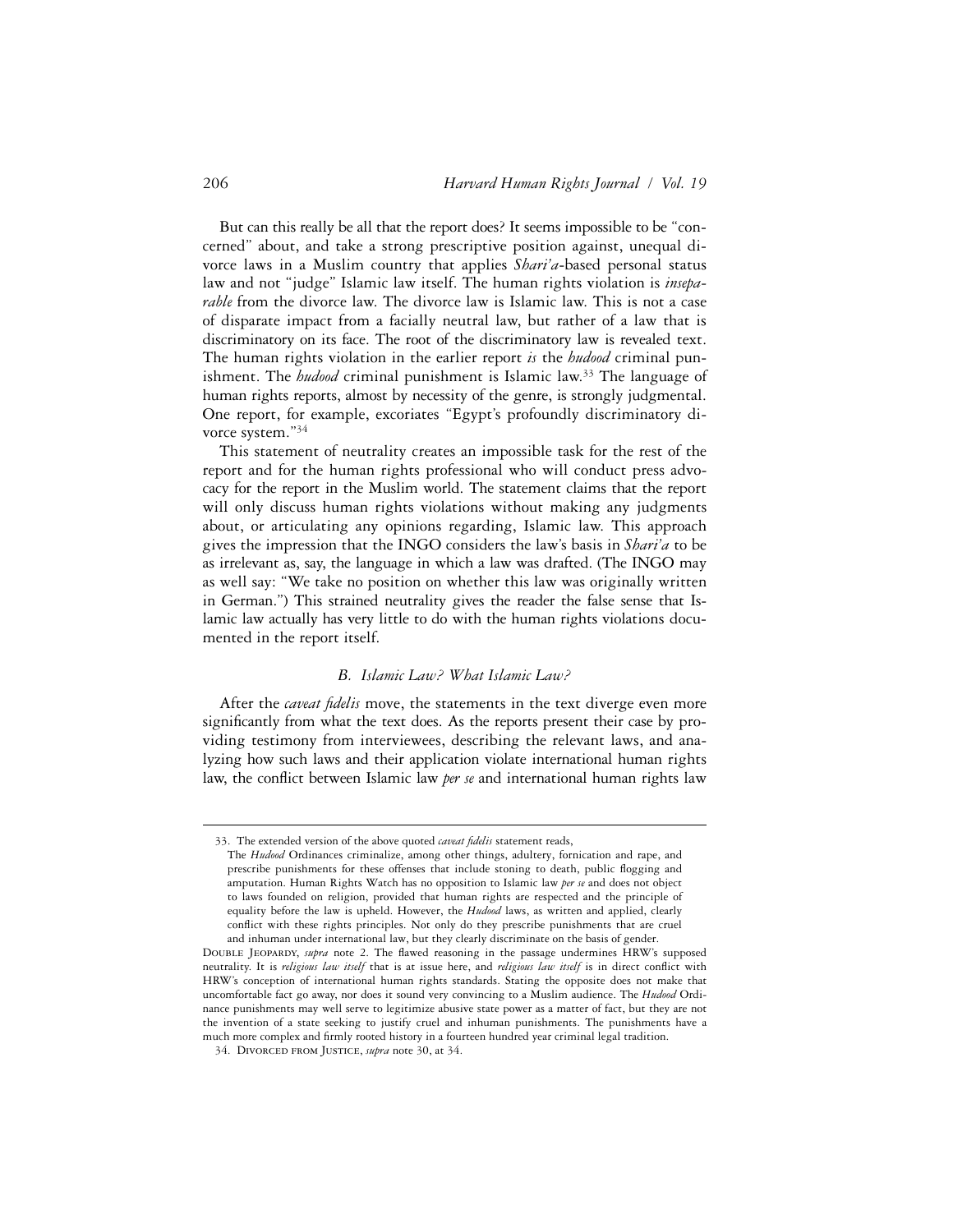is revealed more clearly.35 The absolute belief of the INGO in the superiority of international human rights law over Islamic law also becomes apparent, though it remains unstated. The primary function of reports that discuss Islamic law appear to be to describe the conflict, to highlight its detailed contours, and to point to the corpus of international human rights law that they believe should govern. Because the conflict cannot be explicitly stated, the INGOs either must pretend that the violations they are illustrating have nothing to do with Islamic law, or they must claim that Islamic law is *not* law, but simply the manifestation of an abusive state.

In order to maintain the fiction that Islamic law is not the issue, many reports implicitly claim that Islamic law is not a necessary element in understanding the documented violations. Even when it is clear that the abuses highlighted in the reports are the result of the application of *Shari'a*, the reports will still go to great lengths to avoid stating the obvious conflict.

This strategy manifests itself in multiple ways. Human rights reports often discuss a violation without acknowledging that it is rooted in an alternative legal system, repeatedly mention specific rules of Islamic law (such as *hudood* punishments or *zina* regulations) without providing any legal context or analysis of such laws, or describe a series of violations stemming from the application of Islamic law without actually locating the specific legal conflict in play (between *Shari'a* and international human rights law). These techniques often lead to basic factual or analytical errors in the presentation of *Shari'a*. Yet any attempt to live up to the *caveat fidelis* expectation necessitates their use, because if human rights violations are explicitly linked with Islamic legal rules, then the conflict would be acknowledged, and a normative judgment would be difficult to avoid. The more that Islamic law is acknowledged to be legitimate and autonomous, the more entrenched the conflict between the legal systems will appear, and the more the organization will seem to be assessing a particularly Muslim legal system as different from that of the international human rights order. Given the lack of other options, it is easier to pretend that the report does not at all address "real" law.

As noted above, Islamic personal status law as applied in every state today, and according to all mainstream juridical schools, is overtly discriminatory. Simply put, within a *Shari'a* personal status system, men and women do not share equal legal status. Arguments can be made to favor such a facially discriminatory system. A devout believer may claim: "It is more important to me that I follow what I believe are God's specific laws regarding marriage of Muslims, than to know that my legal system is characterized by formal equality." She may also state: "I know that Muslim personal status law grants me the right to maintain my own property and to negotiate a series of advanta-

<sup>35.</sup> The vast majority of INGOs' texts that encounter Islamic law address issues relating to the rights of women, criminal punishment (application of *hudood* laws and corporal punishment), criminal procedure, apostasy, and blasphemy.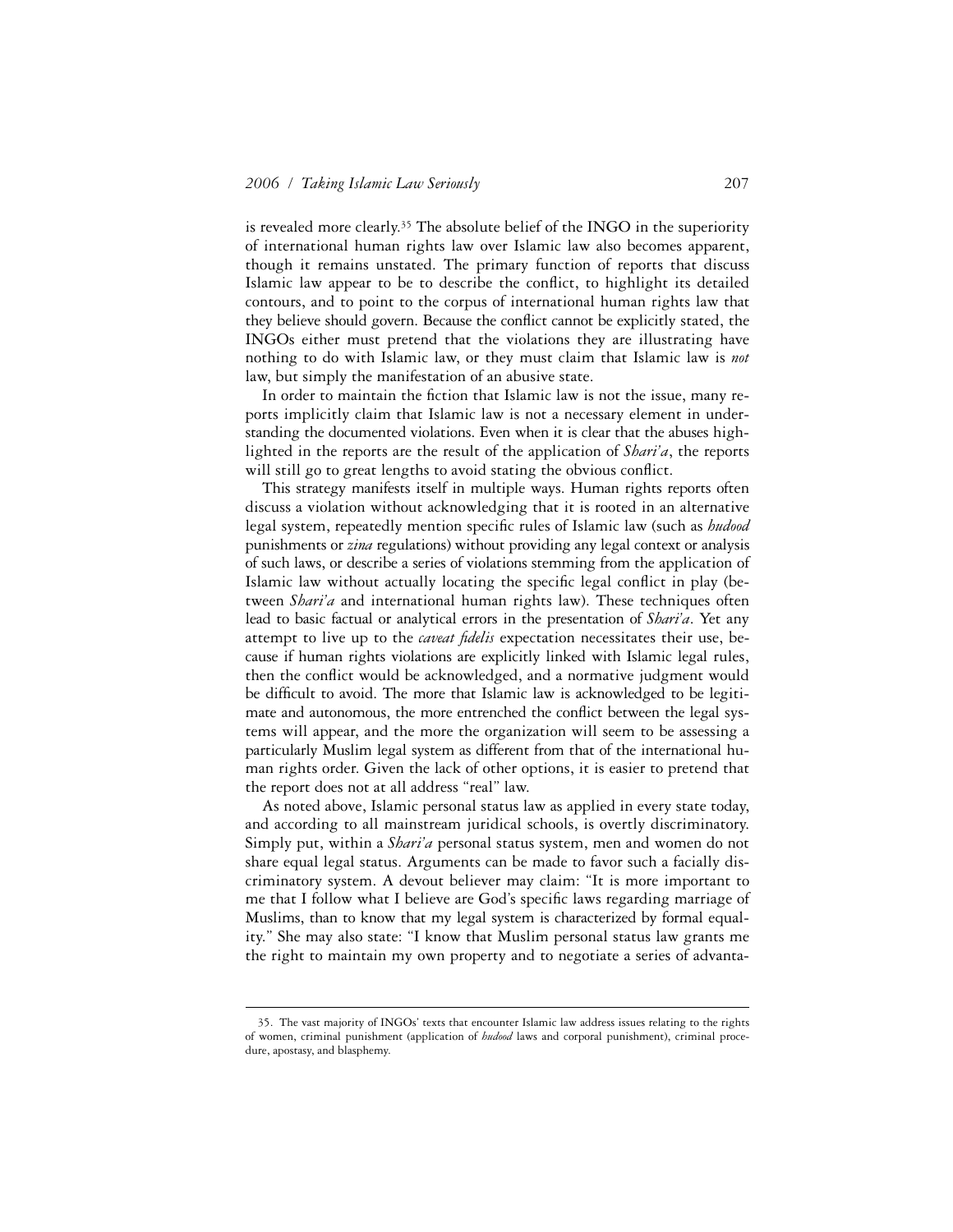geous conditions into my marriage contract, and this is a predictable system that I prefer over the tribal norms in my village."

Whether women think this, or whether the law is always bad for women, is not at issue here. There are, in fact, many justifications offered for the discriminatory nature of Islamic personal status law. Such justifications include the claim that *Shari'a* personal status is more protective of women, or the belief that Islam radically transformed the position of tribal women at the time of the Prophet into rights-holders who were subject to law.<sup>36</sup> There are, in turn, arguments attempting to re-imagine and transform Islamic personal status law such that it grants full equality to women while preserving a Muslim character.37 There is a growing literature on the internal debate, much of it initiated by Muslim women's rights activist within Muslim communities, about the future of personal status law.38

Of all the areas of substantive Islamic law that conflict with international human rights norms, personal status law is the most regularly applied by modern states across the Muslim world today. One scholar notes that personal status law (unlike civil codes, for example) remains "*ªqh* in content"39 across the Middle East. Many scholars have addressed the reasons why personal status law remains the stronghold of *Shari'a* in the region,<sup>40</sup> but one aspect of the debate is central to understanding why the human rights move demonstrated here is so problematic. As one scholar notes:

[This debate] is conducted almost entirely within the Islamic framework, indicative of the fact that the concept of an Islamic law is accepted as given. What the modernist movement objects to is not

<sup>36.</sup> For the most infamous apologist text in this field, see SULTANHUSSEIN TABANDEH, A MUSLIM Commentary on the Universal Declaration of Human Rights (F. J. Goulding trans., 1970); *see also* Amira Mashhour, *Islamic Law and Gender Equality—Could There be a Common Ground?: A Study of Divorce and Polygamy in Sharia Law and Contemporary Legislation in Tunisia and Egypt*, 27 Hum. Rts. Q. 563 (2005). Mashhour states: "[T]he deterioration of women's rights in many Islamic countries has nothing to do with their Islamic nature and . . . most of the gender inequalities are not based on Islam but are mainly the result of traditional, patriarchal, and male-dominated societies' practices that aim to dominate women and to find any pretext to suppress them." *Id.* at 564.

<sup>37.</sup> *See, e.g.*, Mernissi, *supra* note 7 (developing a seminal argument for historicizing revealed texts and reconsidering key Islamic texts from a feminist perspective).

<sup>38.</sup> There is a broad range of scholarship analyzing the internal human rights discourse in particular Muslim contexts, exploring paths to human rights from within Islamic law, or articulating "local" agendas for reform. This literature ranges from illuminating and vital to poor scholarship that perpetuates the weak analysis found in human rights reports. In the former category, see, for example, KHALED ABOU EL Fadl, Speaking in God's Name: Islamic Law, Authority, and Women (2001); Riffat Hassan, *Religious Human Rights and the Qur'an*, 10 Emory Int'l L. Rev. 85 (1996); Shadi Mokhtari, *The Search for Human Rights Within an Islamic Framework in Iran*, 94 THE MUSLIM WORLD 469 (2004). In the latter category, see Janet Afary, *The Human Rights of Middle Eastern & Muslim Women: A Project for the 21st Cen*tury, 26 HUM. RTS. Q. 106 (2004).

<sup>39.</sup> Frank Vogel, Islamic Law and Legal Systems: Studies of Saudi Arabia 214 (E. J. Brill 2000).

<sup>40.</sup> Abdullahi A. An-Na'Im, Islamic Family Law in a Changing World: A Global Resource Book 18 (2002); Kristen A. Stilt, *Islamic Law and the Making and Remaking of the Iraqi Legal System*, 36 Geo. Wash. Int'l L. Rev. 695 (2004); Lama Abou Odeh, *Modernizing Muslim Family Law: The Case of Egypt*, 37 Vand. J. Transnat'l L. 1043 (2004).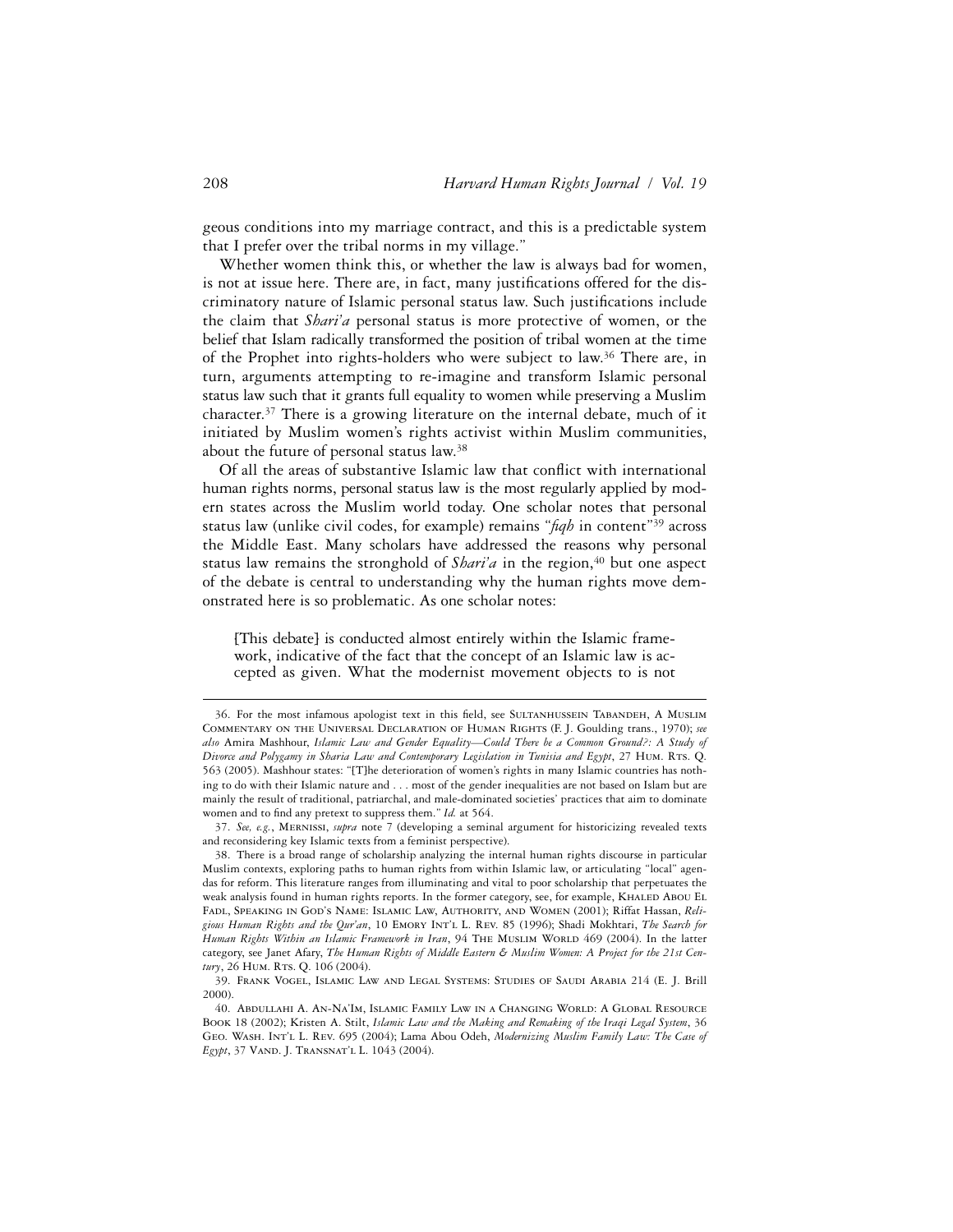the postulate that Islam as a religion ought to regulate the sphere of law as well, but that traditional form of Islamic jurisprudence and the way in which the message of Islam has been interpreted by Muslim scholars.<sup>41</sup>

Regardless of whether one accepts this argument as relevant to the whole of Islamic legal reform today, it is surely true in the arena of family law reform. Even secular feminists in Muslim countries often articulate their reform projects in the language of Islamic law, and seek to find new *Shari'a* jurisprudential methodologies to challenge traditionalist versions of the law.42 Islamic law is taken seriously by the states that promulgate the law, the judges who enforce it, and the reformers and activists who advocate for change. The battle occurs largely within the legal discourse of Islam, and centers on the key Islamic legal texts.

In this context, a close reading of INGO texts provides us with the contours of the human rights movement's awkward intellectual position. A 1995 review of women's rights developments around the world published by Human Rights Watch discusses the inequality of personal status law in Morocco (the Moroccan code, since significantly reformed, is called the *Moudawana*). The review explains that the "Women's Rights Project spent two months investigating the effects of Morocco's discriminatory family code" and that the code "regulates . . . legal capacity, marriage, divorce, and inheritance. In each of these areas, the *Moudawana* grants different rights to women and men and consistently renders women's autonomy subject to male guardianship and authority."43 The report also states that the "law compounds the unequal status of women in the marital relationship by allowing men up to four wives simultaneously."44 These are central aspects of Islamic personal status law. Muslim audiences would not be surprised by this information; they are considered some of the most central rules of substantive *Shari'a*. 45 The document gives the impression that these conclusions about the law, and its discriminatory nature, were uncovered by the organization and that they represent the fruits of a two-month investigation. Because there is no further analysis of the context of the long legal and jurisprudential tradition upholding polygamy and guardianship, it is difficult to understand the purpose of this update on

<sup>41.</sup> Ziba Mir-Hosseini, Marriage on Trial: A Study of Islamic Family Law 13 (2000).

<sup>42.</sup> *See generally* Abou Odeh, *supra* note 40; *see also* Madhavi Sunder, *Piercing the Veil*, 112 Yale L.J. 1399 (2003).

<sup>43.</sup> Human Rights Watch, Women's Human Rights Developments (1995), *available at* http://www. hrw.org/reports/1997/WR97/BACK-04.htm.

<sup>44.</sup> *Id.*

<sup>45.</sup> Despite marked differences in doctrine and practice between the four *Sunni* schools (as well as in *Shi'a* jurisprudence), the central concept of gender inequality in personal status and other law enjoys consensus across the board. For example, women are not equal witnesses in court, they have an unequal right to initiate divorce, a one-way duty of obedience to husbands who have the right to "discipline" them, and unequal rights to inheritance. On the difference between schools, see NOEL J. COULSON, A HISTORY OF ISLAMIC LAW 86-119 (1964). On Islamic personal status law, see generally JAMAL J. NASIR, THE ISLAMIC LAW OF PERSONAL STATUS (2002).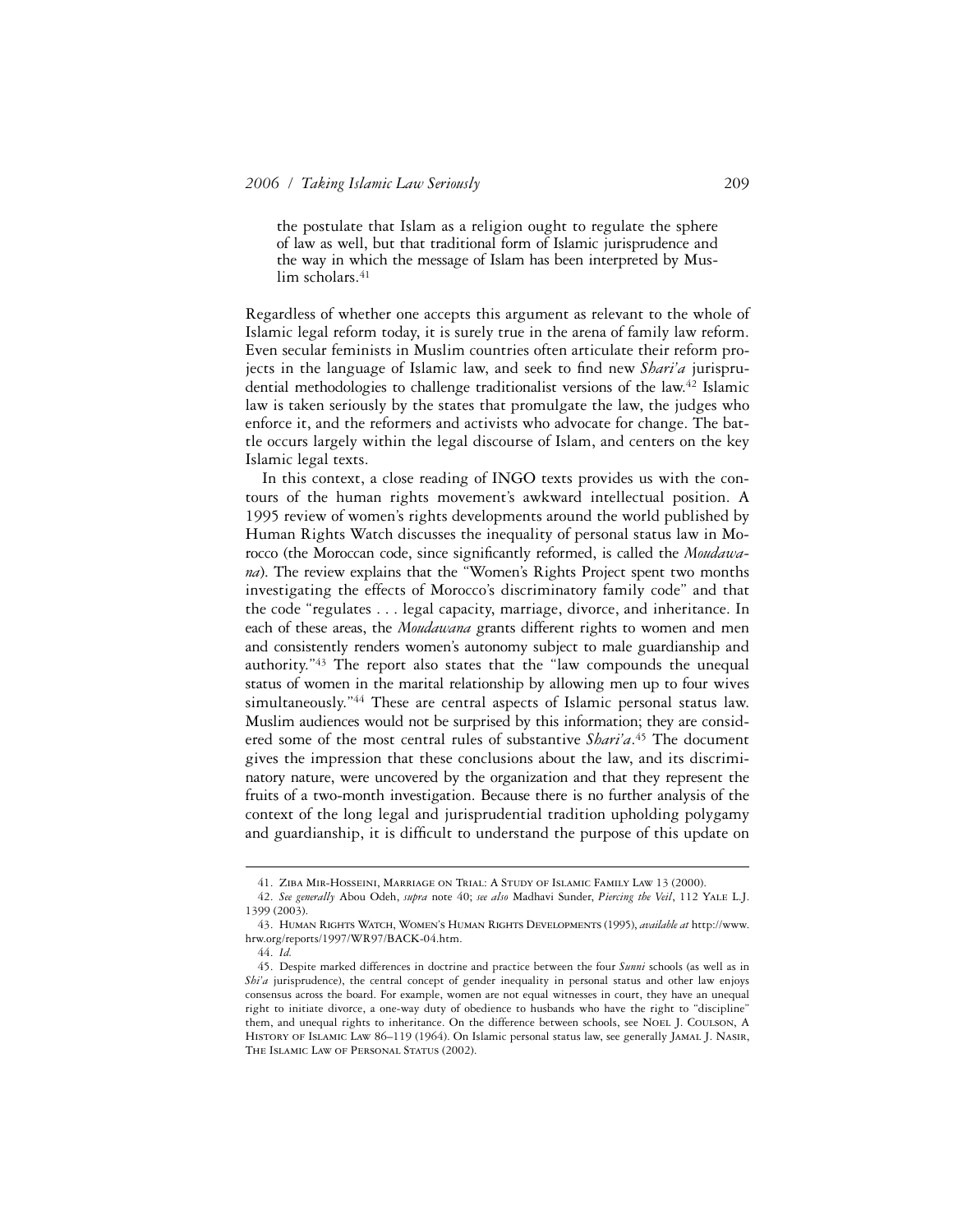*Moudawana*. One cannot help but conclude that the organization was uninterested in the legal discourse shaping personal status law for Moroccans seeking to change the nature of guardianship or the rules governing marriage. While the information about the discriminatory aspects of *Moudawana* is neither surprising nor shocking to Muslims, it resonates strongly with a Western audience, which is used to viewing legal reform as a process of eliminating such discrimination.

Another recent HRW report looks at the significant battles over personal status law reform in Egypt, ultimately resulting in the passage of *khul'* laws which allow women to initiate divorce proceedings under certain (discriminatory) conditions.<sup>46</sup> The reforms are generally thought to be relatively progressive within the Muslim world, and the strategic work of activists struggling for these reforms are considered by many to be a model for the region. Even with the reforms, however, the law is still well below the standards of international human rights law in general, and the requirements of the Convention on the Elimination of All Forms of Discrimination Against Women ("CEDAW") in particular.47

The report, *Divorced from Justice*, enters the debate in order to assess the human rights of women under the newly reformed family law system, and, ostensibly, to contribute to the local activism around the issue. It includes a number of testimonies from women of different classes who have suffered at the hands of their husbands and the legal system.<sup>48</sup> The introductory section of the report, aside from the *caveat fidelis* statement, notes that "[t]he Egyptian government has created two widely disparate systems for divorce, one for men and one for women."<sup>49</sup> Although it is true that the Egyptian State has promulgated the family law system, the conflict with human rights law in this case is not merely the result of an autocratic state behaving badly. There are other factors that contribute to the preservation of the *Shari'a*-based system, some of them more important than the Egyptian government. This important fact is lost in the presentation of the human rights report, which by necessity requires that a *state* be blamed for the violation.

Without engaging any of the complex Islamic legal issues involved in the battle over family law in Egypt, or the doctrinal complexities of *khul',* the report acknowledges the efforts of domestic activists:

<sup>46.</sup> Divorced from Justice, *supra* note 30, at 34 (2004).

<sup>47.</sup> On the personal status law debates in Egypt, see Jasmine Moussa, *The Reform of Shari'a-Derived Divorce Legislation in Egypt: International Standards and the Cultural Debate*, 1 Hum. RTS. L. Comment. 1 (2005); Diane Singerman, *Women and Strategies for Change: An Egyptian Model*, DAILY STAR (Leb.), July 28, 2004, *available at* http://dailystar.com.lb/article.asp?edition\_id=10&categ\_id=5&article\_id=6681 (noting that activists **"**muted the liberal rights discourse favored by many women's rights activists and instead emphasized religion as an asset"); Mariz Tadros, *Khul' Law Passes Major Test*, Al Ahram Weekly On-Line, 19–25, Dec. 2002, http://weekly.ahram.org.eg/2002/617/eg11.htm.

<sup>48.</sup> The report is based on 112 interviews conducted in Egypt, an impressive number for a human rights report. DIVORCED FROM JUSTICE, *supra* note 30, at 4.

<sup>49.</sup> *Id*.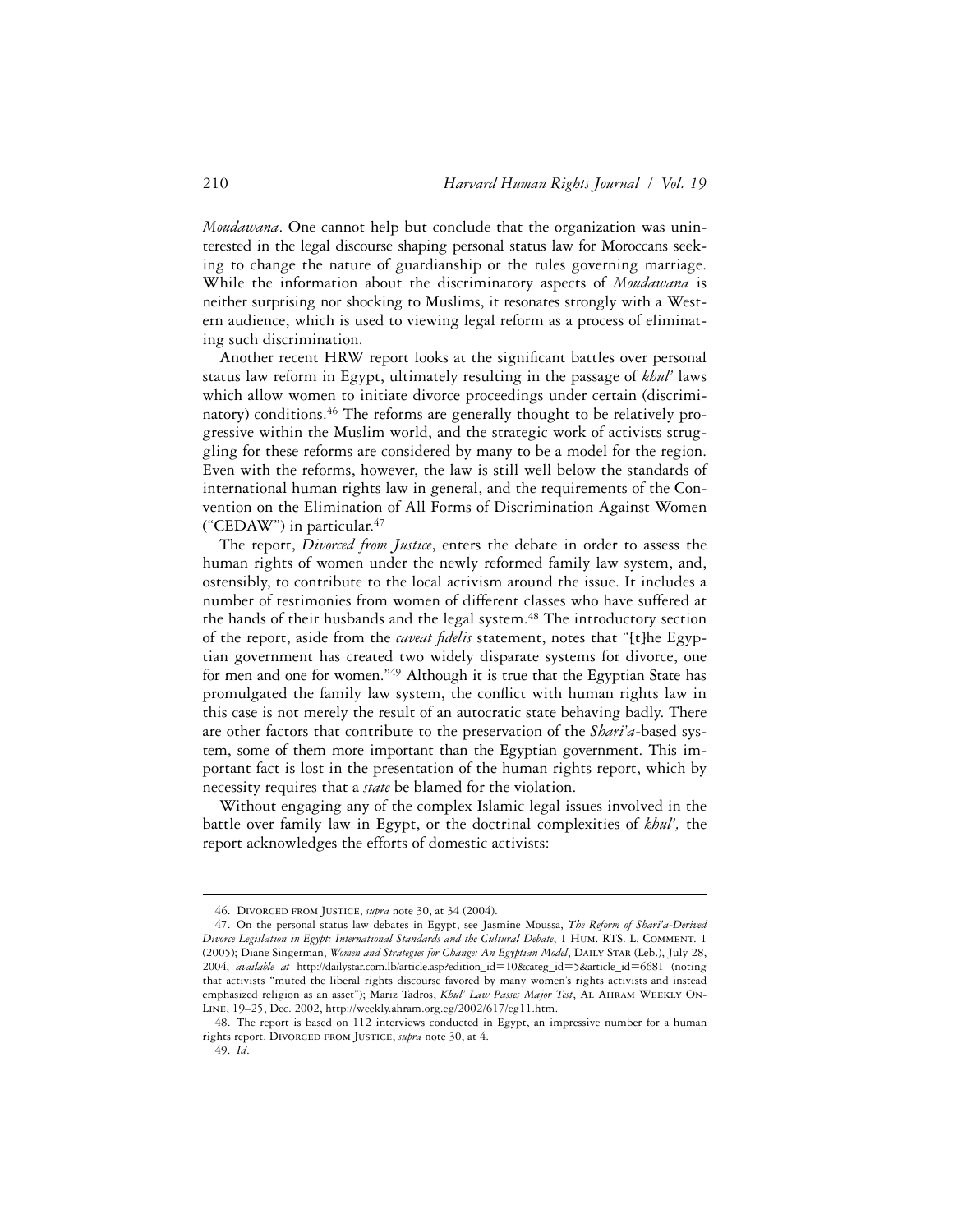The success of the legislative initiative has also been attributed to the fact that the basis of the law is found in the Qur'an. Given the constrained environment in which advocates for changing discriminatory elements of the personal status law (derived from interpretations of Shari'a deemed untouchable by some) operate, the coalition made the strategic decisions to use religion as a basis for these reforms.50

This comment is fascinating. It acknowledges that *Shari'a* is at the root of the law, that Islamic law can be deployed strategically, and that it was the only viable vocabulary of change for the coalition of Egyptian reformers. This is important because we might expect that this acknowledgement would be taken into consideration in the recommendations section, or in the advocacy strategy that HRW designed for the report.

But, in the end, the statement turns out to be an anomaly. Once presented, it is then ignored. The report does not build on this key point, nor does it analyze or further develop the Islamic arguments of local activists. Yet, it assumes that a feminist/reformist Islamic legal argument could *only* have been instrumental, rather than based on a genuine desire to harmonize women's rights and the requirements of *Shari'a*. In other words, because an unidentified "some," presumably those who are against women's rights, believe that certain aspects of personal status law derive from an unalterable *Shari'a* code, those who fight for women's rights are forced to use Islamic law strategically to achieve their desired end. Admittedly, the report presents a fuller picture than others in its acknowledgement that the domestic debate centered almost exclusively on Islamic law. However, it conveniently forgets this fact immediately after stating it, resorting back to the traditional INGO approach.

While a discussion of international human rights law is certainly relevant, an attempt at harmonizing the two bodies of law would be welcome. At the very least, the report should contextualize its discussion of international human rights law with a similarly detailed discussion of *Shari'a*. It is in the section of legal analysis that we might find the despair of the testimony section matched by the hope of law and the promise of international human rights. This section, entitled "Egypt's obligations under international law," begins as follows: "Egyptian personal status laws advance a model of the family based on the superiority of men over women."51 But we already know the story to be much more nuanced. Egyptian personal status law actually advances a *Muslim* model of the family based *explicitly* on *Shari'a*. In other words, the report presents the opportunity to take a number of important steps. First, the report could articulate the obvious: that there is a serious *legal* conflict between *Shari'a*-based personal status law and international human rights law, a clear (but unstated) assumption throughout the report. Second, the report

<sup>50.</sup> *Id.* at 23–24.

<sup>51.</sup> *Id.* at 55.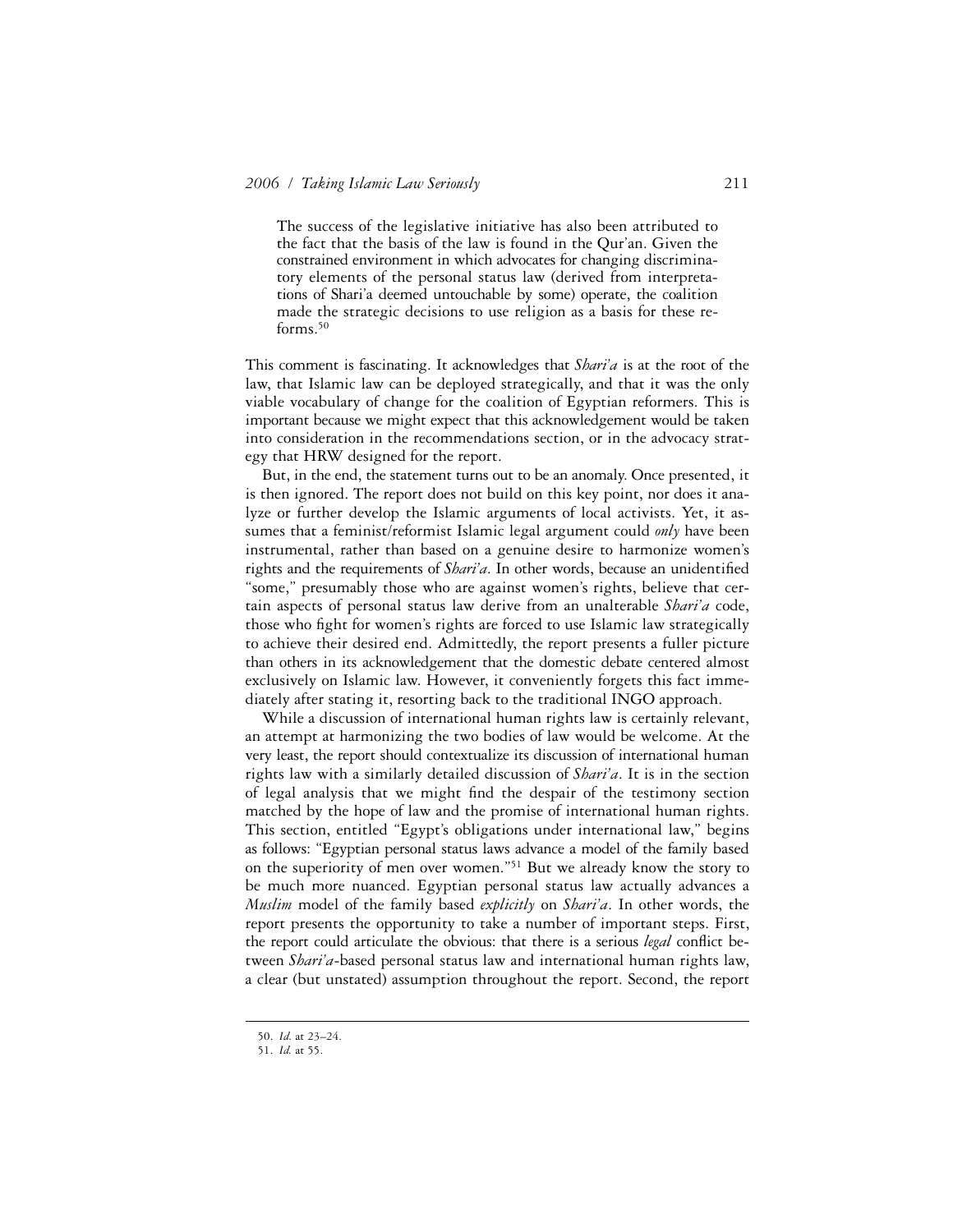could take bold and innovative steps to address this conflict. Unfortunately, the report does neither, which prevents it from advancing the debate. Instead, *Divorced from Justice* is a catalogue of horrors, appended with a rote recitation of women's rights under international law.

I should note that of all the reports, press releases, and world report chapters that deal with subjects that make contact with Islamic law,52 *Divorced from Justice* is among the very few that at least acknowledges that Islamic law and reform of legislation operates in a unique discourse within Egypt, and that this necessitates various strategies by activists. While the report does not address the tension experienced by many Muslims in understanding how to live by God's law while also seeking emancipation and equality, it does attempt to address an issue more complex than "women suffering under *Shari'a*."

Not all human rights texts avoid explicit criticism of Islam, however. Explicit critical engagement with Islam, if done improperly, can be even worse than the more common avoidance techniques discussed above. A 2002 op-ed piece entitled *The War on Women*53 is different than the reports discussed in this section in that it names *Shari'a* as the problem. But the article grossly oversimplifies and flattens distinctions between Islamic legal orders in different countries, misinforms readers about the nature of human rights concerns stemming from the application of *Shari'a*, and fails to treat Islamic law as law. Despite the human rights abuses that have resulted from it, the piece seems to uncritically approve of the U.S. approach to "combating terrorism emerging from militants in the Islamic world,"<sup>54</sup> and urges the United States government to put similar energy into combating the treatment of women under *Shari'a*.

Urging the United States government to pay more attention to women's rights in the Middle East is not inherently problematic. However, *The War on Women* engages in repeated hyperbole, inciting panic by repeatedly stating

<sup>52.</sup> *See, e.g.*, Amnesty Int'l, *United Arab Emirates: Flogging*, *Urgent Action Appeal* AI Index: MDE 25/003/ 2004, Dec. 23, 2004. This urgent action, calling on Amnesty's constituency to flood the government of the United Arab Emirates with letters, states that two women sentenced to flogging "reportedly confessed to having a sexual relationship outside wedlock," and recommends that individuals "send appeals to arrive as quickly as possible" to the government of the United Arab Emirates "expressing concern" that neither of the women "has been convicted of a recognizably criminal offense." *Id.* While AI, and many of the individuals drafting letters may not consider this a recognizable criminal offense, having a sexual relationship outside wedlock is a very clear criminal offense under *Shari'a*. The complete avoidance of Islamic law renders the action irrelevant and off-key in a country where many people (not just the state) believe that extra-marital sexual conduct must be criminalized in accordance with divine law. In a different newsletter to its members, AI states: "In many parts of Afghanistan, girls and women are prosecuted for adultery, 'running away from home,' and for engaging in consensual sex before marriage, all of which are known as *Zina* crimes . . . . This is justice turned upside down." This view of justice may or may not be an accurate moral assessment, but it is most certainly an unacknowledged judgment about Islamic law. Amnesty Int'l, *Justice Turned Upside Down in Afghanistan*, Wire, Oct. 2003. *See also* Human Rights Watch, Kuwait: Promises Betrayed (2000) 21–28.

<sup>53.</sup> LaShawn R. Jefferson, *The War on Women*, Wall St. J., Aug. 22, 2002, *available at* http://hrw.org/ editorials/2002/women0822.htm.

<sup>54.</sup> *Id.*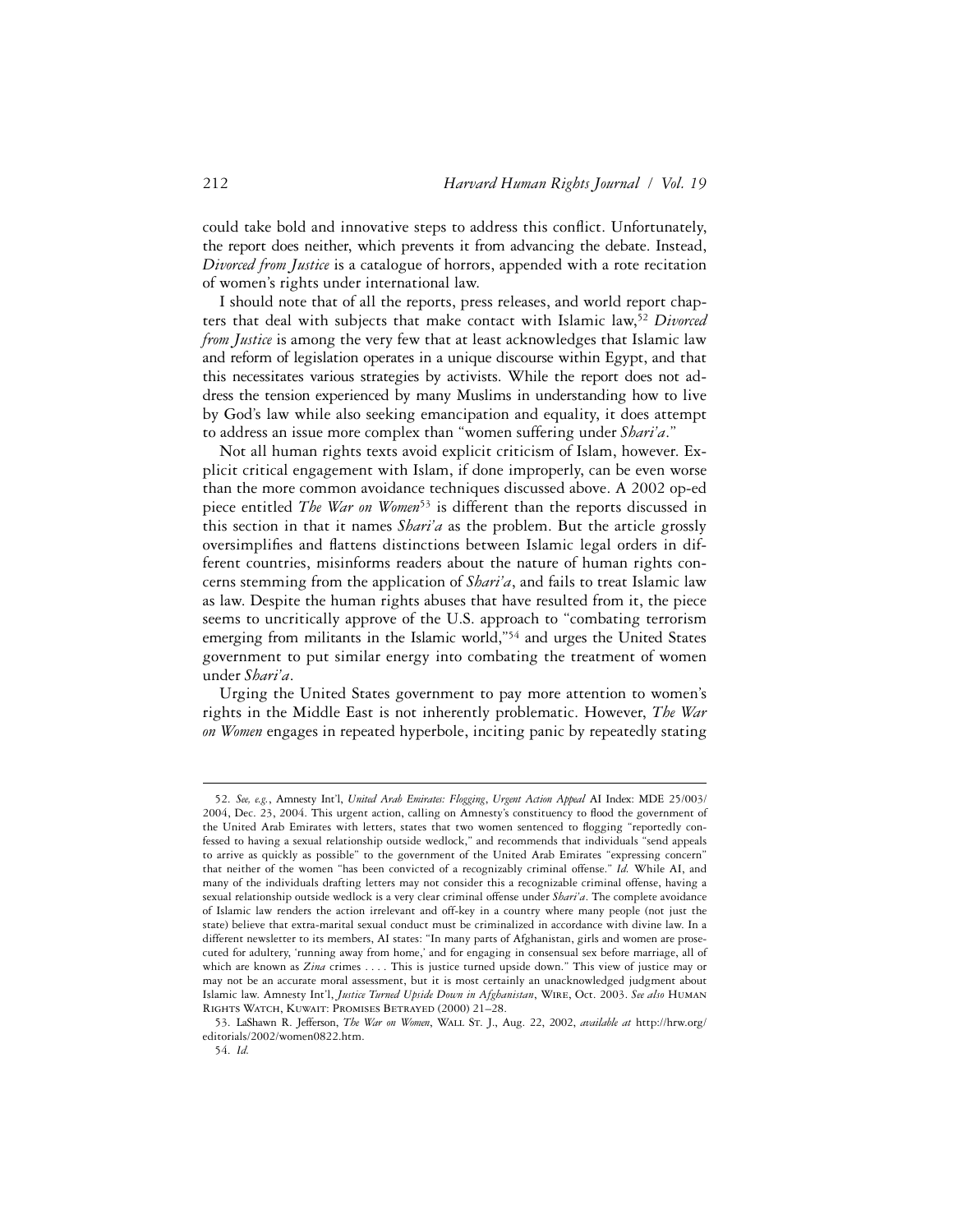that *Shari'a* is a physical "threat to women's very existence."55 The author addresses her audience as though it has never heard of Islamic law, which she describes as a strange, archaic, and radical force that seeks to "brutalize and subordinate women."<sup>56</sup> In an act of grossly oversimplified selection, she presents a parade of Islamic law horribles, including stoning, the death of Saudi girls due to the fact that they were not wearing headcovering, grossly unfair rules on women witnesses, polygamy, and discriminatory personal status law in general. In the space of a few short paragraphs, the author engages in commentary on five separate countries, while neglecting to mention all of the significant differences in terms of the level of protection each country affords to women.

*The War on Women* fails to take Islamic law seriously as law, and, in so doing, also neglects to acknowledge the Herculean task faced by legal reformers attempting to develop new interpretations within an Islamic jurisprudential framework. It states several times that the abuses included in the column are the result of "radical interpretations" of *Shari'a* and suggests that any debate over these issues is the equivalent of doing nothing while "millions of women living under Shariah contend with laws and practice that make a mockery of international human rights protections and endanger their lives."57 Indeed, most of the laws described in *The War on Women*, including personal status laws and criminal procedure rules, are not only common in the region, but are also very mainstream interpretations of Islamic law. Many of these rules are not the result of radical interpretations of *Shari'a*, 58 but, rather, form the widely agreed-upon doctrinal basics.<sup>59</sup>

Without a doubt, serious human rights violations occur as a result of many of these rules. Solutions that will minimize the negative impact of such rules need to be found. But to suggest that the solution to every violation is merely more "pressure" from the United States government seriously underestimates the extent to which Islamic law is deeply ingrained in the legal, political, and social frameworks of many Muslim countries. Binding rules that have been in effect for centuries cannot easily be done away with through the application of outside pressure. And many who live under these rules, male and female, do not wish for these rules to be simply done away with. An advocacy strat-

<sup>55</sup>*. Id*.

<sup>56.</sup> *Id.*

<sup>57.</sup> *Id.*

<sup>58.</sup> This should be compared to radical interpretations of *Shari'a*-based international law and law regarding just war, as developed by, for example, Osama bin Laden and Ayman al Zawahiri. On this issue, see Mohammad-Mahmoud Ould Mohamedou, Non-Linearity of Engagement (2005), *available at*  http://www.hpcr.org/pdfs/Non-Linearity\_of\_Engagement.pdf.

<sup>59.</sup> Again, this is not to say that such doctrines are not contested, that they do not vary within and across countries, that they are fixed or static for all time, or that they cannot or should not be changed. My argument is simply that pretending that the personal status code of Morocco, or the criminal procedure rules of Pakistan, are the results of current radical or "fringe" interpretations of Islamic law conveniently avoids charges of anti-Muslim sentiment, but it is factually incorrect and intellectually incoherent.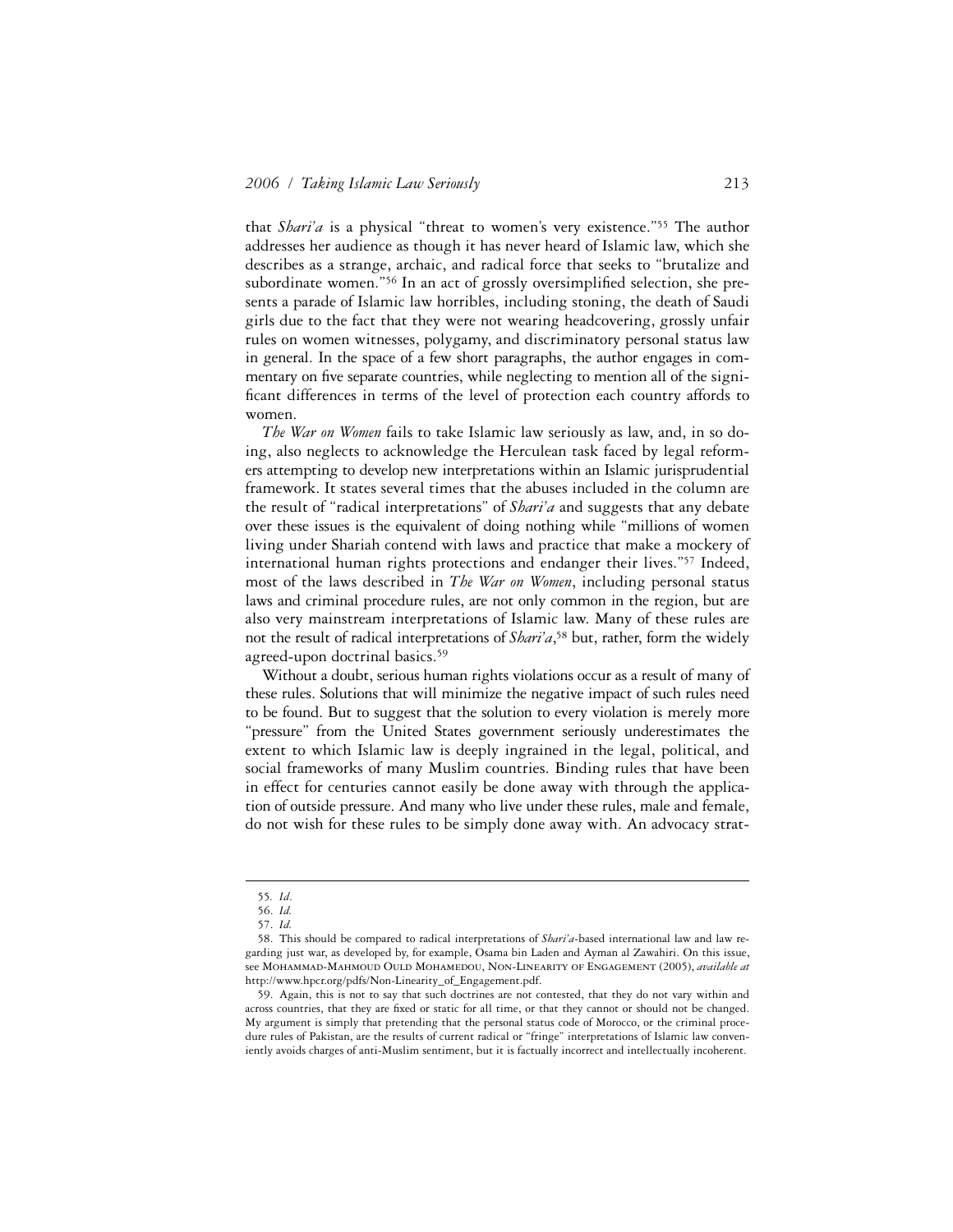egy that is based on the generation of international pressure is likely to have extremely limited impact.

While *The War on Women* is an extreme example of the oversimplification of Islamic law, other documents contain similarly broad generalizations. *State Injustice*, a 1998 report by Amnesty International on unfair trials in the Middle East, repeatedly lumps together several countries into an undifferentiated whole. In doing so, the report not only avoids a serious discussion of the relevant Islamic legal provisions, but it also neglects significant historical and cultural differences that are relevant to the current state of the legal system in the countries discussed.<sup>60</sup>

*State Injustice* takes a region-wide look at the state of the protection of the right to fair trial, conflating a number of countries, political contexts, and legal regimes. The report is divided by type of violation rather than by country or by Middle East region. States applying *Shari'a*-based criminal procedure<sup>61</sup> are discussed side-by-side with brutally repressive secular regimes.<sup>62</sup> The situation in countries engaged in civil war is analyzed next to that of areas under belligerent occupation.<sup>63</sup> The INGO never states why it has decided to present the entire region in this manner. In the absence of a section that explains the methodology, it is unclear why certain individual cases were selected.

As a result, the report induces a dizzying feeling of flying over the Middle East, abruptly pointing to the evils perpetrated by each state. From Israeli torture cells<sup>64</sup> to a naked Egyptian man subjected to electroshock in Lazoghly Square,<sup>65</sup> Amnesty International lists violations without any significant attempt at connecting the pieces or contextualizing the violations it describes. In the section on "corporal punishments,"<sup>66</sup> the report quotes the testimony of an Iraqi prisoner who describes, in graphic detail, how his ear was cut off while he was in detention in 1996. But with the political situation in Iraq at that time, that violation is unlikely to be connected to Islamic law. Yet, in its *caveat fidelis* paragraph, the report states that "Amnesty International takes no position on the religious or legal systems under which corporal punishments are inflicted."<sup>67</sup> Strangely, the rest of the page describes punishments in Yemen that clearly fall within the rubric of Islamic law, but fails to include the phrase "Islamic law" or "*Shari'a*."

<sup>60.</sup> Amnesty Int'l, State Injustice: Unfair Trials in the Middle East and North Africa (1998), *available at* http://www.unhcr.org/cgi-bin/texis/vtx/home/opendoc.htm?tbl=RSDCOI&page= research&id=3ae6a5b40.

<sup>61.</sup> Iran and Saudi Arabia, for example, maintain discriminatory rules on the standing of female witnesses. *Id.* at 17.

<sup>62.</sup> *Id.* at 22 ("In Iraq, arbitrary arrests of suspected government opponents continue unabated.").

<sup>63.</sup> The thousands of disappearances in Algeria are noted directly before a paragraph on the Palestinian Authority's political detention of numerous individuals without charge. The situations are similar only in that international humanitarian law would be part of the legal regime determining rights and violations. *Id.* at 26.

<sup>64.</sup> *See id.* at 33.

<sup>65.</sup> *See id.* at 35.

<sup>66.</sup> *Id.* at 44.

<sup>67.</sup> *Id.*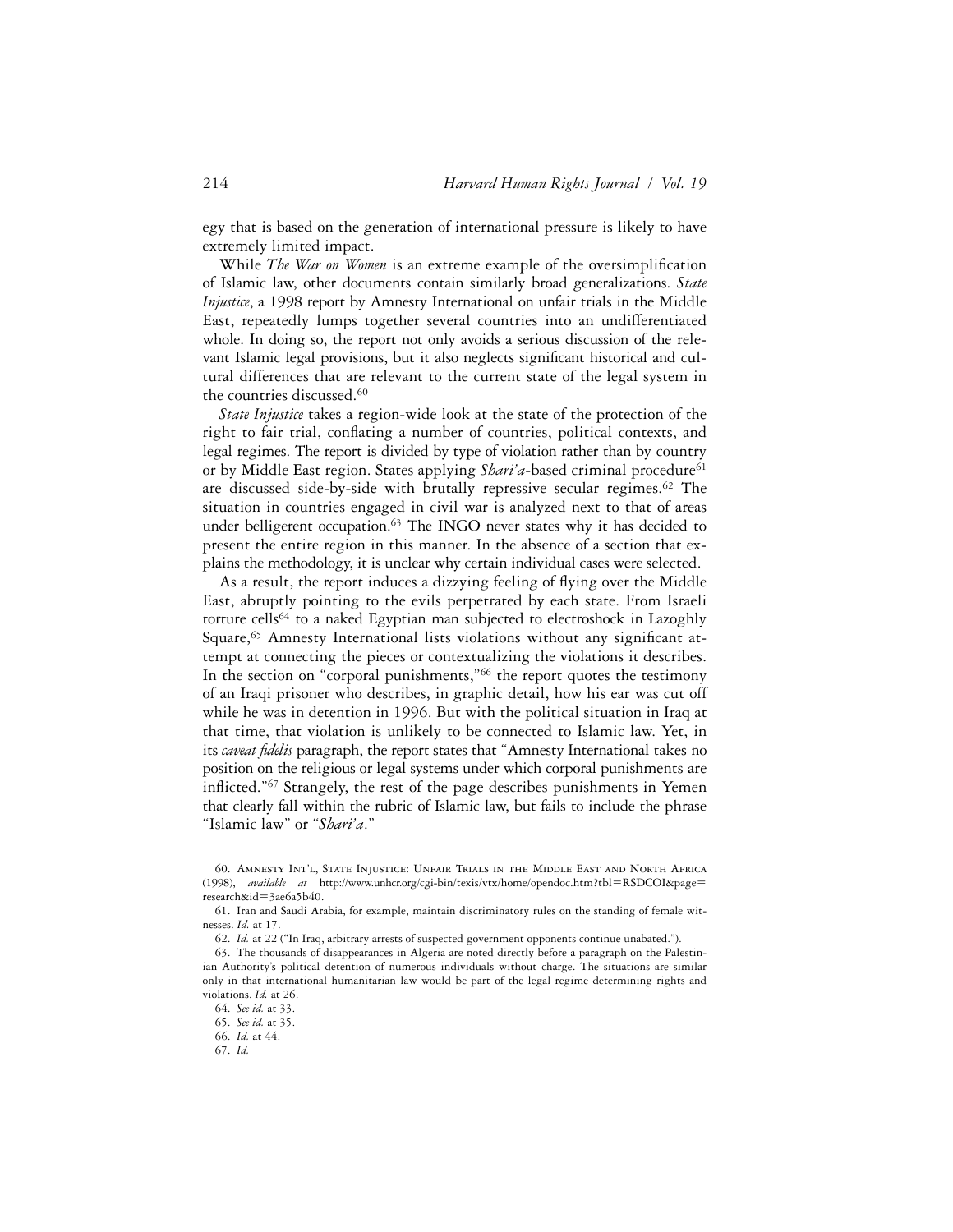It is, in fact, unclear what the *caveat fidelis* statement in the report is intended to achieve. The disclaimer may exist so as to implictly signal to readers that the punishments documented are based on religious law. It is equally probable that the statement is intended as a preemptive indication that despite the connections between Islam and the punishments discussed, Amnesty International refuses to make any statement on, or take any position against, Islam. The section on corporal punishment ends by asserting that "it is a legal absurdity for a legal procedure—a trial—to result in an internationally unlawful penalty."68 Perhaps that is so. But as long as such punishments are thought to be derived from God-mandated law, Amnesty International will likely need a more sophisticated analysis to persuade its audience, which presumably includes practicing Muslims, of the truth of that statement. By the end of the chapter on corporal punishment, the reader is left surrounded by images of gouged eyes, chopped-off limbs, an amputated ear, bleeding buttocks, $69$  a back covered with welts from the lash, but without a framework for how to understand these outrages.<sup>70</sup> The reader is not told what factor binds together such acts of state-perpetrated violence. Is it a single criminal code? A fear of political opponents? Is it *Shari'a*? A lack of properly functioning local human rights NGOs? Though there is no actual reference to religion, all that guides us is the *caveat fidelis* paragraph, awkwardly placed in the middle of a parade of genuine horrors.

The report closes with the statement that the "previous chapters illustrate clearly how the right to fair trial is grossly violated throughout the Middle East and North Africa" and that "unfair trial practices have been a key factor behind the gross human rights violations prevailing in the region."71 The material, then, is bound together only by the connection to the right, protected under international law, to a fair trial. The reader is told at the end that "states in the Middle East and North Africa, despite the difference between their judicial systems and stances on international human rights law, all violate the right to fair trial . . . [t]he lack of adequate defense and appeal in many countries have made  $\dots$  amputations and flogging an easy exercise."<sup>72</sup>

Some of these states carry out the documented punishments extra-judicially, while others do not. For those that have clearly written these punishments into their criminal and penal codes, such sanctions are deeply rooted in a sophisticated legal system with its own fair trial standards, believed to be ordained by God. The failure to mention even once the legal system at the core of many of the catalogued violations, as well as the failure to differentiate between religious punishments and those carried out under secular systems (and which are likely motivated by an entirely different set of reasons) appears

<sup>68.</sup> *Id.* at 47.

<sup>69.</sup> *See id.* at 46.

<sup>70.</sup> In only four pages, this report covers Iraq, Iran, Libya, Saudi Arabia, the United Arab Emirates, and Yemen. *See id.* at 44–47.

<sup>71.</sup> *Id.* at 71.

<sup>72.</sup> *Id*.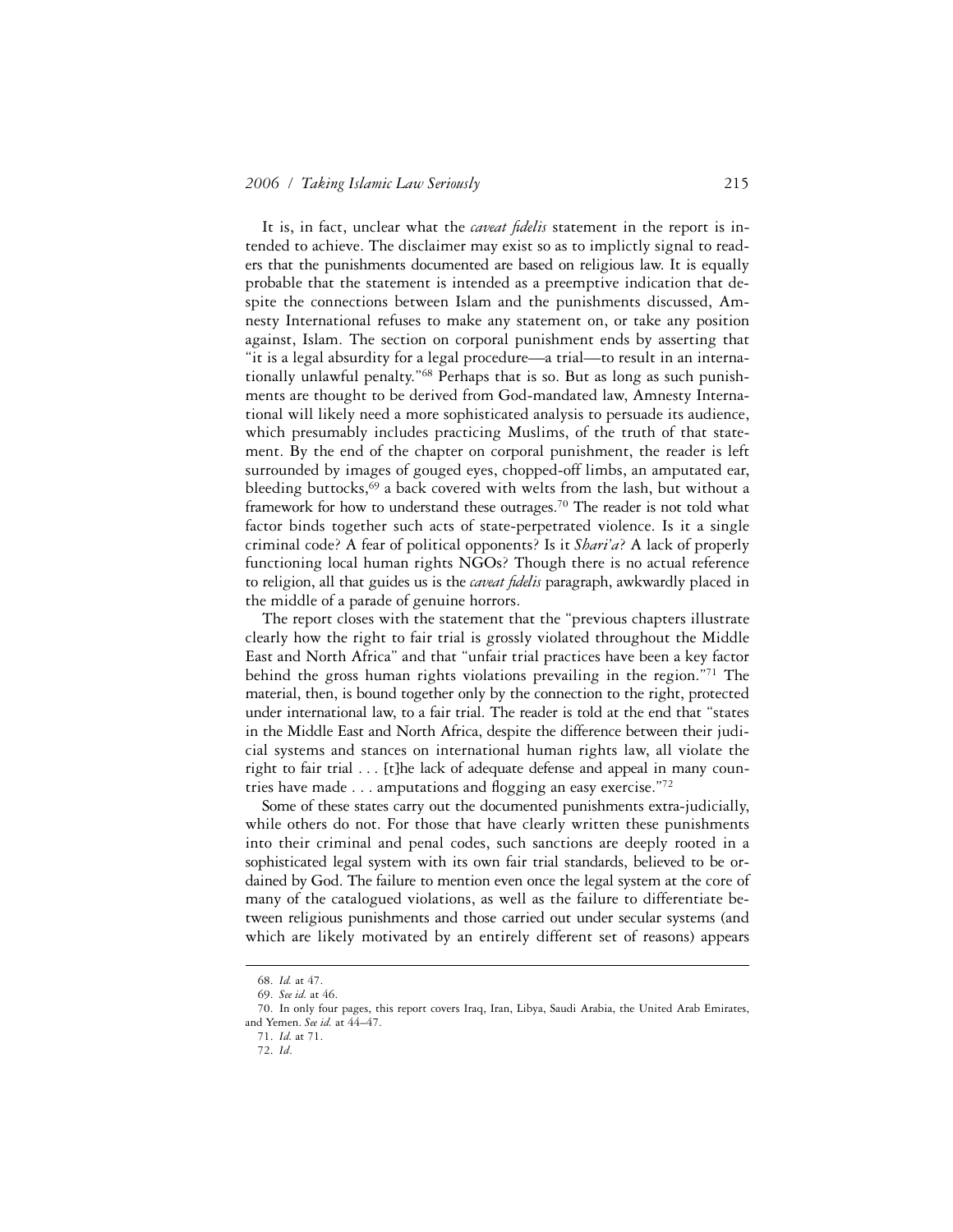counter-productive. In the end, the violation may be equally egregious regardless of where it takes place, but the search for ways to end the abuse must begin with a deeper understanding of the specific causes of that abuse.

In the absence of any overarching theoretical framework, the report provides little beyond the simple argument that the various catalogued human rights abuses are bad, and that they should cease. But given the broad range of countries, abuses, and legal frameworks discussed, it is hard to imagine a specific set of steps applicable across the board. The mere observation that human rights abuses are bad does not, in most cases, advance the debate on how to end them.

#### *C. Get Rid of Islamic Law! But We Take No Position on Islamic Law*

As explained above, human rights reports declare their distance from *Shari'a* in the opening pages of almost every report touching on Islamic law. They maintain that distance throughout the body of the report, engaging in an extensive fiction that Islamic law is not part of the human rights abuse being documented.

The recommendations sections, usually placed at the end of a report, also reflect an inability to engage Islamic law as law. Recommendations are intended to explain in detail how the violations and abuses so graphically portrayed in the body of the report can be stopped. As human rights organizations have grown in global influence, recommendations have become a key element of their writing and advocacy and a distillation of their hands-on, pragmatic, and policy-driven approach.

Moving from the victim testimonies, and faced with the (implicit) conflict between Islamic law and human rights law addressed in earlier sections of their report, INGOs believe that the solution to the violations is that international human rights law should govern. Since saying so explicitly would undermine the carefully crafted tone of the report, INGOs make recommendations that would have the effect of removing virtually all Islamic law currently applied in a given state without acknowledging that they are doing so. In other words, if all of the recommendations of a typical human rights report that deals with Islamic law were actually implemented, the effect would be to thoroughly secularize the law. There would be no *Shari'a* as currently understood by mainstream Islamic jurisprudence. If we take Islamic law seriously as a force in the region, both as domestic law and as a central part of the lives of millions of Muslims (as something they alternately organize against, embrace wholeheartedly, seek to change, and, in some cases, want more of), then attempting to engage in a sleight of hand such that the reader does not notice that international human rights law trumps *Shari'a* is intellectually weak at best and harmful at worst. Taking Islamic law seriously does not mean assuming the law is monolithic, nor does it assume that Islamic law should in fact govern. In addition, engaging with Islamic law does not presuppose that all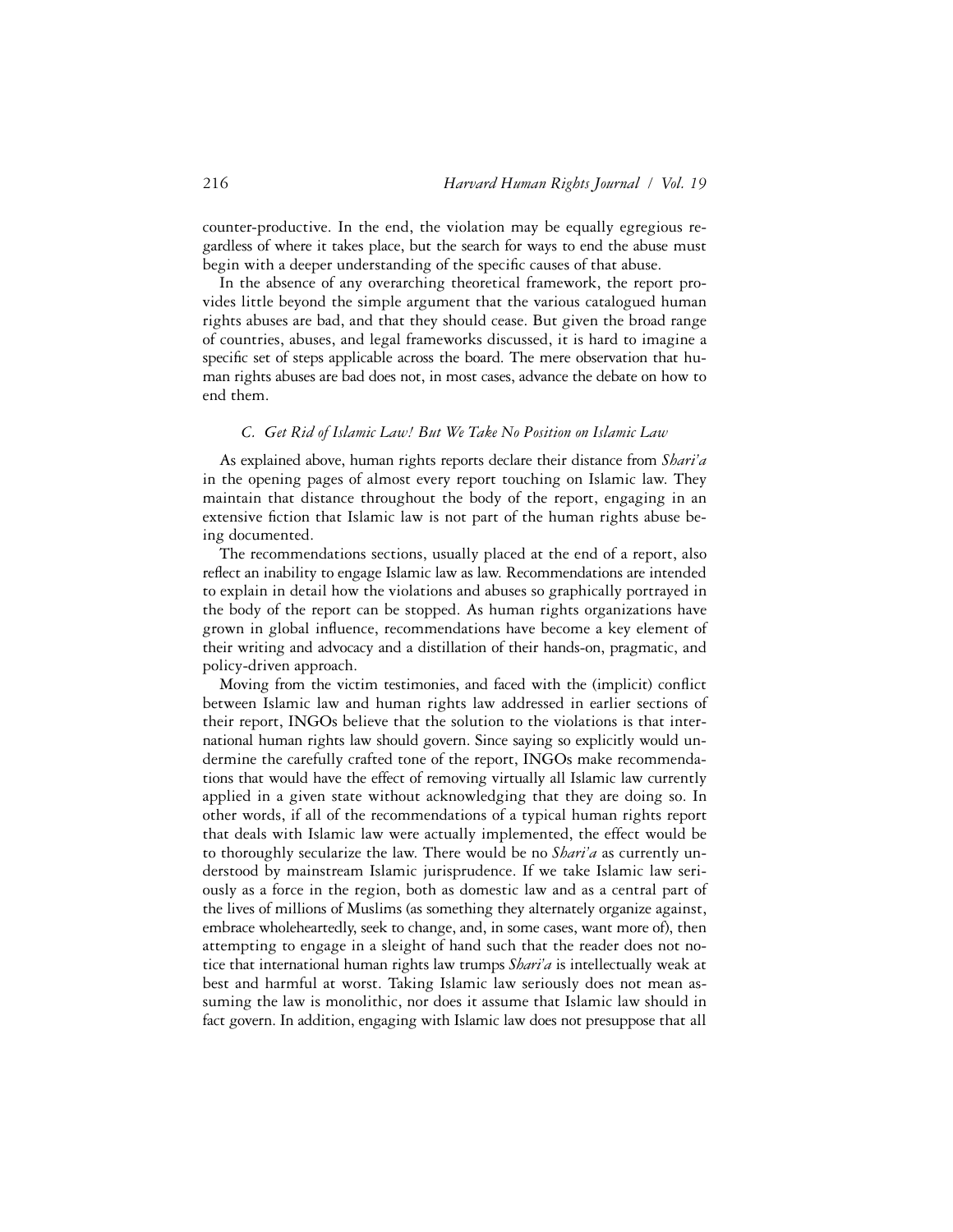Muslims at all times want Islamic law applied to them.73 Taking Islamic law seriously merely means recognizing the reality and diversity of the intellectual, spiritual, and physical lives of millions of Muslims in the region. Without a more sophisticated discussion of *Shari'a*, a report's recommendations generally suggest that Muslims step completely outside of their own understanding of their religious obligations.74

An example of this approach can be found in both HRW and AI reports. Over the years, both organizations have made an apparent policy shift on the issue of regulations on sexual conduct. There has been a shift from HRW's early assertion that it "take[s] no position . . . on a government's decision to criminalize adultery and fornication *per se*"75 to AI's recent statement that it also "opposes the criminalization of consensual sexual relations between people over the age of consent."<sup>76</sup> While this significant shift in the position of the organizations vis-à-vis Islamic laws criminalizing adultery and fornication has manifested itself in the reports, the *caveat fidelis* statement has remained consistent throughout. Although the position of the organizations has changed, the reasoning behind the position has not. The preservation of the *caveat*  fidelis statement, even while advocating a position that directly contradicts Islamic law as currently understood, indicates an attempt to evade the criticism that requiring legalization of consensual sexual activity outside of marriage necessitates the abrogation of *Shari'a* as currently applied in many Islamic countries. This approach may also be an attempt to avoid the charge that the organization is itself anti-*Shari'a*.

Some states that apply some aspects of substantive Islamic law do not criminalize sexual activity outside of marriage. But for those that do, adopting the report's recommendations as they are stated would require secularization of a highly developed substantive area of Islamic law. Regardless of how one feels about such secularization, it is important to acknowledge the complexity of the issue. It must also be recognized that the secularization project results from the "judgment" that Islamic law must be excised in order to achieve compliance with universal rights. For those engaged in the protracted and legally

<sup>73.</sup> It might, of course, mean all of those things in a particular context.

<sup>74.</sup> One author argues that this is a symptom of the broader conflict between international law discourse and religion, noting that "[c]hoosing rights over religion generally entails either leaving one's community—literally seeking asylum elsewhere—or else praying that one's culture becomes 'extinct.'" Sunder, *supra* note 42, at 1410–11.

<sup>75.</sup> Double Jeopardy, *supra* note 2, at 23.

<sup>76.</sup> Amnesty Int'l, Nigeria: The Death Penalty and Women Under the Nigeria Penal Systems 4 (2004). Another report, in proffering recommendations to the government of Pakistan states: "Article 17 of the Qanun-e-Shahadat Order of 1984 should be amended to explicitly guarantee the right of women to have their testimony given equal weight to that of men in all cases."

Human Rights Watch, Crime or Custom? 3, 4 (1999) [hereinafter Crime or Custom?]. *See also* Press Release, Amnesty Int'l, Nigeria: The Death Penalty and Women Under the Nigerian Penal Systems (Feb. 10, 2004) http://news.amnesty.org/index/ENGAFR440072004 (stating that "[n]obody over the age of consent should be charged or convicted for having consensual sex"); Amnesty Int'l, The Death Penalty in Nigeria (2004). For an example of this approach involving Islamic criminal law, see Amnesty Int'l, Women In Pakistan: Disadvantaged and Denied Their Rights 17 (1995).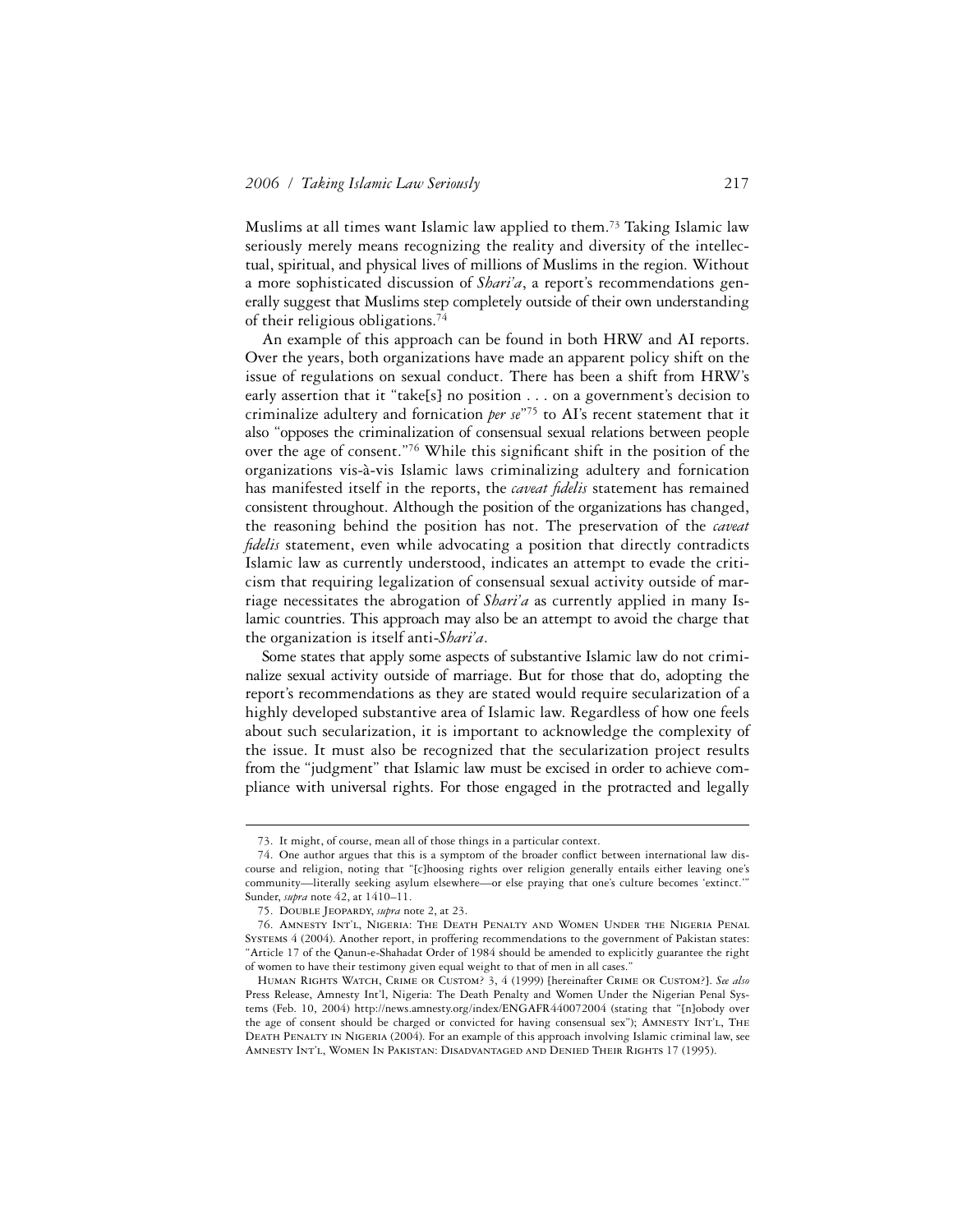dense struggle to reform such laws in their particular states, it must be strange to read the casual suggestion of organizations with much greater resources than their own, who have traveled for mere weeks to do research in their country, that the law should simply be erased from the books.

More importantly, this approach leaves the impression that the INGO knows so little about Islamic law that it assumes that "offending" portions of divine law can be repealed by state fiat. Alternatively, it is possible that the INGO is aware of the impracticability of its proposed solution, but offers it simply because it cannot develop another approach without delving into the Islamic legal discourse. Regardless of the rationale, the result is a recommendations section that is neither pragmatic nor useful. Because of the *caveat fidelis* policy, the INGO cannot acknowledge that urging the state to repeal divine law is qualitatively different than urging the state to stop torture of political detainees. But INGOs will not recognize that for many Muslims in the state under investigation, the fact that the criminalization of sexual conduct outside of marriage contravenes international law is an insufficiently compelling rationale for its repeal. Because the INGO cannot actually engage in any Islamic discourse throughout the report, or point to reform methodologies, the recommendations become formulaic and lack direct relevance.

## *D. Reform Islamic Law, Just Don't Ask Us How*

The final strategy that INGOs employ in their encounter with Islamic law is exceedingly rare. Rather than recommending outright repeal of *Shari'a* law, INGOs have occasionally suggested that the state reform areas of the law that conflict with international human rights. This approach seems to suggest either that Islamic law need not necessarily violate international human rights obligations, or that the INGO has some constructive thoughts on internal reform of Islamic law. The problem with this approach is that the internal reform of Islamic law, utilizing tools and methodologies from within Islamic discourse, requires an explicit theoretical framework. It requires a methodology of reform, a set of actors, and a strategy for challenging the orthodoxy. "Urging" a state to reform an area of substantive law that has resisted major change for centuries is not in itself a pragmatic or useful recommendation.<sup>77</sup> As noted earlier, it may not be within the state's power alone to implement such reform, or it may be that the local human rights community has already been engaging in a series of internal reform projects. Nonetheless, this approach is an improvement as it presents the possibility for a new articulation of the conflict between the two legal regimes.

One recent report, *Political Shari'a*, captures this possibility, and sets out a new paradigm for engagement with Islamic law.78 This report seems to ac-

<sup>77.</sup> *See, e.g.*, Divorced from Justice, *supra* note 30; Double Jeopardy, *supra* note 2; Human Rights Watch, Empty Reforms: Saudi Arabia's New Basic Laws (1992).

<sup>78.</sup> Human Rights Watch, "Political Shari'a"? Human Rights and Islamic Law in Northern Nigeria (2004), *available at* http://www.hrw.org/reports/2004/nigeria0904/.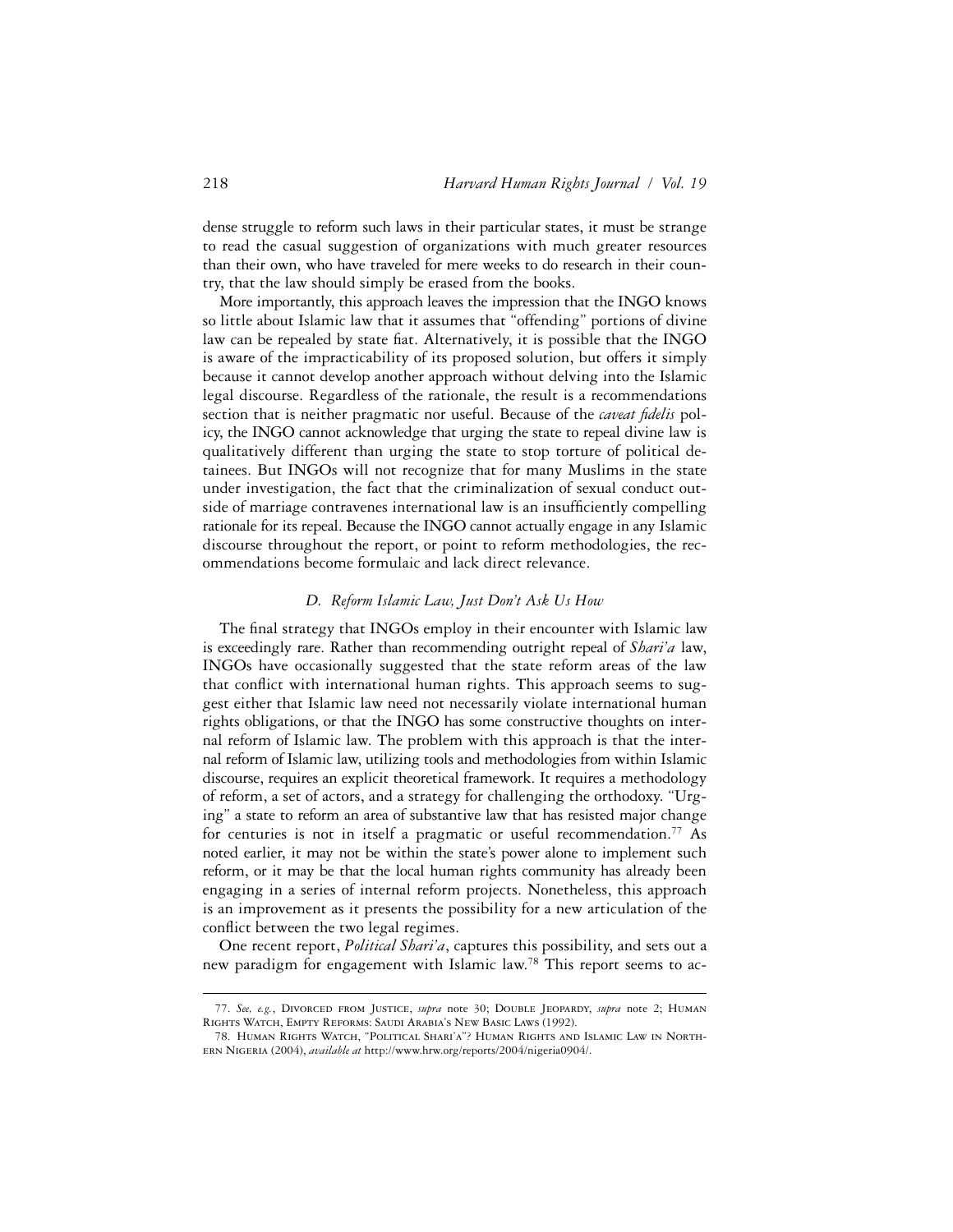knowledge the pragmatic impossibility and basic impropriety of recommending a total repeal of *Shari'a*-based laws while pretending not to engage with Islamic law, and instead takes the conversation in an entirely different direction. Unlike many reports, which reflect little understanding of the depth of influence of *Shari'a* on every aspect of Muslim society in many countries, *Political Shari'a* appreciates the challenge posed to many Muslims in shaping their lives and their legal relationship with the state. For these reasons, *Political Shari'a* represents an important shift in approach. *Caveat fidelis* is announced, but it is couched in much more subtle language. The second paragraph of the report states:

Shari'a is seen by many Muslims as an entire system of guidelines and rules which encompass criminal law, personal status law, and many other aspects of religious, cultural and social life. There are several different schools of thought and within each of these, different interpretations of the provisions of Shari'a.79

Only then does the report provide the standard disclaimer: "Human Rights Watch does not advocate for or against Shari'a per se . . . nor do we seek to judge or interpret the principles of any religion or faith."80

*Political Shari'a* acknowledges the complex realities at play in northern Nigeria, including the ambivalence of a community which democratically voted to welcome more state-enforced *Shari'a*, but which later came to see some aspects of its application as abusive. In addressing the increasing role of morality "police" in monitoring women's dress, the report concedes that "most Muslim women in northern Nigeria traditionally covered their heads, even before Shari'a was extended in 2000, so many of them have not experienced a significant difference in this respect."81 Later, the report recognizes the role of Islamic law in northern Nigeria as a seamless set of ordering guidelines for Muslim society, without a clear distinction between state and mosque, public and private:

The concept of *hisbah* in Islam originates from a set of Qur'anic verses and Hadith. It is an obligation placed on every Muslim to call for what is good or right and to prevent or denounce what is bad or wrong. The Qur'an states: "Let there arise from among you a group calling to all that is good, enjoining what is right and forbidding what is wrong. It is these who are successful." . . . Scholars have generally interpreted these verses and traditions as placing

<sup>79.</sup> *Id*. at 1. The report later discusses Nigerian authorities' selective application of certain doctrines within the Maliki school of Islamic law, providing a more complex presentation of the interpretation of *zina* rules than any other report the Author was able to locate. *Id.* at 64.

<sup>80.</sup> *Id.*

<sup>81.</sup> *Id*. at 66.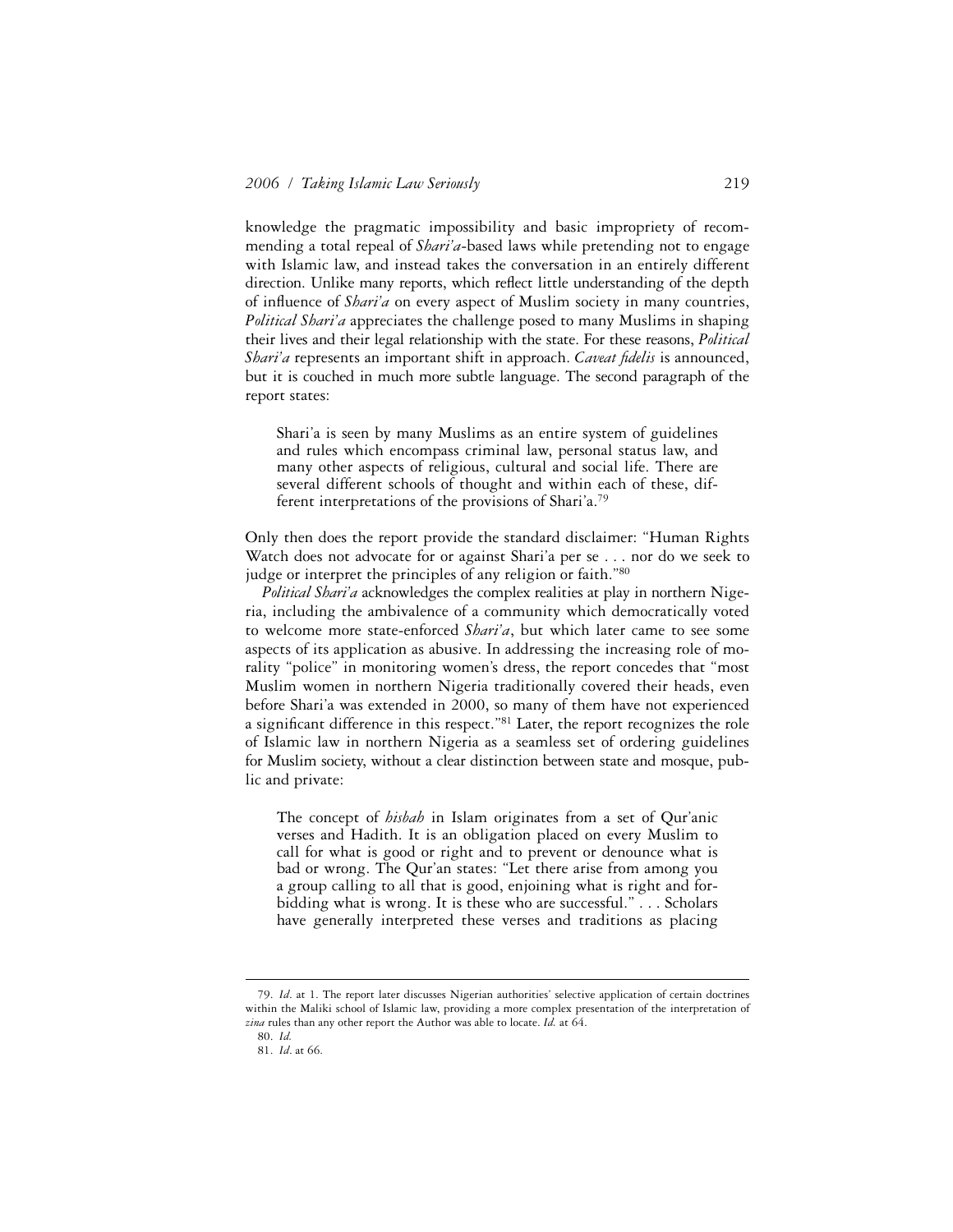duties upon Muslims at both the institutional level and the personal level.82

Aside from a more informed understanding of Islamic law, the organization sets up the legal analysis portion of the report with two sections previously unseen in INGO reports. The first such section, entitled "The politicization of religion: reactions to the implementation of Shari'a," includes frank testimony from Muslims not about specific instances of victimization or accounts of horrific, violent state abuse, but about their views on the extension of *Shari'a* and their disappointment with the experience of divine law as expressed through new criminal and penal rules:

Many Muslims told Human Rights Watch that according to their understanding, punishment was the least important aspect of Shari'a, that the first priority should be for the state to provide for the people and that it should fulfill its responsibilities in that respect—by ensuring that everyone had a reasonable standard of living, access to housing, health, and education—before turning to the system of punishment.83

The second section, entitled "International reactions to Shari'a in Nigeria," takes the controversial step of assessing and critiquing international reactions to the expansion of *Shari'a* in Nigeria. The report is refreshingly honest about the hysteria in the West regarding the stoning sentences of two young women, and its negative effect on the situation on the ground. It states: "The unfortunate, if unintended, effect of some of this coverage was the perception within northern Nigeria that these criticisms were motivated by stereotypical, anti-Islamic feelings, which took no account of the reality in the country."84

*Political Shari'a* also points out that post–September 11 politics also played a significant role:

In the climate of fear which spread throughout the West following the attacks of September 11, 2001 in the U.S., there was a readiness to interpret the introduction of Shari'a in Nigeria as a further strengthening of resolve on the part of Islamic militants and the introduction of Shari'a as a gesture of defiance on the part of Muslim "extremists."85

These statements demonstrate that human rights groups can engage in a more complex analysis of the conflict between *Shari'a* and human rights law as specifically located in the contact between two legal systems. The report fur-

<sup>82.</sup> *Id.* at 73–74.

<sup>83.</sup> *Id*. at 91.

<sup>84.</sup> *Id.* at 95.

<sup>85.</sup> *Id.* Internal citations omitted.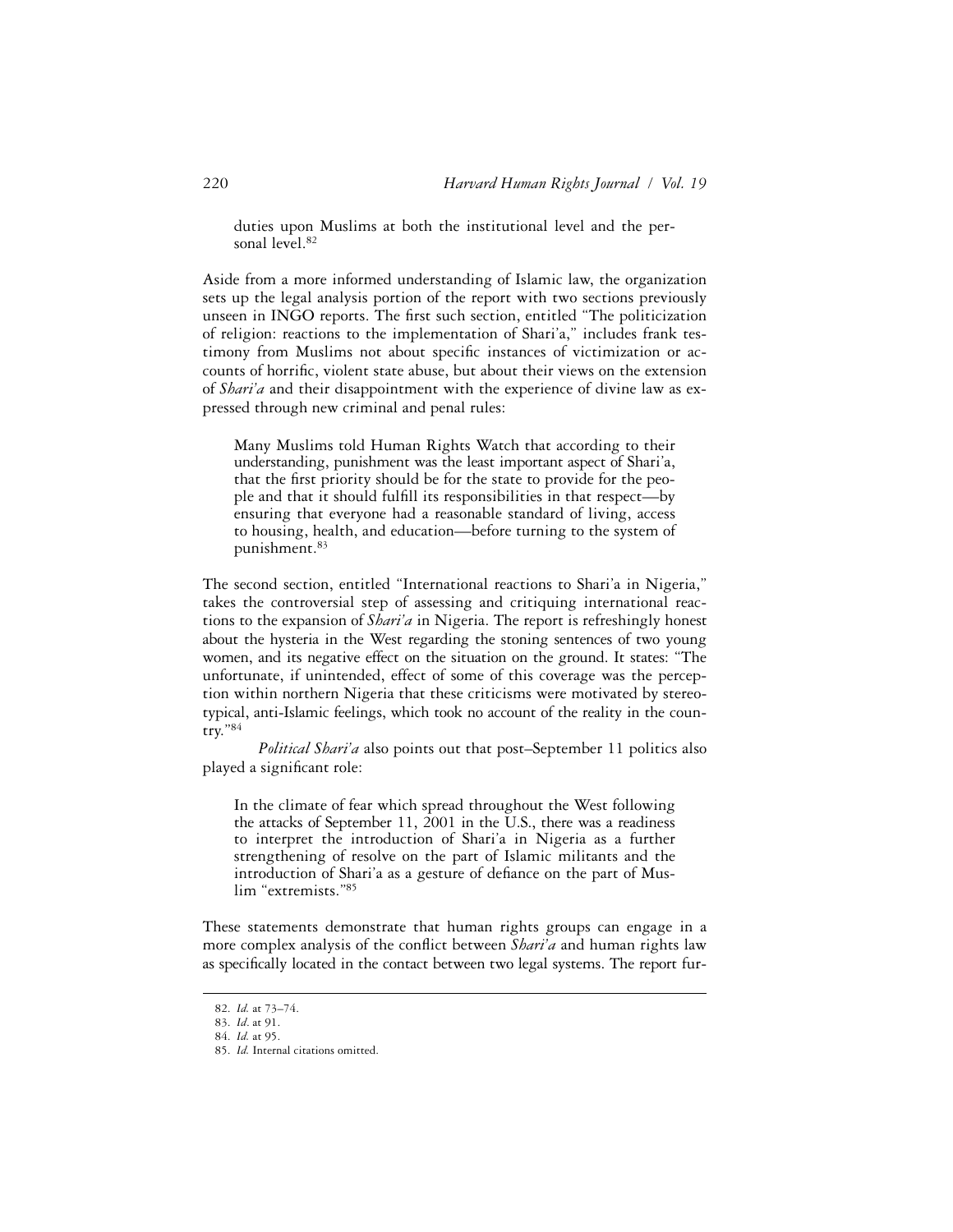ther takes the law, and the sincere belief of many Muslims that God requires adherence to *Shari'a*, 86 as a serious challenge to Nigerian compliance with international law that must be discussed rather than ignored. Finally, and most refreshingly, the report coherently presents the political context within which Muslims hear international human rights critiques of Islamic law.<sup>87</sup>

At one point, the report even discusses what has been a key unacknowledged paradox for international human rights groups for some time. HRW documents how "victims" of abuse under the *Shari'*a law sometimes take drastic steps to ensure that the law is enforced in their individual case. In discussing amputation sentences in Zamfara state in Nigeria, the report notes that the governor of that state felt politically compelled to apply *Shari'a* sentences in order to demonstrate to the population that the criminal law had been properly Islamized. He notes one case where an individual was sentenced to amputation:

He [state governor Ahmad Sani] claimed that despite the judge's wish to impose a more lenient sentence, Jangebe [the individual sentenced to amputation] confessed and "insisted." . . . "I personally sent several messengers to [him] asking him to appeal.[ $\ldots$ ] This was a test case for me. I wanted to exhaust all options. But the man said no, I don't want to be a bad Muslim. I sent a lawyer to him for free. The man refused. After thirty days, people were counting the days and saying 'let's see if the governor is serious.' The judges had to implement it."

Referring to the case of Lawal Inchi Tara, Ahmad Sani claimed that while in prison, "he [Lawal Inchi Tara] started cutting off his own hand. He said it's in God law [sic] and he believes in it."88

Regardless of whether the Governor's account is an accurate portrayal of the actions of either Jangebe or Lawal Inchi Tara, or whether, as the report claims, the individuals whose hands were amputated were financially and politically rewarded for their public statements, this moment—the state official trying to balance his desire to moderate punishment with his sense that the public wants to see justice done under *Shari'a*—captures the inadequacy of the traditional human rights methodology in addressing the complexities of Islamic law's application by states in the Muslim world.<sup>89</sup>

Despite these significant innovations, the report as a whole does not live up to the glimpses it offers of a new theory of engagement. Ultimately, *Political Shari'a* seems hobbled by institutional identity and the organizational incen-

<sup>86.</sup> *Id.* at 32–33.

<sup>87.</sup> One cannot help but conclude that this particular report's drastic shift in tone must partly be the result of the rare decision to bring in an Islamic legal expert to advise on the text. The "Acknowledgments" portion of the report states: "We are especially grateful to Albaqir Mukhtar for his contribution to the research and the report and for his advice on issues of Islamic law and human rights." *Id.* at 111.

<sup>88.</sup> *Id.* at 38, 39.

<sup>89.</sup> *Id*.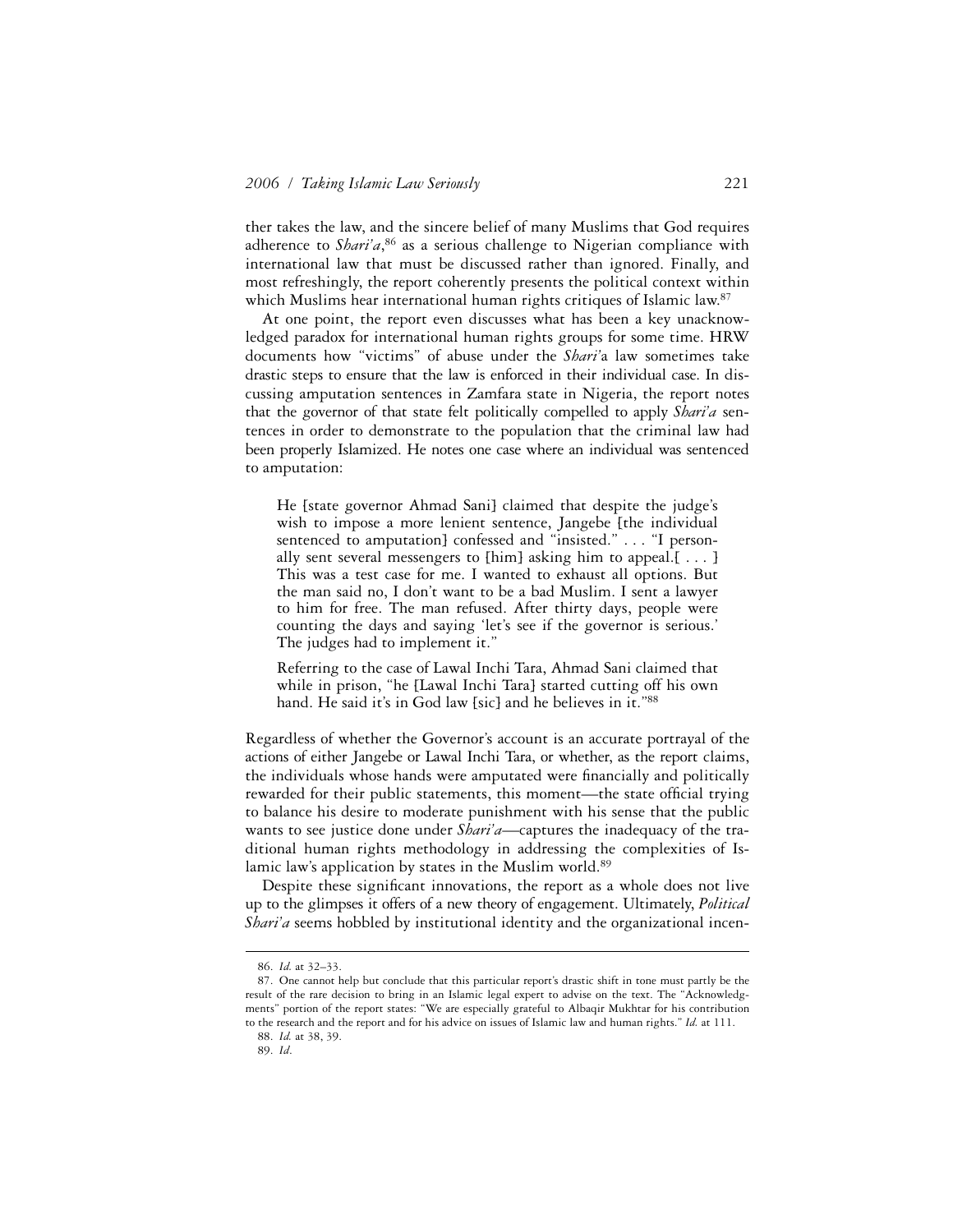tive to make the report's tone and structure consistent with the organization's overall position on *Shari'a*. The author seems to want to go beyond the restriction of *caveat fidelis*. But in the end, the report is unable to do so. In its recommendations, the report fails to offer any coherent path to achieving the kind of reform it urges. It is a positive step that *Political Shari'a* seems comfortable with the ambivalence of many of its interviewees, and the confusion, as expressed by many of the "victims," about a law that they still want with an application that is blatantly unjust. However, the report's incitement to reform does not take us forward,<sup>90</sup> as the organization will not allow itself to enter into Islamic discourse long enough to suggest strategies for accomplishing what HRW asks of Nigeria and Nigerians. The report holds some promise for the future, but it does not go far enough. In the end, *Political Shari'a* does not appear to have been adopted as a methodological alternative by the Middle East divisions at either AI or HRW.

#### III. SOME COSTS OF THE CURRENT APPROACH<sup>91</sup>

In this Part, I argue that the INGOs' current approaches create real costs for human rights activists in the Middle East and for human rights across the Muslim world. I assume for the purposes of this list that if, after engaging in a detailed cost-benefit analysis, it is determined that the current approach—focusing entirely on Western readers, catering to a Western audience, and lobbying Western governments to pressure Muslim leaders—is better for human rights, then despite political or aesthetic objections we should support INGOs in their strategy.<sup>92</sup> I further take INGOs at their word: that the primary public they seek to address is the local one and that the most important audience for their texts and their performances is the public of the country guilty of human rights violations.<sup>93</sup> If this is true, then local activ-

<sup>90.</sup> *Id.* at 8 ("More generally, state governments should encourage public reflection and debate on the compatibility of human rights and Islamic law, as well as other systems of law, and highlight the notions of justice, compassion and fundamental rights which are integral to Shari'a.").

<sup>91.</sup> This list owes a great deal to David Kennedy, *supra* note 25, at 101.

<sup>92.</sup> As one Palestinian human rights activist asks,

<sup>[</sup>W]ho is the audience of the human rights organizations and is this audience the same for the various international, American and local organizations? It may be that the specificity of the American audience imposes on American-based organizations a certain direction or mode of dealing with human rights issues so as to influence the American decision-maker from this point of view. However, does this direction, which may be necessary to be effective inside the US, take into sufficient consideration the diverse national governmental and popular audiences in other countries, which are affected by the American organizations' decisions and calls for penalties against the violators of human rights in other countries?

Fatih Azzam, *Transformations in the Relationship Between International and Domestic Human Rights Organizations*, Rowaq Arabi 82, 86 (1997).

<sup>93.</sup> Roth, *supra* note 19, at 67 (noting that if a local public cannot be called to outrage, "surrogate publics can also be used if they have the power to shape the politics of a government or institution with influence over the officials in question, such as by conditioning international assistance or trade benefits, imposing sanctions, or pursuing prosecution").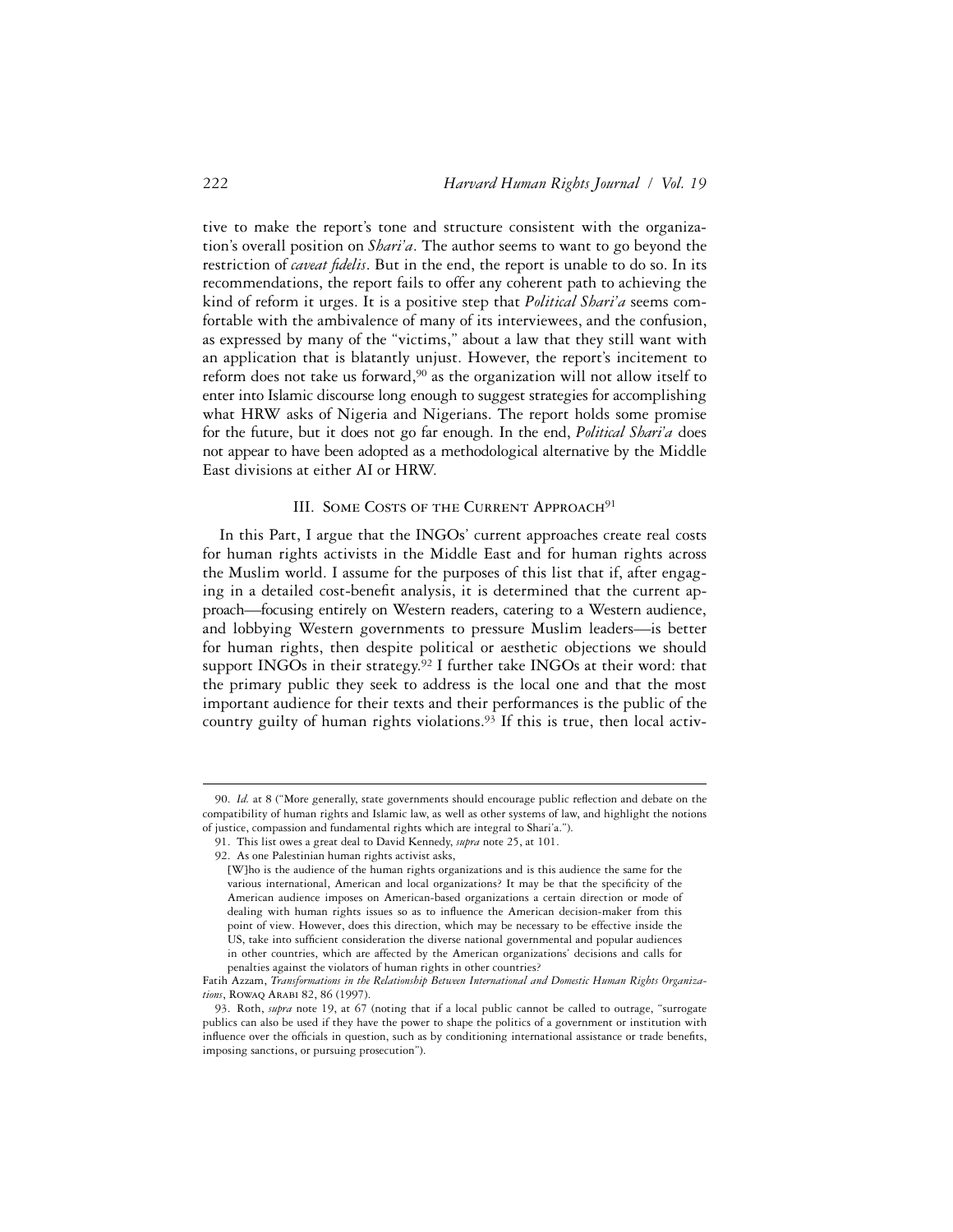1

ists are a key audience, the primary vessels for mobilizing human rights claims and making them meaningful in particular contexts.94

If, as I have argued, human rights professionals are strategic pragmatists, then this list should matter. If, when properly taken into account, the costs presented here outweigh the benefits of current approaches in reporting on Islamic law, then something should change. If the present engagement with Islamic law is bad for local activists, and bad for the enjoyment of human rights in the region, then it should be reassessed.

Human rights professionals take many costs into account when they prepare their reports. They constantly consider the impact that their reports will have. They are aware that there are horrific tragedies in the world that cannot be addressed by INGO reports because there is virtually no possibility for credible research or impact.<sup>95</sup> Because of the overwhelming anxiety about how to approach Islam and Muslims, the failure to engage with Islamic law has been shielded from this analysis. Costs are not being properly weighed. Below, I set out some costs that may be relevant in certain circumstances.

#### A. The Conflict Is Inherent and It Is Cultural

The strategies discussed above are not just intellectually unsatisfying. They also make the conflict with Islamic law seem far more entrenched and timeless than it may be in any given case. The current approach gives Islamic law both too much and too little power.

When INGOs fail to consider Islamic law as "real" law—complete with internal reform mechanisms, constitutive narratives, key scholars, schools of thought, and thus, major schisms—the result can be that the perceived conflict spreads out to the entire culture, mindset, and way of life of Muslims. Because *caveat fidelis* statements, and recommendations urging secularization without addressing these costs, prevent INGOs from specifically and accurately locating the conflict, the conflict appears to be inherent to Islam. Since the INGOs do not talk about the specific location of the conflict, we begin to see it everywhere, overwhelming Muslim culture and society.

The notion of a *general* conflict, from which the reader infers a sense of static and constant Muslim antipathy to international human rights law, is created

<sup>94.</sup> I do not privilege the "voice" or experience of domestic human rights activists as reflecting the authentic or real Muslim approach to human rights in a given country. There are several powerful and convincing critiques portraying elite human rights organizations in the global South as equally distanced from the public they "serve" as INGOs thousands of miles away. *See, e.g.*, Hanny Megally, *The Crisis of Identity: Has the Human Rights Movement Come of Age?*, *in* Rowaq Arabi 67, 71 (1997); Chidi Anselm Odinkalu, *Why More Africans Don't Use Human Rights Language*, 2.1 Hum. Rts. Dialogue (2000), *available at* http://www.carnegiecouncil.org/viewMedia.php/prmTemplateID/8/prmID/ 602. However, my assumption is that local human rights activists are the ideal type of audience imagined by INGOs, especially when they seek to convince themselves or the world that they are not only catering to a Western public. As such, local activists are seen by INGOs as ideal conduits, helping their reports reach a broader public in Muslim countries.

<sup>95.</sup> The paucity of INGO reports on North Korea or Somalia is an excellent illustration of the pragmatism and the "impact first" approach adopted by human rights INGOs.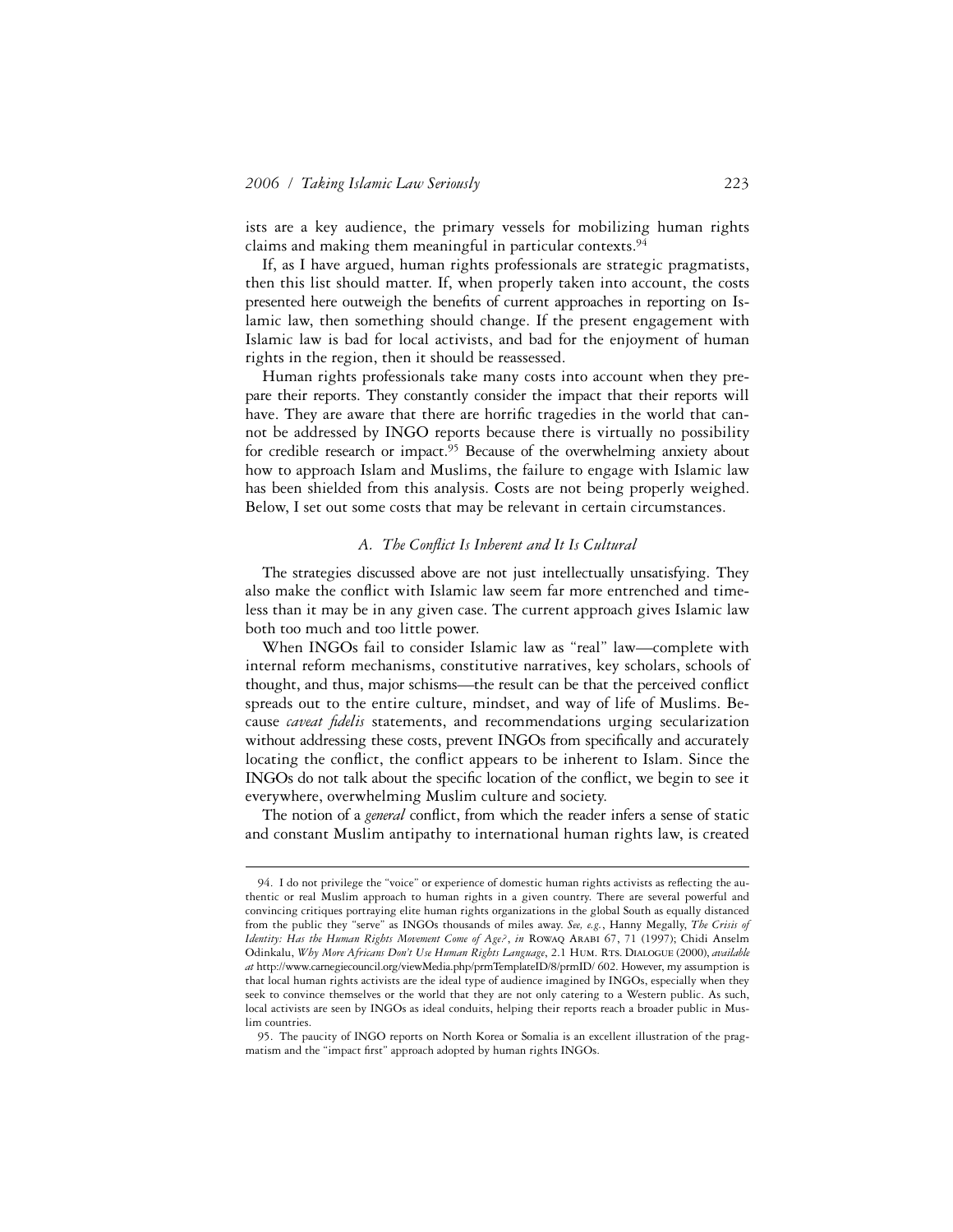because the very specific textual conflict (the implementation of a particular school of law, or a specific method of *Shari'a* codification conflicting with a specific provision of human rights law) is not fully explained. The effect of this is to bypass a critical moment for impact and change. Further, the current timid, tepid, and untheorized approach to *Shari'a* serves to mystify Islamic law, leaving it to be defined by others, as discussed below.

## **B.** Islamic Law Can Only Be Defined and Interpreted by Authentic Authorities

Because INGOs refuse to enter explicitly into Islamic legal discourse (while implicitly adopting, as I have shown, positions on Islamic legal outcomes), the interpretation of *Shari'a* remains exclusively the province of traditional Islamic legal authorities. For local activists, the function of INGO texts may be to limit human rights debates to an ongoing (and relatively useless) discussion of whether human rights are Western, whether local human rights organizations are tied to the West because of their cooperation with INGOs, and whether a specific report is part of the Western mission to "secularize" the Muslim world. All the while, the actual content of INGO reports is left untouched and is beyond the reach of most local human rights actors, who lack traditional legitimacy to interpret or expound on Islamic rules. By not owning up to the implications of their texts for Islamic law, and by failing to theorize their engagement with Islamic law more coherently, INGOs implicitly leave the "judging" and "interpreting" of Islamic law to the people who have always done it.<sup>96</sup>

## *C. Shifts the Hard Work to the Locals*

It is exceptionally difficult to carry out meaningful and lasting Islamic legal reform.97 Many of the substantive law areas discussed herein have been bitterly contested, repealed, reenacted, and debated for centuries. In some countries, certain *Shari'a* provisions may have taken on extra significance as symbols of resistance to the West, or as confirmation of an alternative Muslim identity, or as a source of power and legitimacy for autocratic rulers. Regardless of the reasons, many Muslims are today engaged in various transformative legal projects in states that apply *Shari'a*. Some might be working to increase the application of *Shari'a* in the belief that this will lead to more justice while others work to reinterpret revealed texts. Some are applying de-

<sup>96.</sup> On this point, see Madhavi Sunder's much broader critique of law's encounter with religion. I disagree with Sunder about the "growing disconnect between human rights law and human rights practice." Sunder, *supra* note 42, at 1409. Whereas she locates the problem with law, I locate it in practice. Still, she moves the field forward by drawing attention to the strategies of women's rights activists working within Islamic law. On the point I make here, Sunder notes: "Failing to recognize cultural and religious communities as contested and subject to change, legal norms such as "freedom of religion," the "right to culture," and the guarantee of "self determination" defer to the claims of patriarchal, religious elites, buttressing their power over the claims of modernizers." *Id*.

<sup>97.</sup> For a cogent estimate of significant efforts by Islamic intellectuals to effectuate reform in various arenas of Islamic law, see Wael Hallaq, A History of Islamic Legal Theories 207–54 (1999).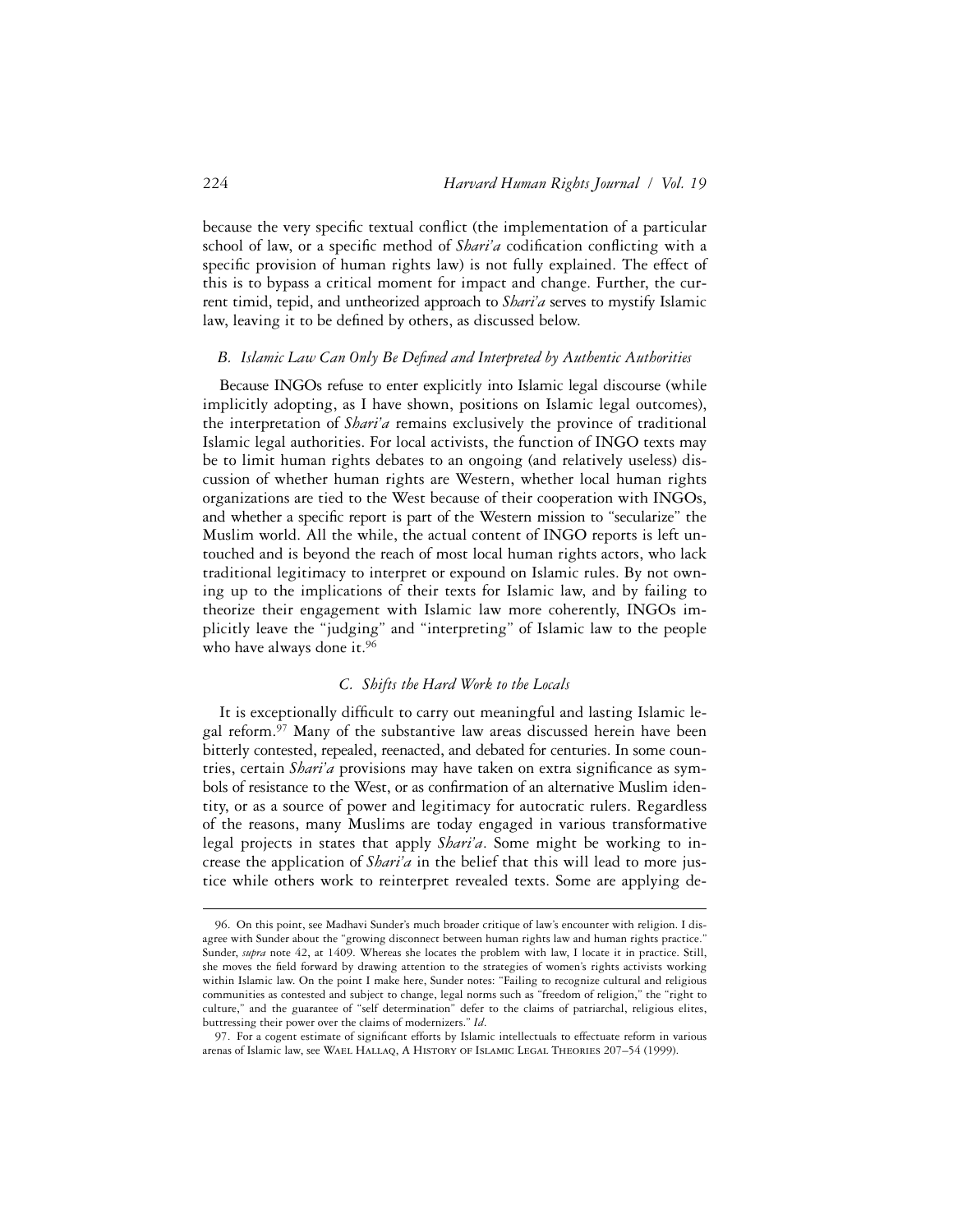mocratic consent ideals from revealed texts to reshape how Muslims govern themselves, while others seek to identify substantive rules and interpretive methods from multiple *madhahab* ("schools") in order to shape a more modern body of Islamic rules. These individuals often face great personal risk, and attempt to hold together tenuous alliances of groups with different political outlooks and different approaches to Islamic law.

The report *Double Jeopardy*, discussing the work of groundbreaking Pakistani women's rights activists, states:

[The work] raised the questions of what is meant by "Islamic" and whether, in an Islamic country, women's rights should be founded in religion or secular law.

From the standpoint of an international human rights organization, the provenance of women's rights in a given state is not of paramount concern—so long as those rights comport with accepted international principles of equality before the law and equal protection of the law.98

What does it mean to write reports that often serve as the primary vehicle through which a Western audience comes to understand a given human rights issue, and claim that the provenance of religious laws means nothing—when, in fact, for the people in the country, the provenance of religious laws means everything? I do not mean here that for people in a Muslim country, the fact that laws are religious means they are not open to critique. It may not mean anything from an emotional or spiritual point of view (though for the vast majority of Muslims, it does). But for those who campaign for the liberalization of religious laws within Muslim countries, it is not a tenable position to assert that the source of the laws is meaningless. The avoidance statement—that the organization only comments on international human rights law and compliance with such law—is not value-neutral. It represents a choice. And this choice comes with certain costs.

International human rights law is famously devoid of enforcement mechanisms, open to multiple readings, interpreted by various quasi-judicial mechanisms. Thus, to say that the INGOs' only concern is the international compliance with given laws or practices is an inadequate explanation of the choice made by the organizations.99 HRW's report on divorce in Pakistan, *Double Jeopardy*, notes that the *Shari'a*-based status of the law may matter to the local population,100 suggesting an utter lack of concern for the costs distributed to local activists by the choices made in INGO texts. The international, according to this report, is neutral, unperturbed by religion, and unsullied by the local

<sup>98.</sup> Double Jeopardy, *supra* note 2, at 38.

<sup>99.</sup> *Id.* at 38–39 ("It is abuses of women's rights by the states, no matter what the justification (religious, secular or otherwise) that warrant international condemnation.").

<sup>100.</sup> *Id.* at 39 ("For women trying to obtain rights denied them by a particular state, the source of rights is often an important strategic issue.").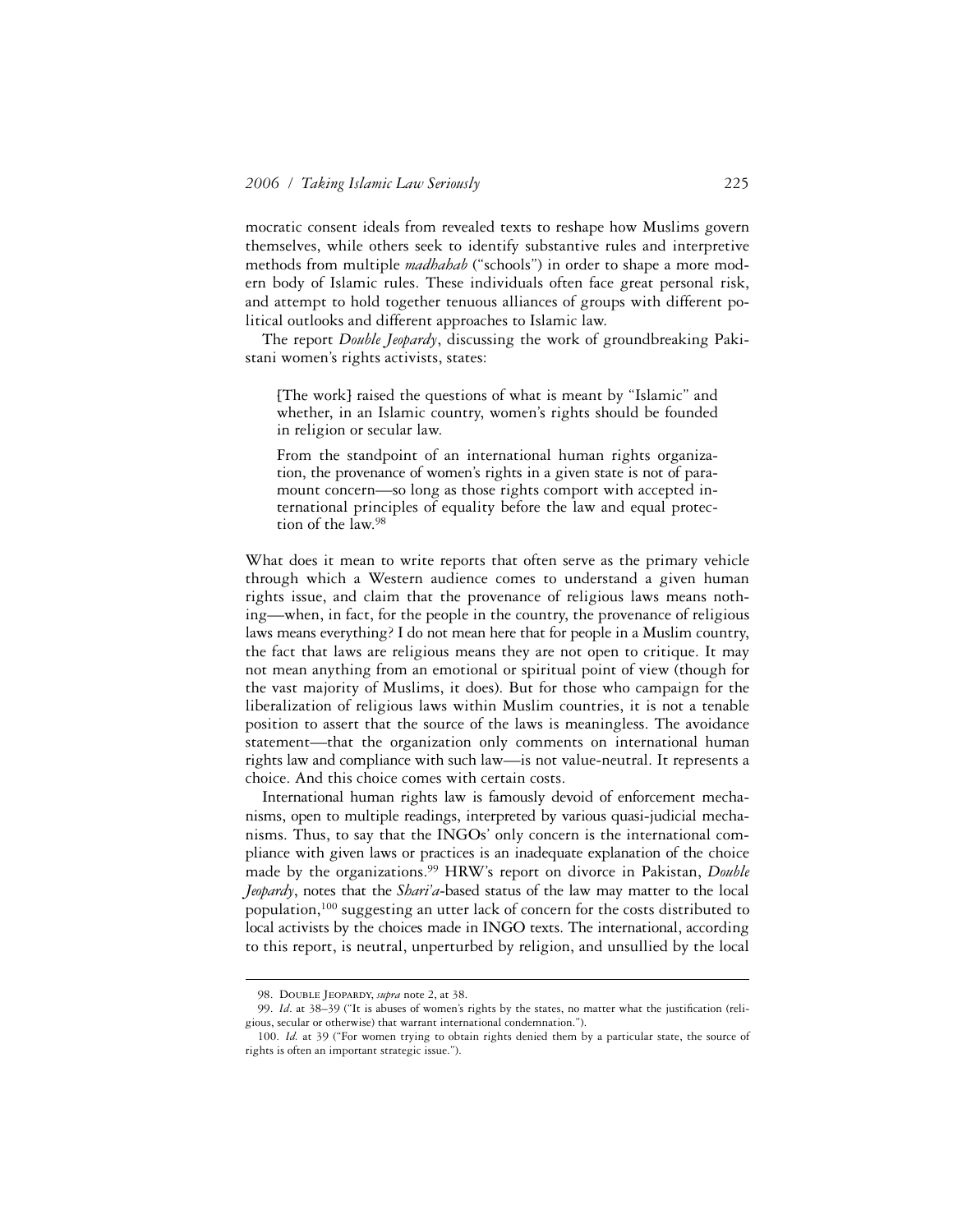battle. The local, on the other hand, might have to deal with religion as a strategic tool. Because INGOs are so busy pretending not to make an Islamic legal intervention, and because this pretense keeps them from theorizing their encounter, the human rights movement falters in providing real strategies and tools for the region.

## *D. Displaces and Externalizes Reactionary Responses*

Many commentators have noted that the work of INGOs can sometimes incite a reactionary response from local authorities, placing local cooperative human rights activists at risk or limiting the opportunities for local organizations to investigate particular issues.<sup>101</sup> INGOs currently assess such risks more actively than is generally realized. They weight heavily the security of interviewees, victims, and local activists who may be harmed if a particular report is released, and do all that they can to minimize such risks. This is part of the calculus that goes into the pragmatic report planning process. In my view, one set of specific costs and risks is left out: those costs that come with the current approaches to Islamic law. Because INGOs refuse to acknowledge that they are often, in effect, recommending the total repeal of Islamic law, they fail to anticipate the type of reactionary responses that may come from Islamic leaders, clerics, politicians, and others who both understand the true implications of INGO recommendations and openly challenge them, often times in pursuit of domestic political gain.

This cost is very specific, and very important. INGOs leave local activists to clean up the mess they have created when they recommend, for example, that all aspects of Islamic criminal law be repealed in order to comply with international human rights law. Such a boldly secularizing recommendation, without a stated methodology or an eye to reform, implicates human rights language in an arrogant anti-*Shari'a* agenda. Local actors who use human rights language are then, in turn, painted with a similar brush. Therefore, local activists and reformers may spend much of their time responding to the charge that they oppose Islamic law or that they wish for the repeal of all Islamic

<sup>101.</sup> In a widely circulated letter asking the human rights community in general, and Amnesty International in particular, to cease a campaign on behalf of female "victims" of Islamic law, the Nigerian BAOBAB for Women's Rights explains that a massive letter-writing campaign led by an Amnesty International chapter resulted in reactionary responses in a number of sensitive cases:

<sup>[</sup>T]he Governor of Zamfara State [who had overseen the extra-legal application of a flogging sentence on a woman accused of fornication] boasted of his resistance to "these letters from infidels"-even to sniggering over how many letters he had received. Thus, we would like you to recognise that an international protest letter campaign is not necessarily the most productive way to act in every situation. On the contrary, women's rights defenders should assess potential backlash effects before devising strategies.

BAOBAB for Women's Rights, *A Letter From BAOBAB for Women's Human Rights, Lagos, Nigeria Regarding the Case of Amina Lawal*, May 2003, http://www.wluml.org/english/newsfulltxt.shtml?cmd%5B157% 5D=x-157-18546. The organization further cautions: "[S]uch letters can put in further danger both the victims who are easily reachable in their home communities, and, the activists and lawyers supporting them (who are particularly vulnerable when they have to walk through hostile crowds on their way to court, for instance)." *Id*.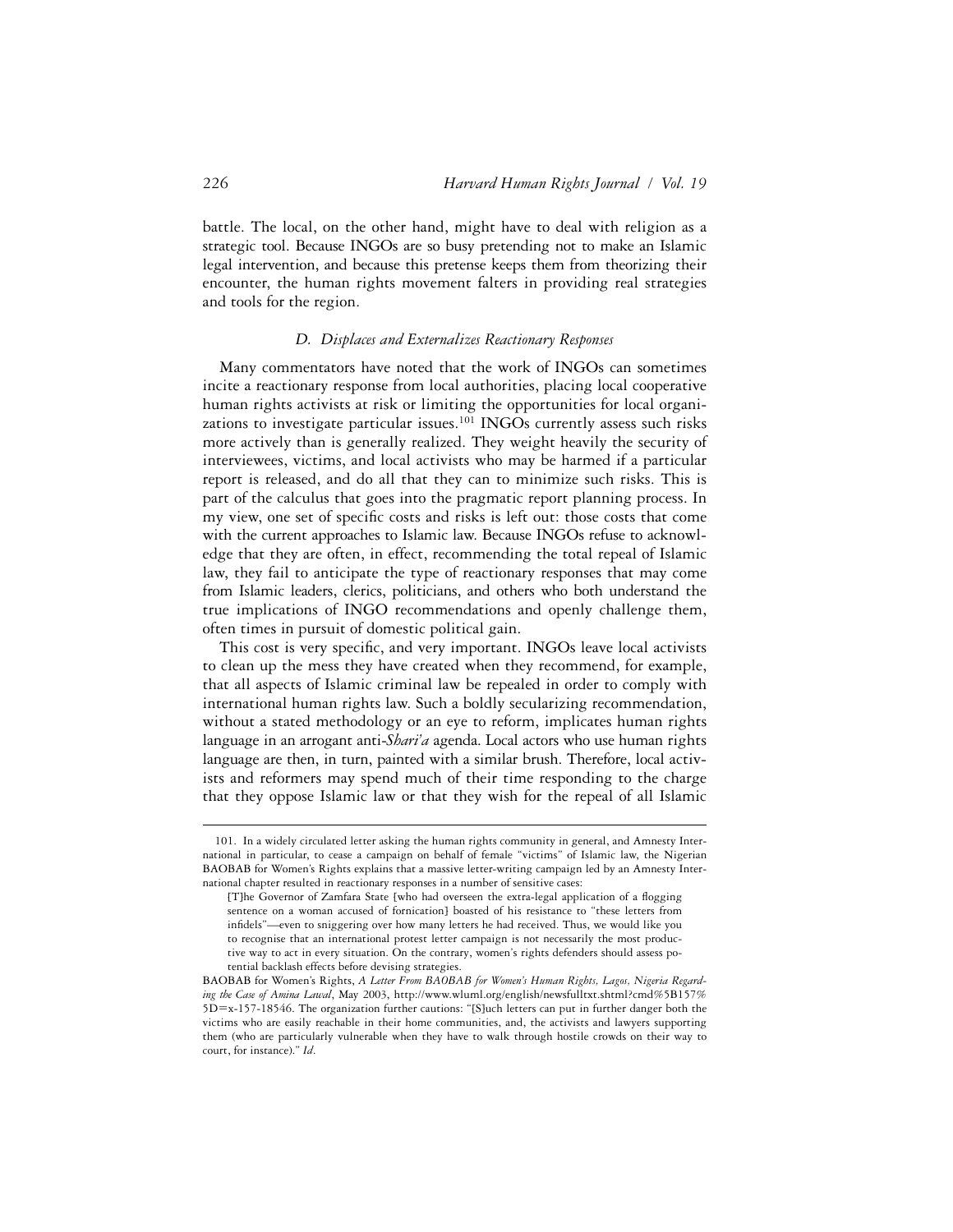1

personal status laws. It might be the case, in particular circumstances, that local activists would be content to have INGOs take such positions for strategic reasons. However, the current approach closes out opportunities for strategic coordination and labor-sharing between local and international groups.

## *E. Dominates (Limited) Space for Debate102*

Virtually all countries in the Muslim world lack fully open space for political and legal debate. Restrictions on free expression throughout the region limit the extent to which human rights issues, which often cut to the heart of political, religious, and power struggles, can be discussed in newspapers, on television programs, and on the Internet. Let us imagine that in a given Muslim country, where speech is widely repressed, the state is willing to grant twenty hours of "speech" on an issue central to Islamic legal interpretation and human rights law before the issue is closed off from public discussion. We might imagine that these twenty hours can be divided between a televised debate on a state-run news program, a number of editorials in state-controlled or statecensored newspapers, and an independent radio program. Let us further imagine that an INGO investigates and publishes a report on this country's *Shari'a*based criminal law system and holds a major press conference to launch the report both in the capital city as well as in London. The launch is successful, and major Western news outlets—CNN, BBC, *The New York Times*, and *The Washington Post—*all carry stories on the issue covered in the report, highlighting testimony about brutal floggings, recounting eyewitness testimony of a stoning, and enumerating INGO allegations against the state. Further, suppose that the report is strategically launched so that its release coincides with a visit between the state's leader and the U.S. Secretary of State. The report is immaculately researched, includes an impressive array of victim testimony as well as supplementary documentary research, and provides a legal section that articulates multiple violations of international human rights law ongoing in the state. The recommendations call for a repeal of all laws that violate international human rights law.

<sup>102.</sup> While many activists have rejected David Kennedy's critique that human rights occupies "the field of emancipatory possibility," either on the ground that human rights really is not as powerful as Kennedy imagines, or because his critique is outdated, it is in the cost articulated here that I see Kennedy's critique coming to life, playing out in specific terms. Kennedy, *supra* note 25, at 101. For a critique of Kennedy's position, see Hilary Charlesworth, *Author! Author!: A Response to David Kennedy*, 15 HARV. HUM. RTs. J. 127 (2002); Rosenblum, *supra* note 14, at 15. My sense of where the critique touches ground is not that the human rights *discourse* closes out the possibility of ever engaging in any other emancipatory projects. My argument is that in the contemporary politics of human rights, human rights *law* and *discourse* have little actual meaning and consequence for individuals trying to live better and more meaningful lives. Rather, in particular contexts and with regard to discrete issues, the primary and most powerful way in which human rights law is expressed and enforced today—through the texts and performances of the largest INGOs—can drown out any alternative approaches. The INGOs' performance is so much bolder, brighter, and louder (by design) than anything that competing projects might muster that it functions in particular contexts to take up the emancipatory stage. My argument here is that more than other region in the world, the stage in the Middle East is already very small.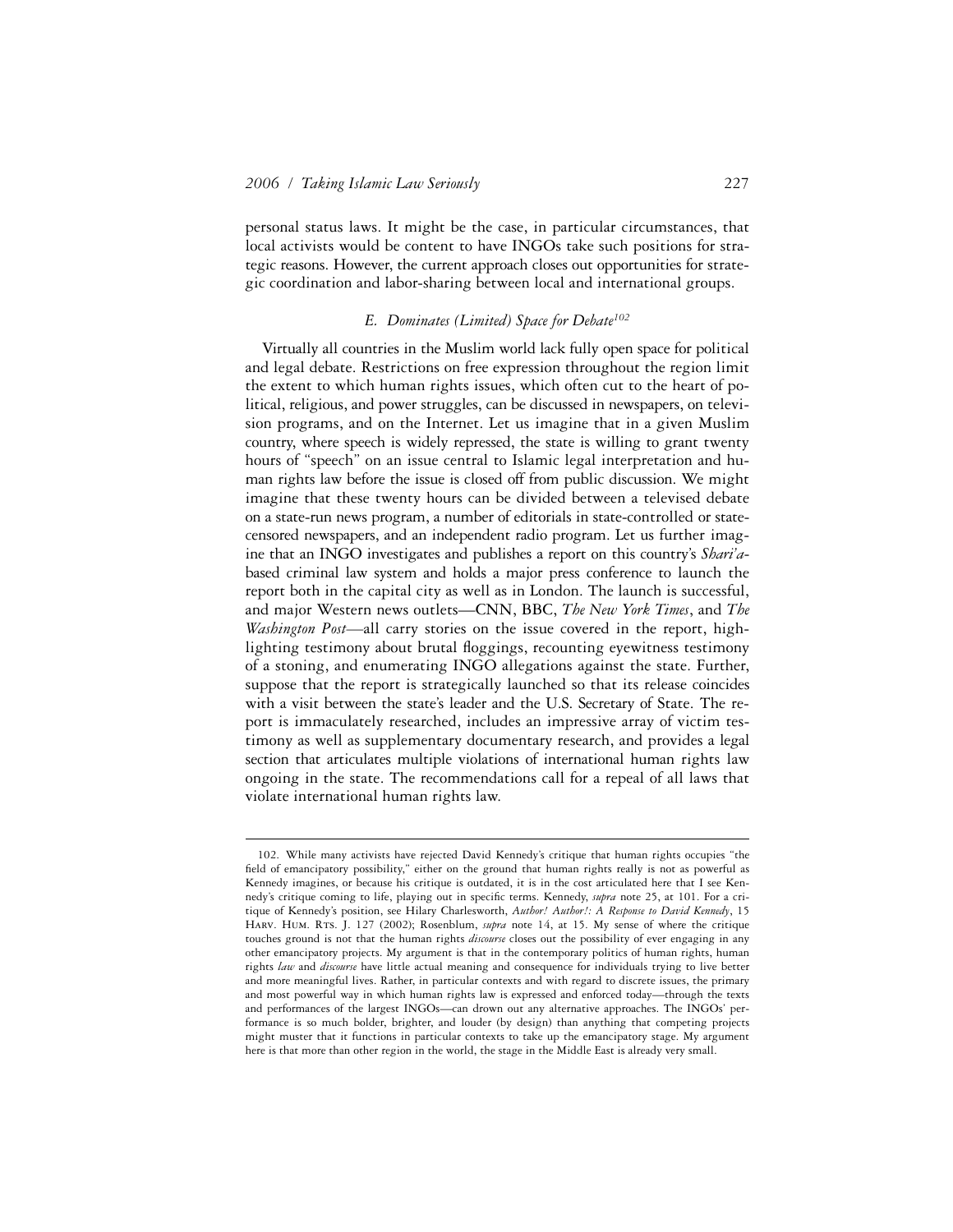This report, the attention from global media, and the significance of the attention drawn to Islamic criminal punishments during a key moment in diplomatic relations with the U.S. may well consume the twenty hours of speech available to activists in that year. The attention afforded to how the report is being read by a Western audience, the concern among many in the state that the report gives a poor impression of Islam, the government's vitriolic responses to the INGO, and debate over how the state should respond to the report and how the report might affect aid from the West will almost entirely command the discursive stage. These topics all *seem* like they are about human rights. But, in fact, they are about how to negotiate the INGO text. It is unlikely that a brief policy paper written by a local coalition of activists suggesting progressive reform of *Shari'a* criminal penalties will garner attention in this context. The INGO report, and the advocacy performance surrounding it, becomes the central human rights story of the year. In a closed country, controlled by a repressive government with limited tolerance for public dissent, the INGO has come and gone, and has used up all the space for public debate.

## *F. The Window for Debate on Human Rights Issues Is Closed to Imagining Islamic Reform*

When INGOs choose not to expressly address Islamic law, or when they make basic errors in their articulation of Islamic legal rules, they close out the possibility of making pragmatic recommendations about bad applications,103 or for distinguishing between Islamic principles and modern state practice.

<sup>103.</sup> This touches on one of the basic fears among INGOs of entering Islamic legal discourse. The concern is that if an INGO objects, for example, to a stoning sentence on the grounds that the decision falls short of minimum *Shari'a* standards, or if the organization argues that the judge did not properly apply *Shari'a*-based procedural guidelines, it is implicitly approving of the punishment of stoning in instances where the procedural requirements are met. It is generally agreed by Islamic legal scholars that the proper evidentiary and fair trial threshold required for a stoning is virtually impossible to meet, and that most executions that are carried out under *hudood* laws are flawed on procedural grounds. While an INGO's concern may be a difficult moral issue for human rights professionals to grapple with, it is worth considering that both AI and HRW research and comment on trial procedures and the discriminatory application of the death penalty despite their stated opposition to all forms of capital punishment. INGOs often include recommendations for improving death penalty practice, while also noting their desire for abolition of the practice. Unless the organization considers stoning to death to be a different *type* of legal violation from death by lethal injection or the electric chair, this is a difficult argument to sustain. As BAOBAB for Women's Human Rights argues, letter campaigns urging the executive branch in Nigeria to pardon women sentenced to stoning and flogging in fact subvert systematic change in Northern states:

Winning appeals in the Sharia courts, as we and others have done, establishes that convictions should not have been made. A pardon means that people are guilty but the state is forgiving them for it. It does not have the same moral and political resonance. A pardon that is perceived as occurring as a result of outside pressure is even less likely to convince the community of its rightness. If we don't want such abuses to go on and on, then we have to convince the community not to accept injustices even when perpetrated in the name of strongly held beliefs.

BAOBAB for Women's Human Rights, *supra* note 101.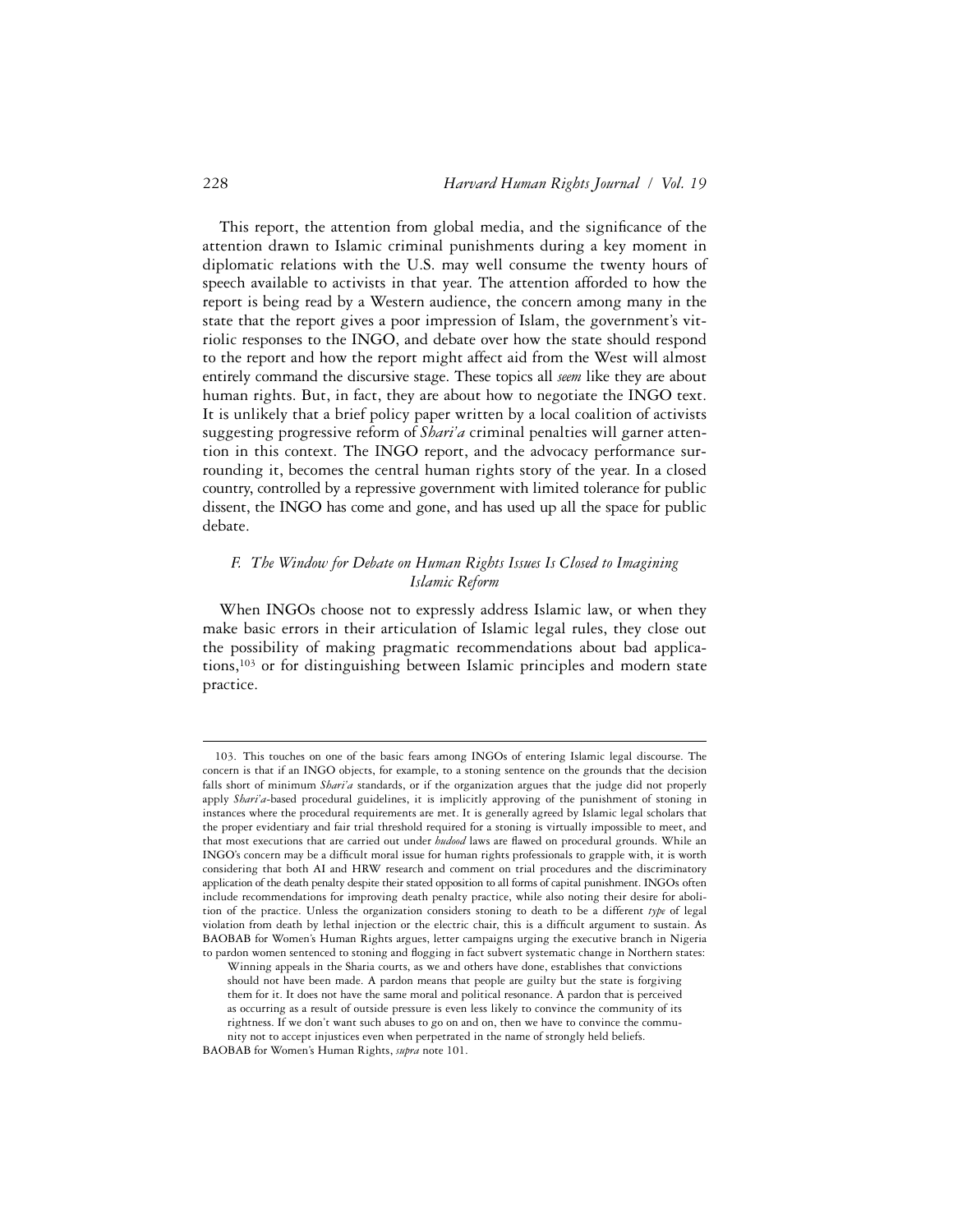More importantly, perhaps, INGOs preemptively preclude the possibility of creating alliances with Islamic reformists, transformative Islamic thinkers, and innovative jurists and scholars. As long as INGO reports betray a dismissive lack of respect for Islamic law, as long as they make basic errors in their depiction of this legal system, and as long as they treat *Shari'a* as a cultural artifact rendered obsolete by the presence of international law, INGO activists are unlikely to create links with potential allies in the Islamic world. If INGOs seek impact in the Muslim world, and if they are genuine in their recommendations commanding reform of *Shari'a* laws, then reformist jurists may offer the only hope for such an outcome. Alliances with such individuals, and inclusion of their arguments in INGO texts, might make the difference between eliciting actual change and prompting reactionary replies.<sup>104</sup> But when INGOs refer to basic interpretation of substantive Islamic law as "radical" or "extremist," when they compare Pakistan and Algeria as though they were federal states in a single country, it becomes even more difficult to develop a meaningful reform discourse or to become creative with the legal tools available within Islamic law. Indeed, these approaches warp local conceptions of the possibility offered by international human rights law. As viewed through the lens of INGO reports, the law itself appears Eurocentric, confrontational, patronizing, and, in many cases, irrelevant.

INGOs thus risk building a wall between human rights work and Islamic legal reform. The more that INGOs rely on the moves they currently employ, the less likely Islamic legal reformers will be to connect with human rights discourse. The more INGOs ignore and misunderstand Islamic law, the less likely Islamic reformers will be to consider human rights advocacy a tenable language through which Islamic reform can move forward.

#### *G. Alternatively, Closes Out Radical Secular Option*

Conversely, we might imagine that certain local activists, political groups, and collective alliances seeking to end abuses against individuals do, in fact, prefer to aggressively secularize domestic law rather than pursue gradual internal reform. In some situations, it may be the case that local publics do not seek Islamic legal solutions, but rather want to explore possibilities for removing Islamic content from the law altogether. One might argue that the approaches I point to in INGO reports would be ideal for such activists. After all, the secularizing recommendations I have highlighted all urge states to immediately repeal offending legislation or to draft specific language in their constitutions. However, where secular voices do exist, or where they are developing in the region, they do not benefit from current INGO methodologies. A radical secular project within an Islamic law context might take any

<sup>104.</sup> I make this point in the context of increasingly detailed, specific, practicable, and sophisticated INGOs' recommendations. *Compare* Double Jeopardy, *supra* note 2, *with* Crime or Custom?, *supra*  note 76, at 3, 4.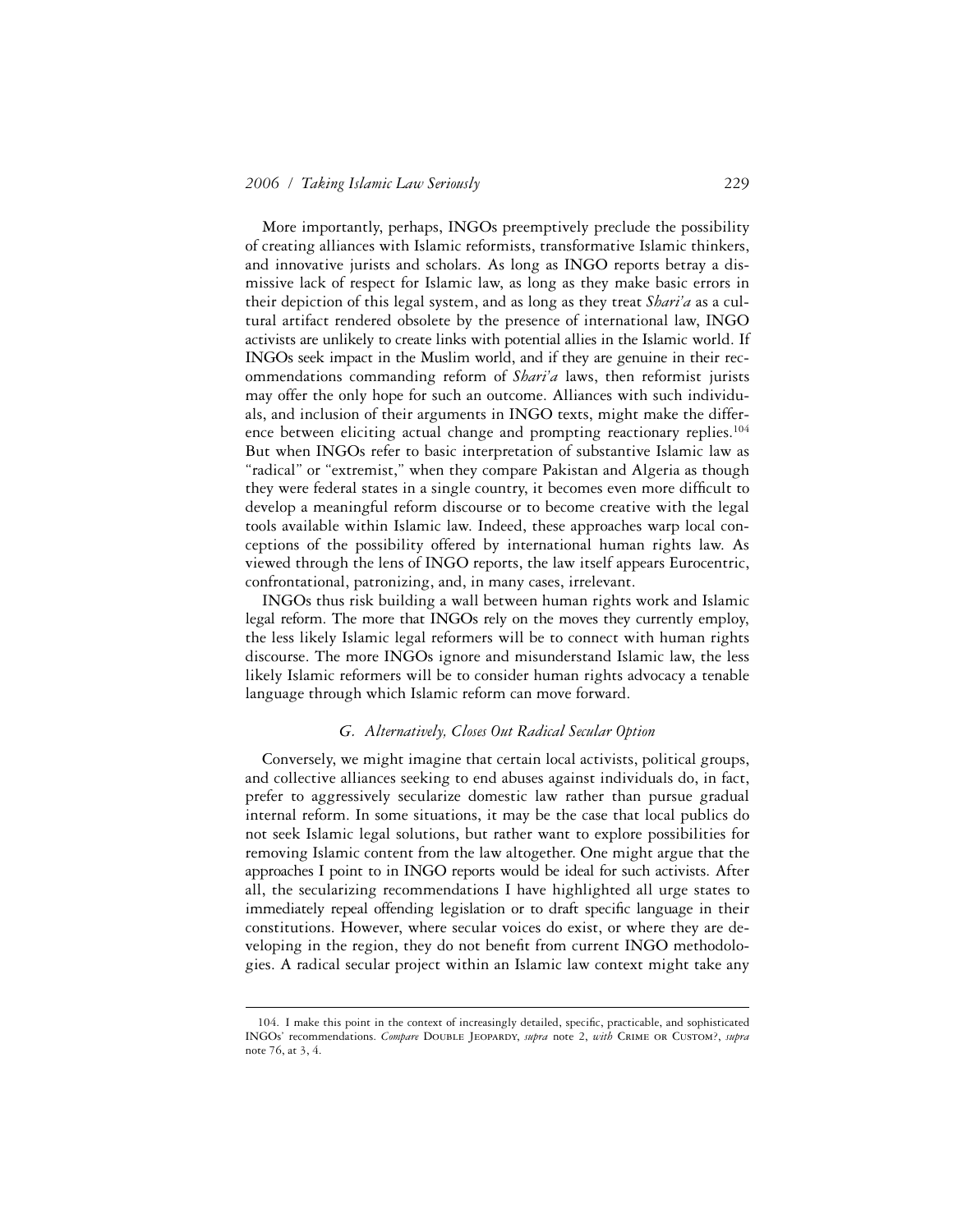number of forms in the future. For instance, such a project may be based on debates within *Shi'a* scholarship that questions the capacity of any state to properly apply Islamic law,<sup>105</sup> or may argue that human rights law must actually be read as more authoritative than Islamic law in certain circumstances, or might posit that Islamic law must be confined merely to governing the relationship between believer and God, without the state. Whatever its sources, the secular option will not be advanced by ignoring the force and jurisprudential depth of *Shari'a* in many contemporary Islamic societies.<sup>106</sup>

## *H. In a Zero-Sum Calculus, God Always Wins*

Current INGO approaches risk creating situations in which Muslims must decide to either side with human rights or to side with God. Whatever its intrinsic appeal, international human rights law is unlikely to be favored in this ultimatum.107 This has little to do with Islamic law or human rights law. As the primary voice of human rights, matched only by Western governments, INGOs bear a great deal of responsibility for the way arguments about human rights are understood in the region. By failing to articulate fully their views on Islamic law, and by avoiding clear and explicit statements about textual conflict (that is in some cases quite narrow), INGOs may create the impression among Muslim readers that they must make a much starker choice than what is actually required.<sup>108</sup>

Pragmatically speaking, creating the impression that Muslims must, for example, either repeal all aspects of *Shari'a* personal status law or comply with CEDAW (without articulating any alternatives or presenting any paths between the two) is not good for human rights. Though they may be sincerely interested in increasing their compliance with CEDAW, imagining better lives for women, or making divorce more accessible and more equitable, when their choice is framed as an either/or, many Muslims may believe that they

<sup>105.</sup> *See, e.g.*, Mohsen Kadivar Home Page, http://www.kadivar.com (last visited Dec. 11, 2005). Mohsen Kadivar is an Iranian cleric who has initiated a controversial debate over the nature of Islamic government and secularism. His website presents a wealth of information on these issues.

<sup>106.</sup> *See, e.g.*, Salbiah Ahmad, *Islam in Malaysia: Constitutional and Human Rights Perspectives*, 2 Muslim WORLD J. HUM. RTS. 1, 24–29 (2005) (noting that "Shari'ah as commonly understood by Muslims to mean the divinely ordained way of life, cannot retain that quality once it is enacted as positive legislation (*siyasa*)"). Ahmad is part of an emerging network of Muslim lawyers and activists exploring the relationship between human rights, Islam, and secularism.

<sup>107.</sup> One author observes, "[i]f there is a conflict between international human rights law and what a believer holds is necessary for eternal salvation, it would be both irrational and impious to accord priority to the law." Michael Freeman, *The Problems of Secularism in Human Rights Theory*, 26 HUM. RTs. Q. 375, 386 (2004).

<sup>108.</sup> As one commentator notes in a different context,

All-conquering Western modernism, with its share of arrogance and prejudice, is widely rejected as an identity by young Muslims. When the Italian prime minister, Silvio Berlusconi, said Western civilization was superior to Islamic civilization, he was seen as being blunt about something widely felt. Similarly, when President George W. Bush spoke of a "crusade," Muslims thought they were hearing the truth behind the circumlocutions.

Roger Cohen, 10 Reasons Terror Meets Silence From Muslims, INT'L HERALD TRIB., Oct. 26, 2005, at 2.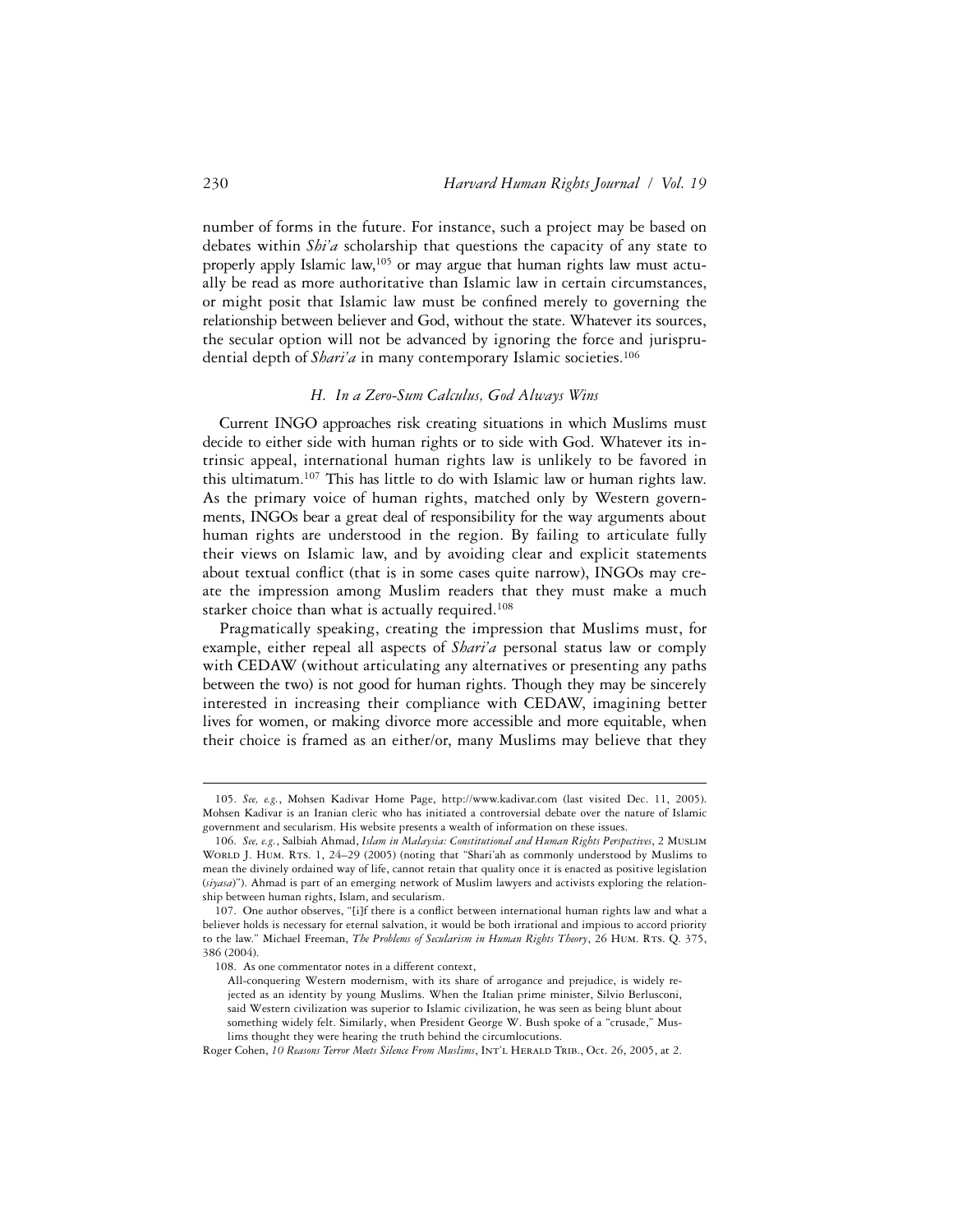have no option but to choose God's law. Most Muslims are completely aware of the conflicts between the two legal regimes. This is far less controversial than most INGOs seem to believe. The question, instead, is how this conflict is articulated, and what options are offered for its resolution. INGOs are in a position to imagine a range of choices, to provide creative recommendations drawn from global resources and rich international and comparative experience, and to bring forward bold and progressive arguments that can be marshaled or retooled by Muslims in particular contexts.

#### IV. THE WAY FORWARD

Judging on the basis of impact, the texts and performances of INGOs utilizing shaming methodology, *caveat fidelis*, and the three approaches I have listed above—are fostering confusion and incoherence within the movement. In short, the INGOs are failing to appropriately engage with Islamic law. Such failures allow INGO professionals to shirk responsibility for the costs of their choices. In this Part, I recommend three possible solutions for INGOs to consider in shaping their work on Islamic law. I do not assume that any solution is inherently better. Each of the three has its clear benefits and clear costs, and a final decision on the most sensible course of action can only come through continued debate.

#### *A. Authenticity Matters: Do Not Engage Islamic Law*

After honestly assessing their work on the basis of the costs of the current encounters between INGO methodologies and Islamic law, human rights professionals may determine that they are unable to change the way they work. This may occur for a number of reasons: concern that a more complex position may implicitly support Islamic law, a lack of internal will to challenge orthodox methodologies, or an institutional imperative to continue to respond to the demands of the Western media. Alternatively, it may be determined that INGOs are fatally marked by their Western origins and, thus, can never authentically engage with *Shari'a*. INGOs may agree with the position taken by a number of scholars, both Western and Middle Eastern, that only Muslims can talk within Islamic Law and that only Muslims have the capacity to engage in an internal *Shari'a* debate.<sup>109</sup> In this view, no matter how many Arabs or Iranians are hired by INGOs, the fact that they are based in the West and work primarily in English will prevent them from having any impact on what are essentially insider debates about the future of Islamic law. If they conclude that this is, in fact, the case, INGOs should make the choice to cease writing reports or carrying out advocacy on issues that relate to substantive Islamic law. They should instead focus on the myriad human rights violations in the Muslim world that do not relate to *Shari'a.*

<sup>109.</sup> For this type of argument, see Heiner Bielefeldt, *Muslim Voices in the Human Rights Debate*, 17 HUM. RTS. Q. 587, 615-16 (1995).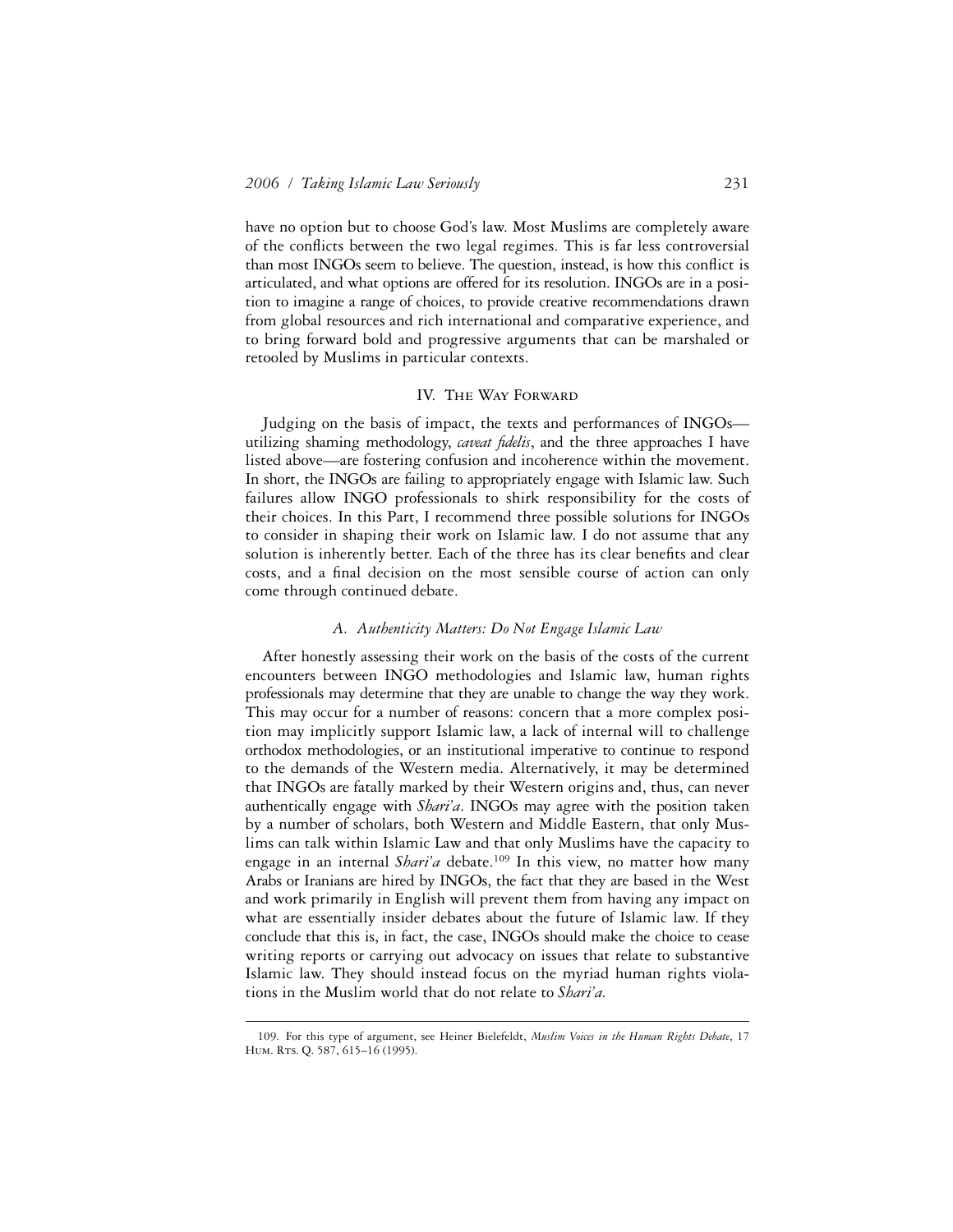As a complementary strategy, INGOs should use their connections with global media, powerful decision makers, and donors, and all other available resources, to support local activists and reformers who they believe *can* have an impact by engaging in internal Islamic legal debate. Such "insiders" would benefit from indirect intellectual support. For example, INGOs can offer reformist activists from the region access to libraries in Western universities, opportunities to interact with other Muslim scholars developing reform strategies, or simply direct financial and technical assistance. By ending their current muddled engagement, INGOs would bolster their credibility in the Muslim world and would channel all of their resources to violations where their interventions have impact and results.

#### *B. Openly Challenge Islamic Law on Human Rights Grounds*

INGOs may decide that the conflicts between Islamic law and human rights are simply too great to bridge through newly theorized methodologies or alternate approaches to engagement. It may be the case that what seems to be lurking in human rights texts, which is today largely hidden from view, is, in fact, the deep belief on the part of INGOs that Islamic law cannot be reformed. Perhaps human rights professionals, many of whom have spent years traveling to various countries in the Middle East, interviewing hundreds of victims of flogging, domestic violence, unfair trials, blasphemy charges, restricted speech, and limited freedom of religious expression, have in fact come to the conclusion that as long as any aspect of *Shari'a* has power anywhere outside of the private sphere of personal belief, it is a threat to human rights.

If this is the case, other approaches will seem inadequate. If they choose this path, INGOs should no longer be concerned about clashing civilizations or echoing the Bush administration. They should instead be open about their apparent conviction that international human rights law takes precedence over Islamic law as a means of ordering modern society. Here, INGOs should develop human rights arguments that directly challenge the application of Islamic law, explicitly advocate secular solutions, and support those in Muslim countries who might share their beliefs. If the numerous INGO texts cited in this Article are correct in their claim that many Muslims are appalled by the application of *Shari'a* but are afraid to express this view, then this approach might ultimately prove successful. This approach might serve to embolden local secular activists and might fashion a new and honest human rights methodology that no longer tiptoes around *Shari'a*, but openly claims that human rights law and religious law cannot successfully co-exist.

#### *C. Develop Innovative Approaches to Islamic Law*

This solution is the reverse of the authenticity strategy, acknowledging that international human rights activism, by definition, subverts the claim that only nationals of a particular state, or believers of a certain faith, have the authority to comment on human suffering within their communities. Instead of